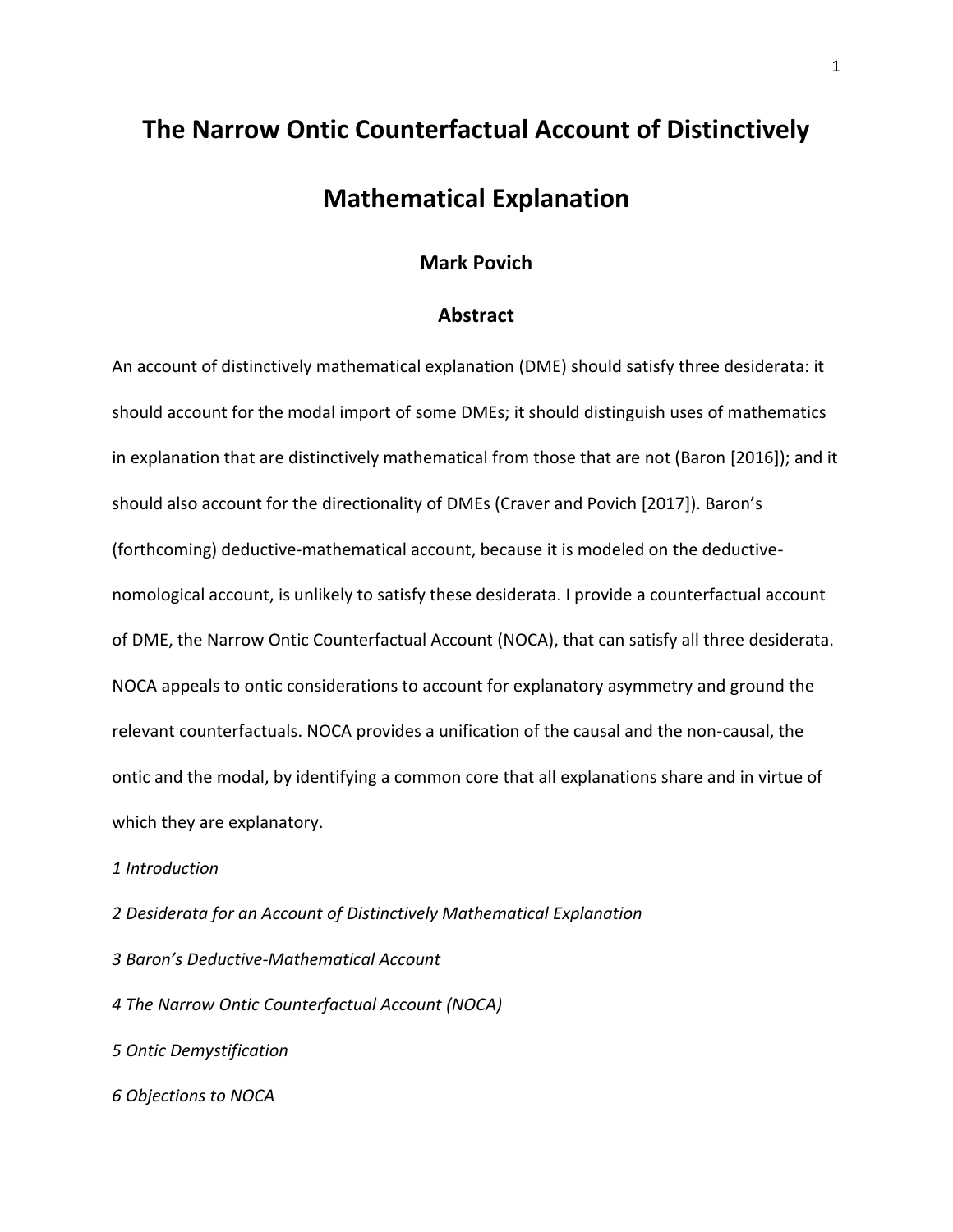l

#### **1 Introduction**

A simplistic and Whiggish history of the philosophy of scientific explanation, modelled after a terribly stripped-down reading of Salmon's ([1989]) *Four Decades*, might go as follows: in the beginning was Hempel, with whose covering law (CL) model of explanation<sup>1</sup> the main problems in the philosophy of explanation were thought, for the most part, to have been solved. There was peace in the land… for a while. Then came mumblings of discontent. For, most of the problems that faced the CL model resulted, many thought, from its inability to account for the central role of causation in scientific explanation. Mumblings magnified into roars and the CL model was burst asunder. A new account of scientific explanation – the causal-mechanical account (Salmon [1989]) – gained hegemony, and peace and consensus returned. In the last couple of decades, mumblings of discontent have started again to arise: equilibrium explanations, optimality explanations, renormalization group explanations, topological explanations. How can the causal hegemony in the philosophy of explanation account for all these?<sup>2</sup> The causal hegemony must give way to a new one, one that is either a more inclusive theory that covers both causal and non-causal explanation, or a principled explanatory pluralism according to which different kinds of explanation gain their explanatory force from ultimately different sources.

<sup>&</sup>lt;sup>1</sup> Throughout, by 'explanation' I mean 'scientific explanation' and I will not try to distinguish this from other kinds of explanation (for example, [purely] mathematical, moral, or metaphysical explanation).

<sup>&</sup>lt;sup>2</sup> See Skow ([2016]) for a valiant effort to maintain the causal hegemony in the face of these alleged counterexamples, though he does add that not only causing, but grounding, can be explanatory. Claims that *all*  explanation is causal are rare – this is one way in which the story is simplistic – though claims approaching that can be found in Salmon ([1984]) and Lewis ([1986]).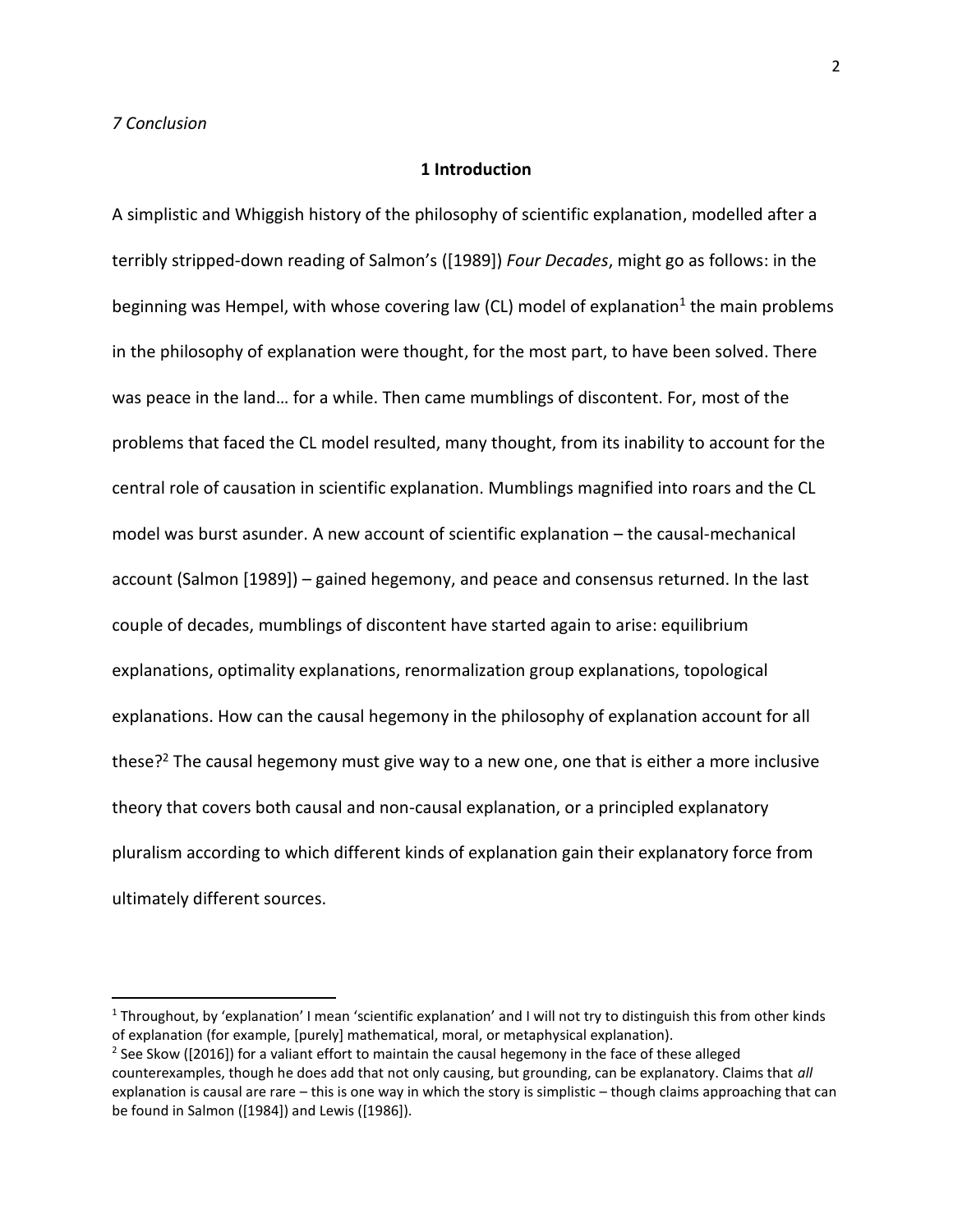One of the strongest challenges to the causal-mechanical account of scientific explanation is so-called distinctively mathematical explanation (DME) (Baker [2005], [2012]; Colyvan [1998]; Lange [2013]; Leng [2005]; Mancosu [2008]; Steiner [1978]). Unlike causalmechanical explanations, DMEs do not gain their explanatory power from accurately describing the causes of, or the mechanism that constitutes, the explanandum phenomenon (that is, the phenomenon to be explained). Instead, according to Lange's ([2013]) account, on which I will focus in this paper, DMEs work by showing the natural<sup>3</sup> explanandum to follow in part from a mathematical fact, a fact modally stronger than any fact about causes, mechanisms, and even natural laws<sup>4</sup>. In that sense, a DME shows that the explanandum *had to happen*, in a sense stronger than any ordinary causal law can supply.

More needs to be said about DMEs before we can confidently assess the true strength of their challenge to the causal consensus and to explanatory monism generally. In this paper, I begin to develop an account of DME that, while it challenges the causal consensus narrowly construed, paints causal-mechanical explanation and DME as species of a single ontic genus: both gain their explanatory power from ontically-backed counterfactual dependence. In Section 2, I present three desiderata that any account of DMEs should satisfy: the modal, distinctiveness, and directionality desiderata. In short, it should account for the modal import of some distinctively mathematical explanations, distinguish uses of mathematics in explanation

<sup>&</sup>lt;sup>3</sup> I use 'natural fact' and 'empirical fact' synonymously, as distinguished from purely mathematical facts. For the purposes of this paper, I take the distinction to be relatively self-evident, but I touch on it again later when I discuss mixed natural-mathematical facts.

<sup>&</sup>lt;sup>4</sup> Lange ([2013], p. 504) also includes under the umbrella of explanations by constraint (of which DMEs are a species) explanations that show the explanandum to follow from any fact, not just mathematical facts, modally stronger than natural law. Here, I limit myself to mathematical explanantia (that is, the facts that do the explaining), but see footnote 26.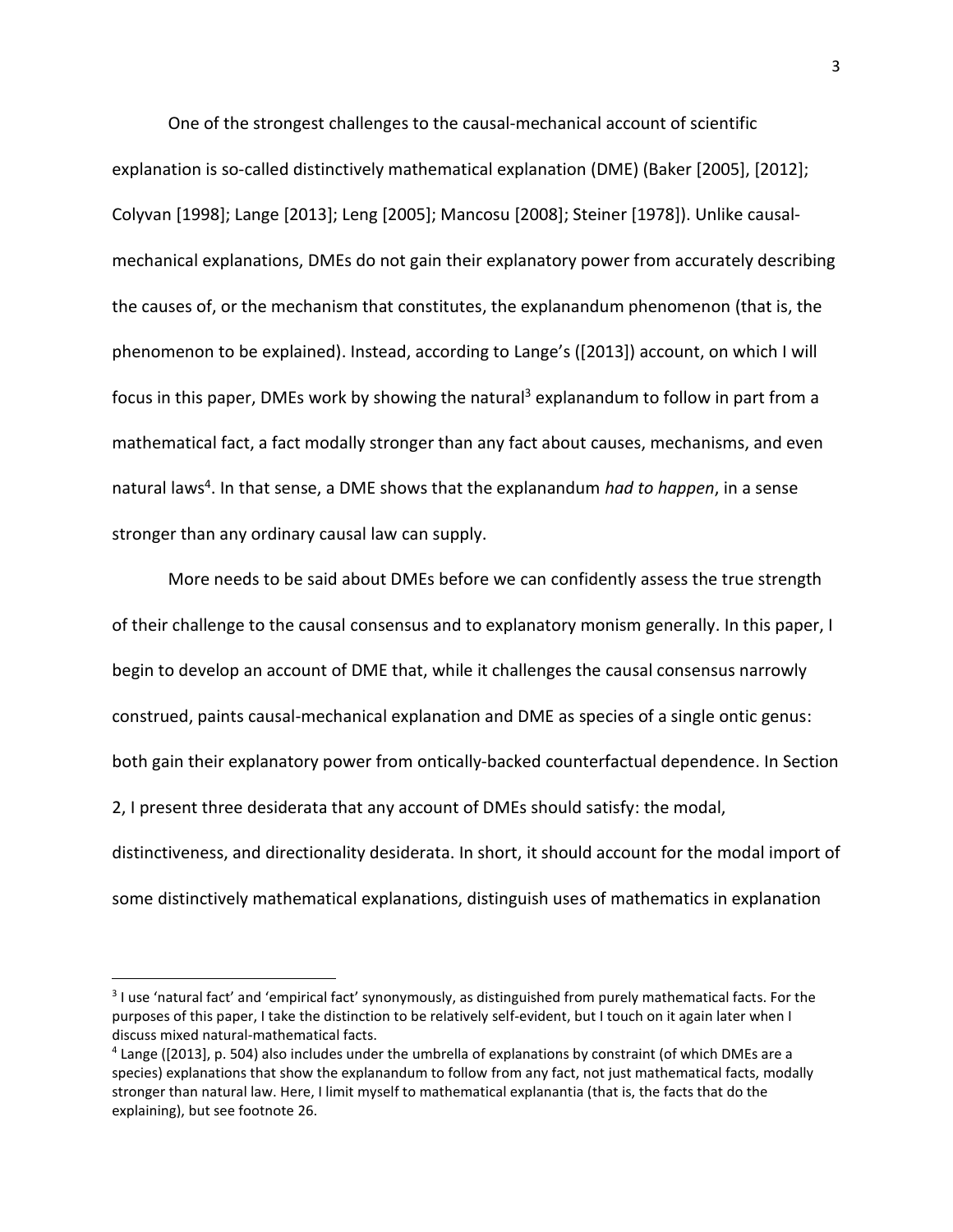that are distinctively mathematical from those that are not (Baron [2016]), and account for their directionality (Craver and Povich [2017]). In Section 3, I show how a recent proposal (Baron forthcoming) is unlikely to satisfy at least one of the desiderata, the directionality desideratum. In Section 4, I show how my counterfactualist account, the Narrow Ontic Counterfactual Account (NOCA), can satisfy all three desiderata. According to counterfactualism about explanation, the explanatory relation – the relation that holds between explanantia and explanandum – is a relation of counterfactual dependence. NOCA is a species of this kind of counterfactualism that makes use of a special narrowing procedure to satisfy the three desiderata. In Section 5, I gesture towards future work. For, although NOCA meets all the desiderata, it ultimately remains incomplete until the relation between mathematical facts and the natural facts that they explain, in virtue of which the latter counterfactually depend on the former, is demystified. In other words, this demystification challenge is the challenge of clarifying how natural facts can depend counterfactually only upon mathematical facts. In Section 6, I consider some objections to my account.

## **2 Desiderata for an Account of Distinctively Mathematical Explanation**

To inspire a revolution against the causal hegemony and lay the foundations for a new consensus, a philosophical account of DME must be developed, a development to which the present work is a contribution. What should a philosophical account of DME do? There are at least three desiderata for such an account. Two come from Baron<sup>5</sup> ([2016]), and the third comes from Craver and Povich ([2017]):

<sup>5</sup> Baron ([2016]; [forthcoming]) calls distinctively mathematical explanations 'extra-mathematical explanations'.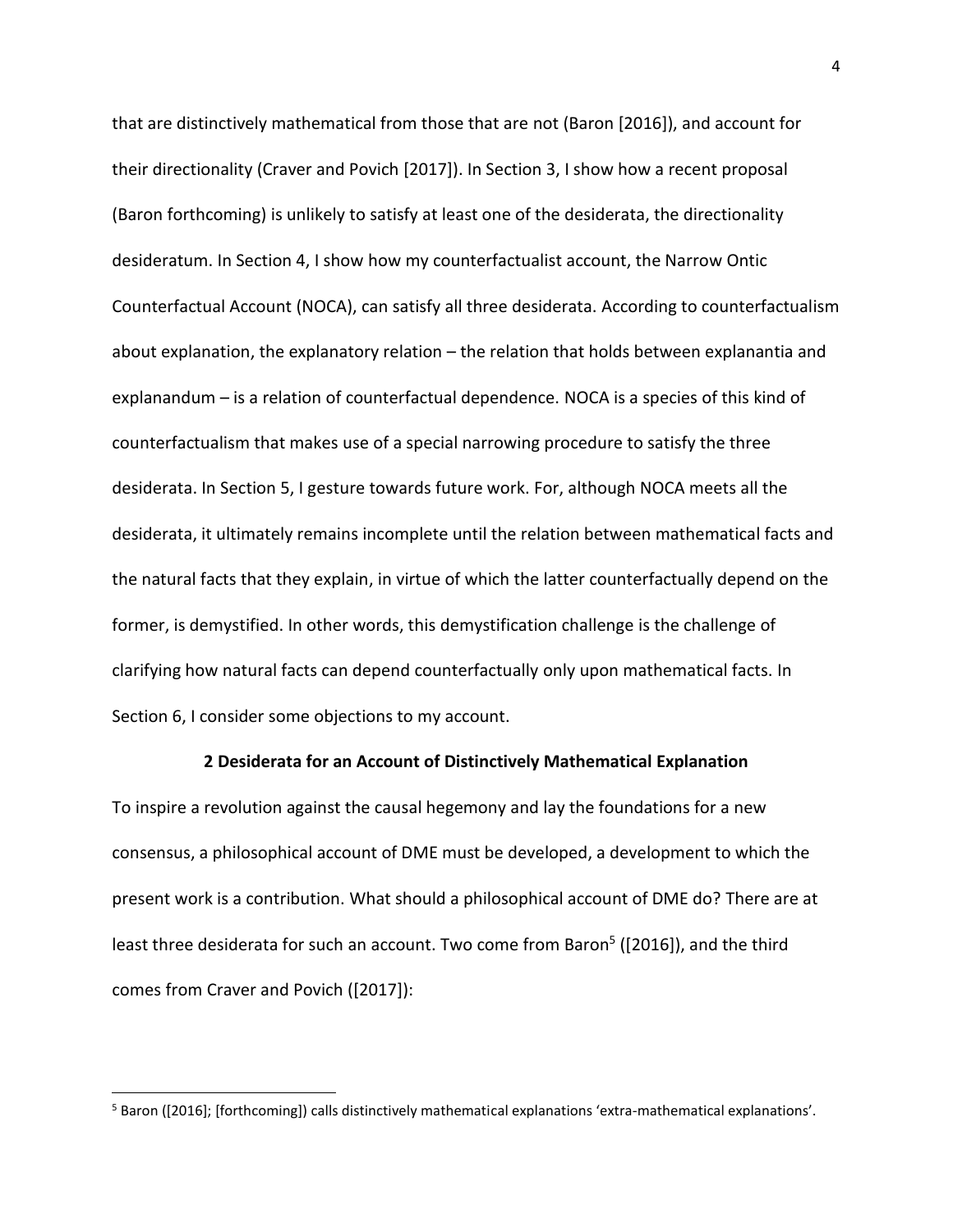The Modal Desideratum: an account of DME should accommodate and explicate the modal import of some DMEs.

The Distinctiveness Desideratum<sup>6</sup>: it should distinguish uses of mathematics in explanation that are *distinctively* mathematical from those that are not.

The Directionality Desideratum: it should accommodate the directionality of DME.<sup>7</sup>

The first desideratum any account of DME should satisfy is the modal desideratum. In some DMEs, the explanandum is not shown merely to have occurred, but to have occurred with a certain modal force – the explanandum had to occur or be the case<sup>8</sup>. This does not mean that the explananda of DMEs are themselves *modal facts*, though some can be (more on this at the end of Section 4). In other words, some DMEs show that the explanandum *had* to occur or be the case, with a modal strength proportional to the modal strength of the mathematical fact that explains it. This is the case even if the explanandum is not itself a modal fact (for example, necessarily, p). All the DMEs I consider here do possess a certain kind of necessity. Perhaps there are some DMEs whose explananda do not possess any kind of necessity. If so, then my account should be viewed as an account only of those DMEs that work by showing that the explanandum had to occur or be the case (but see footnote 8). My account is similarly

 $\overline{\phantom{a}}$ 

<sup>7</sup> There may be good reasons to restrict this desideratum to non-modal explananda. I return to this issue below. This desideratum will come up again in slightly different form for my own account in Section 5.

 $6$  Baron ([2016]) calls this the genuineness constraint.

<sup>&</sup>lt;sup>8</sup> In his book, Lange ([2016], p. 131) writes that the explananda of DMEs need not be necessary. I find this hard to square with Lange's repeated claims in [2016] and [2013] that DMEs work by showing their explananda to be necessary (for example, [2013], pp. 485, 491; [2016], pp. 30, 37, 38). His 'type-(n)' and 'type-(c)' explanations by constraint (of which DMEs are a species) are somewhat analogous to my 'wide' and 'narrowed' explanations. (Type-(m) DMEs explain modal facts. Modal explananda are addressed below.) I see two options here for my account: either 1) it is an account only of type-(c) and type-(m) DMEs; or 2) I add that a 'wide' explanation is a DME if and only if it can be turned into a 'narrowed' explanation that is a DME by shifting its empirical premise into the explanandum-statement. This has the consequence that the original flagpole case is a DME, but this is arguably the case on Lange's account too (he seems to agree that it is in his [forthcoming]), though getting into this would take me too far afield.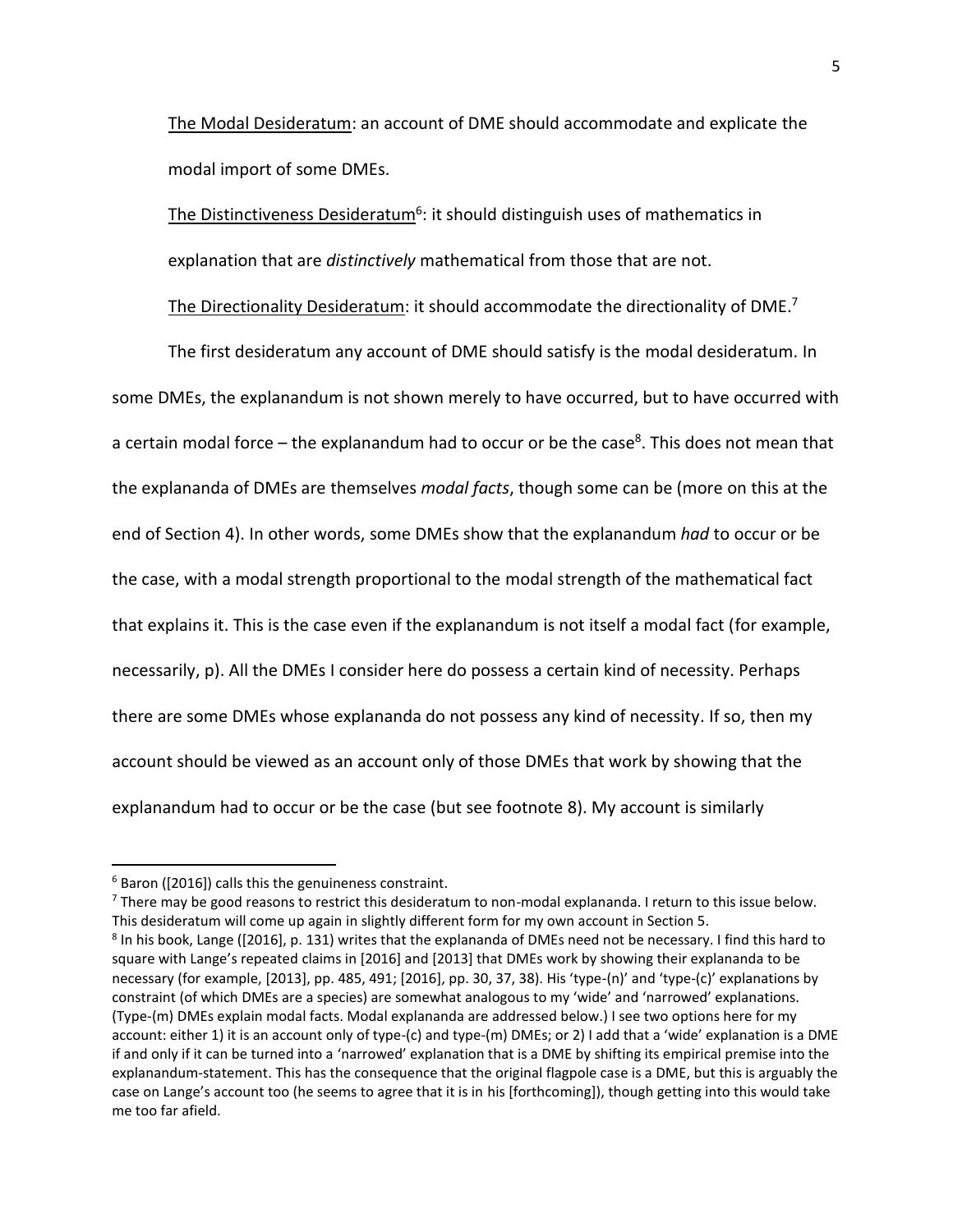restricted to explanations of natural facts in which the explanatory work is done entirely by mathematical facts and not by some combination of mathematical and natural facts.<sup>9</sup>

Let me present an example that, among others, will occur throughout the paper: Terry's trefoil knot (Lange [2013])<sup>10</sup>. The explanandum in this example is the fact that Terry failed<sup>11</sup> to untie his shoelace. The explanantia are the empirical fact that Terry has a trefoil knot in his shoelace and the mathematical fact that the trefoil knot is distinct from the unknot (a loop without knots), that is, the trefoil knot cannot be untied. As Lange ([2013]) notes, Terry's failure is modally robust. Terry did not fail because of any physical obstacle, limitation, or infelicity in the causal order. Terry *had* to fail, given that the knot was a trefoil knot. And this explains why he *did* fail. An account of DME needs to accommodate and explicate this modal import.

Any account of DME should distinguish uses of mathematics in explanation that are distinctively mathematical from those that are not (Baron [2016]). Call this the distinctiveness desideratum. Here, all we really have to go on is the contrast between are paradigm cases of DME and paradigm cases of non-DME that deploy mathematics but are not distinctively mathematical. The account should classify the paradigm DMEs as DMEs and the paradigm non-DMEs as non-DMEs. Terry's trefoil knot provides one paradigm DME. Another is the case of Königsberg's bridges (Lange [2013]). The explanandum in this case is the fact that Marta<sup>12</sup> failed

<sup>&</sup>lt;sup>9</sup> I thank an anonymous reviewer for suggesting this caveat.

<sup>&</sup>lt;sup>10</sup> Baron's ([2016]; [forthcoming]) paradigm DME is the cicada case (see (Baron [2016]; [forthcoming]) and (Lange [2013]; [2016]) for details on the case). I chose to use different cases because they have fewer premises and are therefore easier to work with. The arguments in this paper apply equally to the cicada case; see footnote 23. <sup>11</sup> The explanandum could be that Terry *had* to fail. For now, I stick to non-modal explananda. Modal explananda are considered at the end of Section 4.

<sup>&</sup>lt;sup>12</sup> Though this case and the previous come from Lange, the names 'Terry' and 'Marta' come from (Craver and Povich [2017]). This choice to make the explananda particular events should not affect the main points of this paper.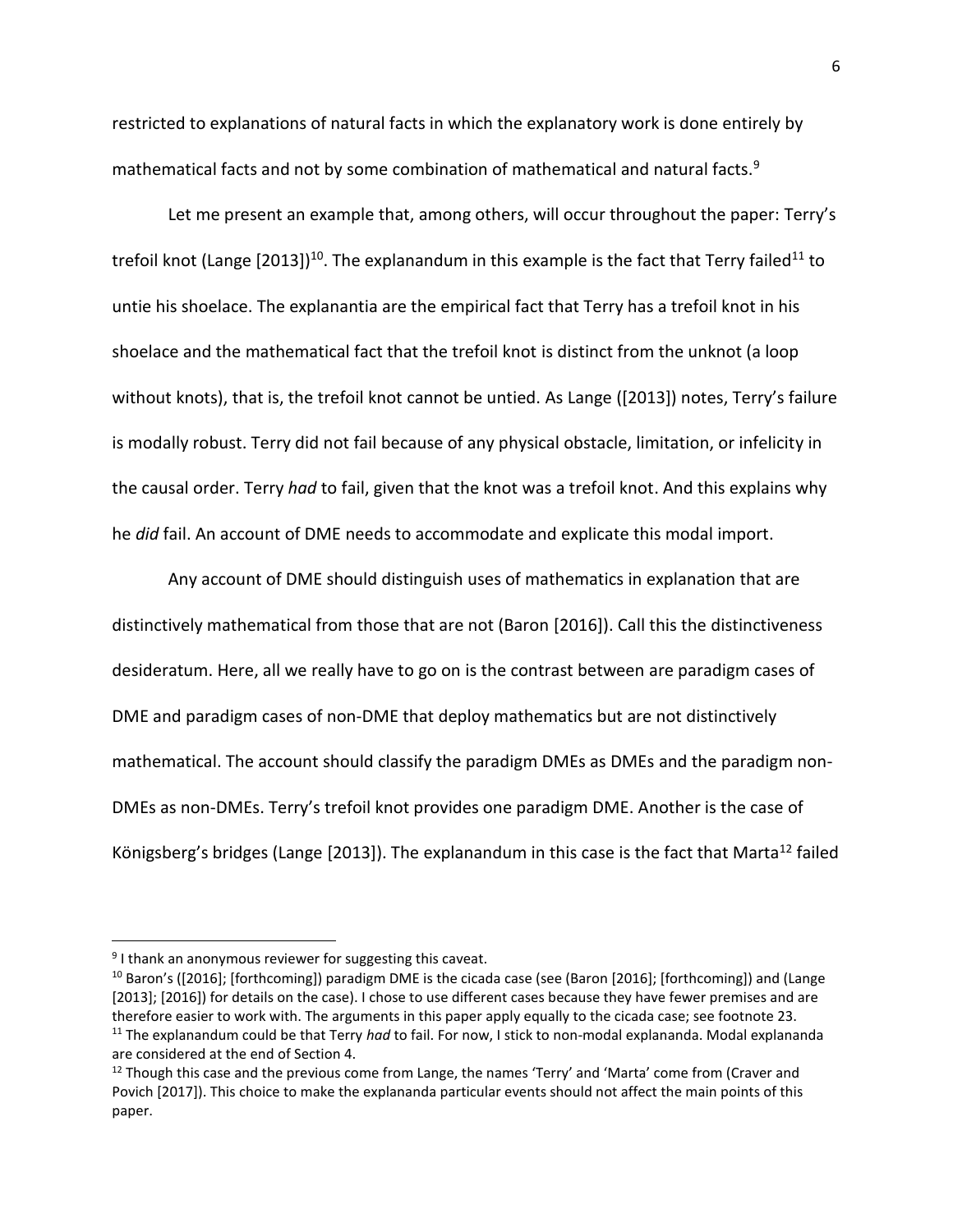to cross each of Königsberg's bridges exactly once (an Eulerian walk). The explanantia are the empirical fact that Königsberg's bridges form a network of four nodes (landmasses) – three nodes with three edges (bridges), one with five – and the mathematical fact that such a crossing (an Eulerian walk) is only possible in networks where either every node or every node but two is touched by an even number of edges. Another is the case of Patty's pendulum (Lange [2013]). The explanandum in this case is the fact that Patty's pendulum has at least four equilibrium configurations. The explanantia are the empirical fact that Patty's pendulum is a double pendulum and the mathematical fact that the double pendulum's configuration space is a torus with at least four stationary points.

As paradigm non-DMEs that nonetheless deploy mathematics, I will use Bromberger's ([1966]) flagpole and Baron's ([2016]) train case. In Bromberger's flagpole, the explanandum is the fact that the length of a flagpole's shadow is *l*. The explanantia are the empirical facts that the angle of elevation of the sun is *q* and that the height of the flagpole is *h* <sup>13</sup> and the mathematical fact that tan  $q = h/l$ . Here, it seems, the mathematics merely tracks the relevant causal structure and the explanandum does not possess the modal strength of a DME's explanandum – the length of the flagpole's shadow did not *have* to be *l*. Another such case is Baron's train. The explanandum is the fact that train T arrives at station S at 3:00 pm. The explanantia are the empirical facts that T left from station S', 10 kilometers away, at 2:00 pm, going 10 kph and the mathematical fact that 10/10 = 1. Again, the mathematics seems merely to track the relevant causal structure and the explanandum does not possess the modal

 $13$  And the flagpole and ground are straight and form a right angle, and that the system is Euclidean, etc.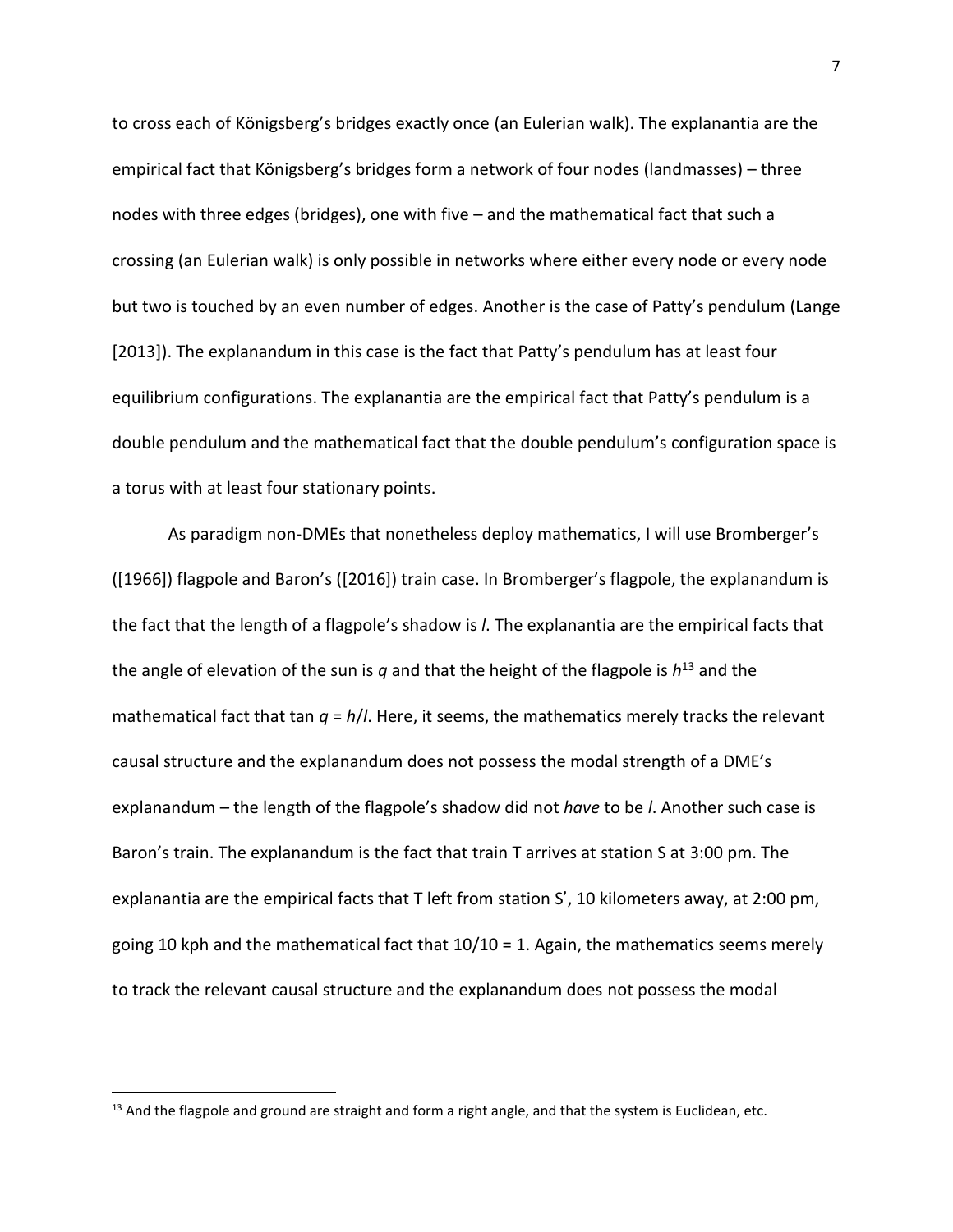strength of a DME's – the train did not *have* to arrive at 3:00 pm.<sup>14</sup> I follow Baron (2016; forthcoming) in taking the intuitions behind these cases to be data that an account of DME must accommodate.

Finally, an account of DME should not classify 'reversals' <sup>15</sup> of DMEs as DMEs. Call this the directionality desideratum. As Craver and Povich ([2017]) show, Terry's trefoil knot and Königsberg's bridges can be reversed into arguments with similar form that are arguably not explanations<sup>16</sup>. In reversed trefoil knot, the explanandum is the fact that Terry does not (or did not<sup>17</sup>) have a trefoil knot in his shoelace. The explanantia are the empirical fact that Terry untied his shoelace and the mathematical fact that the trefoil knot is distinct from the unknot. Craver and Povich ([2017]) argue that if the forward case is a DME, so is this one. Similarly, the explanandum in reversed Königsberg's bridges is the fact that Königsberg's bridges do not form a network of four nodes – three nodes with three edges, one with five – and the explanantia are the empirical fact that Marta crossed each of Königsberg's bridges exactly once and the mathematical fact that such a crossing is only possible in networks where either every node or every node but two is touched by an even number of edges. I agree with Craver and Povich ([2017]) that, while the putative explanantia in these two reversals provide (perhaps

<sup>14</sup> You might think this is false. *Given* the other facts, the train *did* have to arrive at 3:00 pm and the length of the flagpole's shadow *did* have to be *l*. I think there is something to this, but the reader should wait until I show how NOCA can satisfy the distinctiveness desideratum in Section 4.

<sup>&</sup>lt;sup>15</sup> I use scare quotes because, as Craver and Povich recognize, the 'reversed' explanations are not exact reversals of their forward counterparts. Rather, the empirical premise and the explanandum statement are swapped and negated. Their point is that the basic form of the argument is the same as that in the forward case, and, so, also seems distinctively mathematical if the forward case is. Both the 'forward' and 'reversed' arguments show that their respective explananda *had* to happen. This is why Lange's account of DME does not satisfy the directionality desideratum. For simplicity, henceforth I'll drop the scare quotes.

<sup>&</sup>lt;sup>16</sup> See Lange ([forthcoming]) for a response to Craver and Povich ([2017]) and Povich ([under review]) for a reply to Lange's response.

<sup>&</sup>lt;sup>17</sup> Either tense works.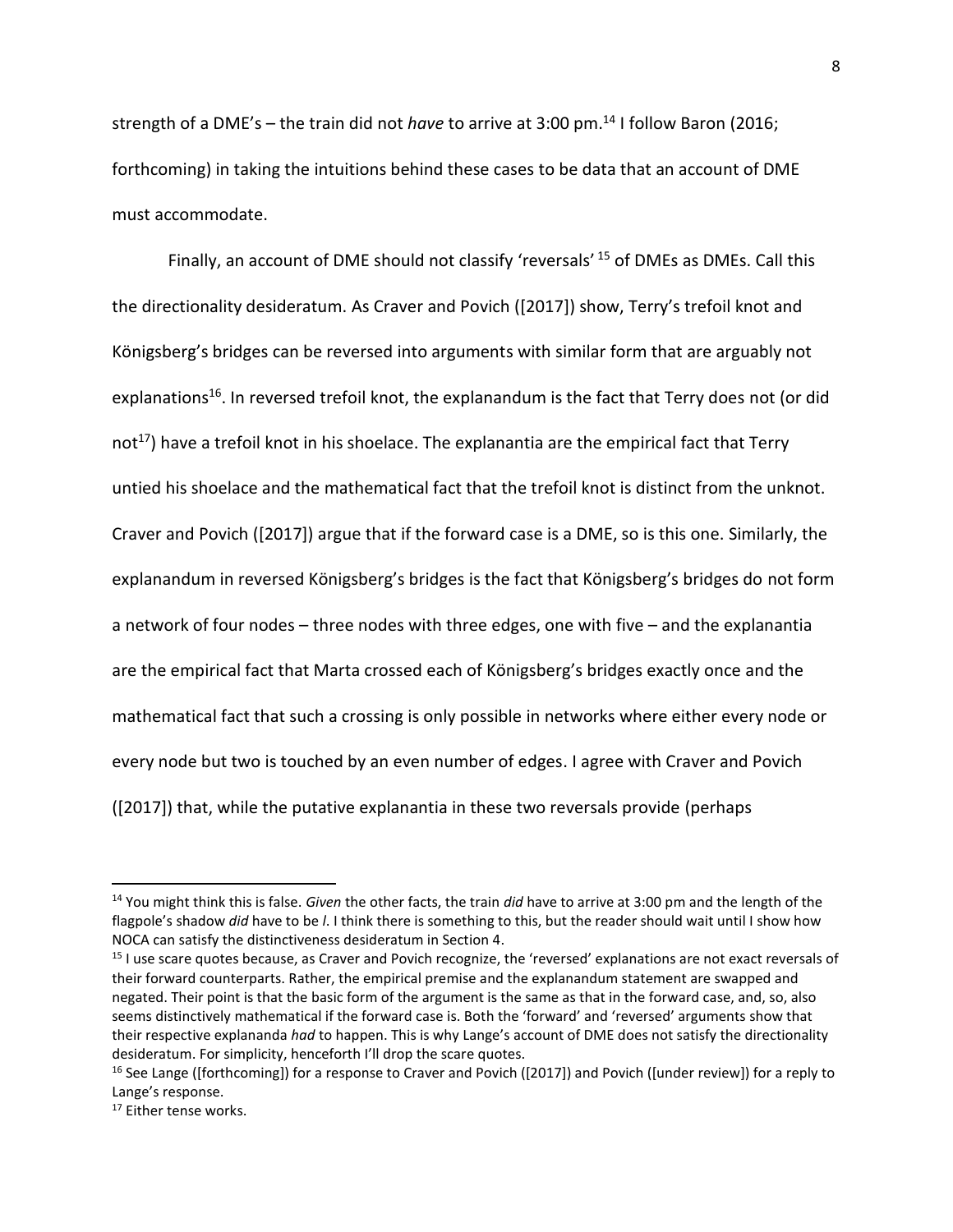indefeasible) evidence for their explananda, they do not explain their explananda. There is some sense in which the reversals explain, but it is not the sense that is the focus of the philosophy of scientific explanation. Rather than explaining p (or why p), the reversals explain why one knows or is justified in believing that p. For example, the trefoil knot reversal does not explain *the fact* that Terry does not have a trefoil knot in his shoelace or *why* Terry does not have a trefoil knot in his shoelace, though it gives (perhaps indefeasible) evidence for believing that Terry does not have a trefoil knot in his shoelace. The same for all the other reversals. They give quite good reasons to believe their conclusion, but they do not explain it. This distinction between explanation and evidence/justification is what Hempel ([1965]) had in mind with his distinction between reason-seeking and explanation-seeking why-questions. One of the biggest problems for the covering-law model was its erasure of this distinction with the explanationprediction symmetry thesis. Some of the most influential counterexamples to the covering-law model exploited this distinction (Salmon [1989]). For example, the falling barometer gives one good reason to believe a storm will occur, but it does not explain its occurrence. An account of DME, then, should exclude these reversals as DMEs.

### **3 Baron's Deductive-Mathematical Account**

Baron ([forthcoming]) has argued that his deductive-mathematical (DM) account of DME can satisfy the modal and distinctiveness desiderata. He does not consider the directionality desideratum. My aim here is to express some skepticism about whether it satisfies the distinctiveness and directionality desiderata. I do not pretend to show that the DM account *cannot* satisfy these desiderata, for reasons I make clear below.

Baron's ([forthcoming]) DM account of DMEs is as follows: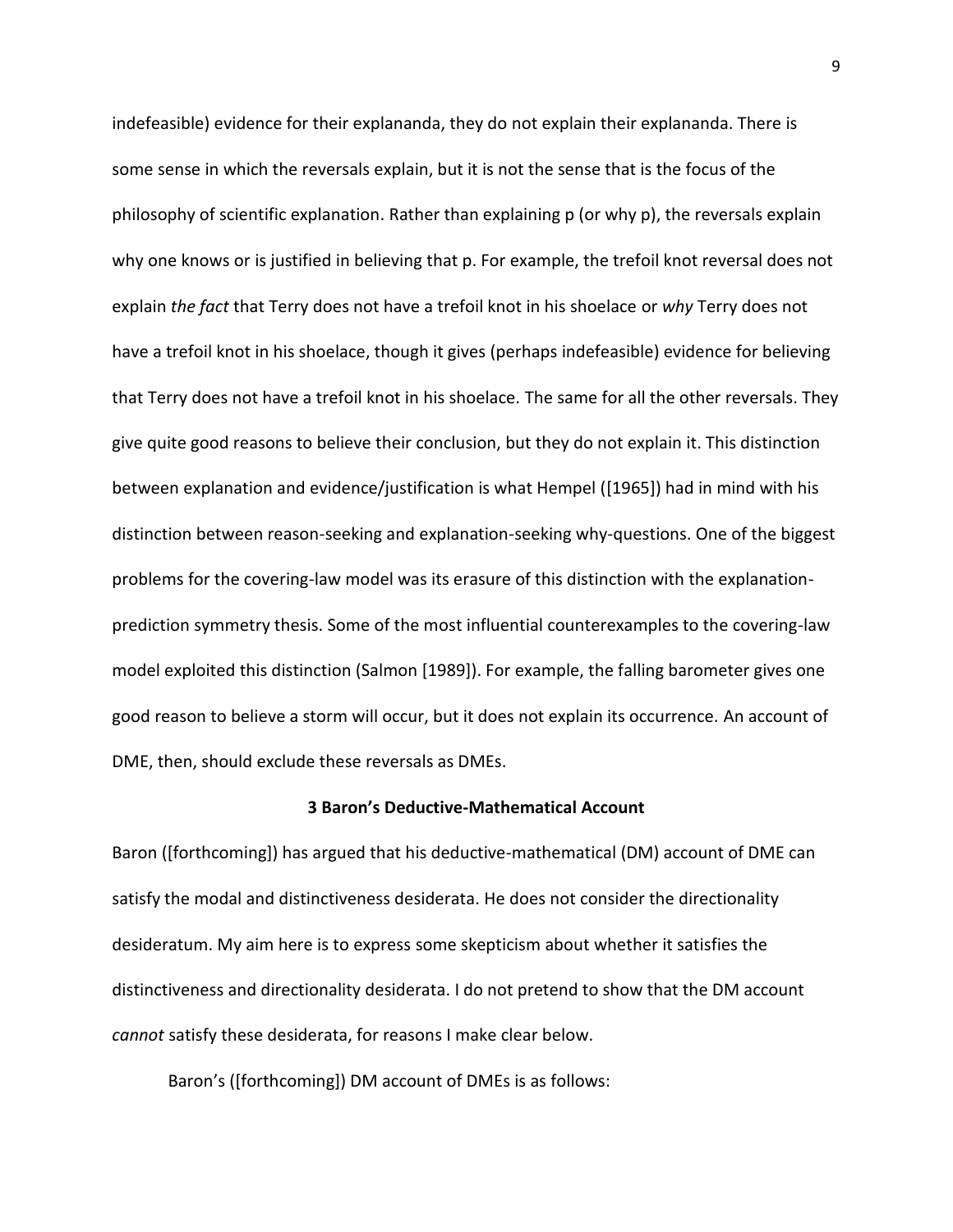1. DMEs are sound arguments.

2. The conclusion of a DME is a proposition stating the physical phenomenon to be explained.

3. Among the premises of a DME there must be at least one mathematical claim.

4. If the mathematical claim were removed from the premises of an explanatory argument, then the argument would become invalid.

5. The proposition stating the physical phenomenon is 'essentially deducible' from the argument's premises.

6. Such arguments obey relevance logic.<sup>18</sup>

Claims 1-4 are self-explanatory. Claims 5 and 6 require some elaboration. 'Essential deducibility'

in claim 5 is defined as follows:

l

A non-mathematical claim P is essentially deducible from a premise set S that includes at least one mathematical sentence M just when for an appropriate choice of expressive resources there is a sound derivation of P from S and either for the same choice of expressive resources there is no sound derivation of P from a premise set S\* that includes only physical sentence[s] or all sound derivations of P from premise sets  $S_1...S_n$ each of which includes only physical sentences are worse than the mathematical derivation or for all appropriate choices of expressive resources the best derivations use M.

The basic idea is that an argument is a DME just when it is sound, one of its premises states a mathematical fact, and the argument is better than any sound argument for the explanandum that does not invoke a mathematical premise. 'Better,' for Baron (forthcoming), is meant to track normative explanatory criteria like unity (or strength) and simplicity (more on these presently). When ranking arguments overall, one must balance simplicity and unity. The essential deducibility constraint is intended to make the DM account satisfy the distinctiveness desideratum. For, claims 1-4 count all explanations that use mathematics as DMEs, and claim 5 is intended to fix this.

<sup>&</sup>lt;sup>18</sup> Claims 1-4 constitute Baron's ([forthcoming]) 'basic DM theory'. 5 and 6 are additions meant to handle certain problems with 1-4; claim 5 was added to satisfy the distinctiveness desideratum and claim 6 was added to handle the irrelevance problems that face deductive-nomological accounts. I have replaced occurrences of 'extramathematical explanation' with 'DME' throughout.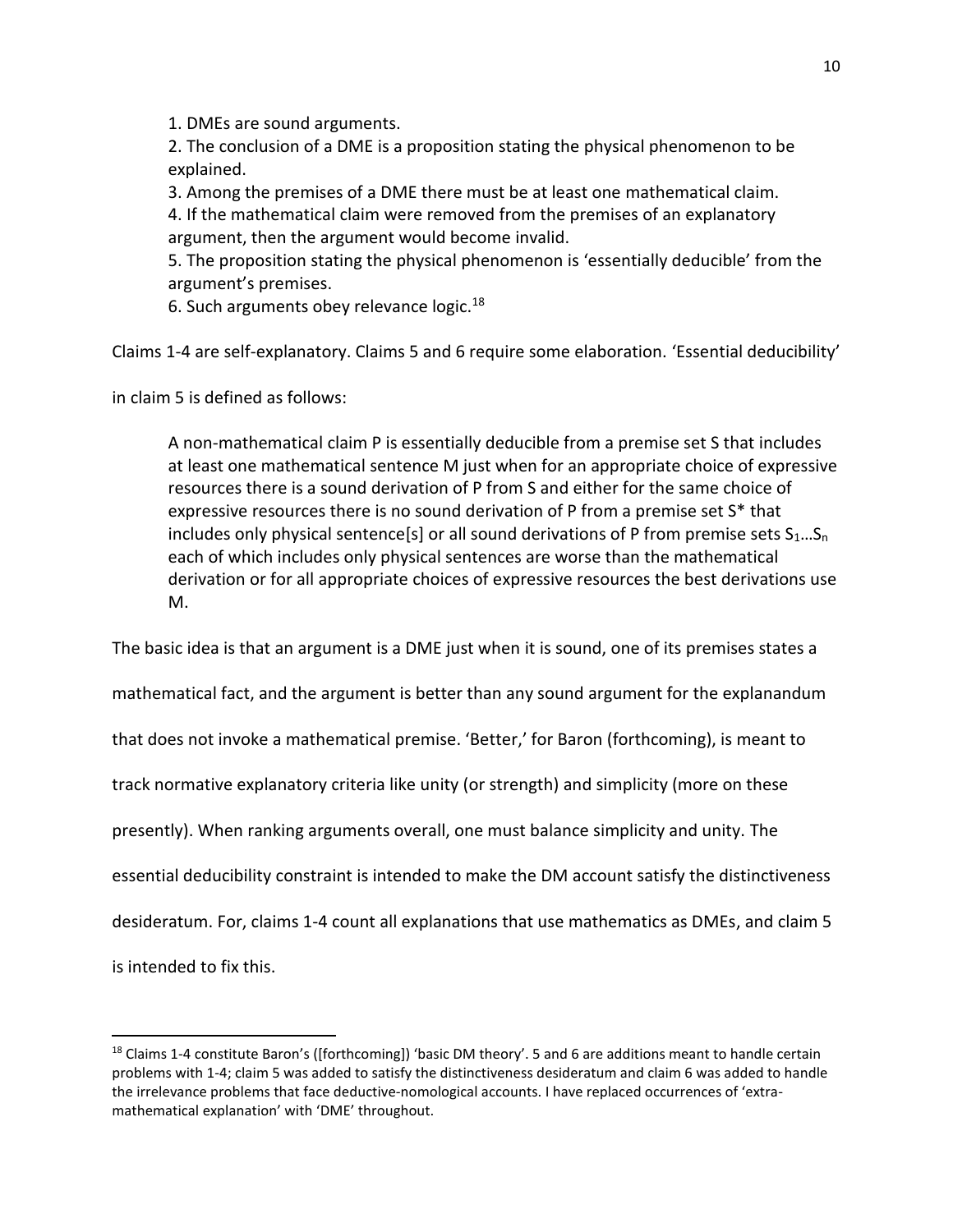However, it is arguable whether claim 5 does the fix, because it is not clear that claims 1-5 exclude the train and flagpole cases as DMEs. Arguably, the train and flagpole arguments *are* better (that is, stronger and simpler) than any sound arguments for the same explananda that do not invoke the relevant mathematical premises, if there be any such arguments. By 'simplicity,' Baron (forthcoming) means the number of premises in an argument. Baron relativizes strength or unificatory power to a choice of expressive resources and basic predicates. This is because strength is a measure of the deductive consequences of a premise set, and what can be deduced from a premise set depends on expressive resources and basic predicates. The basic predicates are those in the mathematical and scientific vocabulary in which the argument is couched. So, for example, the basic predicates in a biological explanation that invokes number theory are biological and number-theoretic predicates. An argument, then, is stronger or more unifying than another, both of which employ the same basic predicates, when more conclusions can be deduced from its premises. If Baron's account is to exclude the train and flagpole arguments as DMEs, there must be arguments for those conclusions that do not invoke the relevant mathematical premises and are just as strong and simple as the arguments that do. Baron has not shown what those arguments are and, so, has not excluded the train and flagpole cases as DMEs.

Claim 6 requires that DMEs obey relevance logic. This is meant to handle irrelevance problems that have been long-known to afflict deductive-nomological accounts of explanation. Adding '2+2=4' to the premises of any sound argument results in a second sound argument. The second argument counts as an explanation if the first one does, even if the fact that 2+2=4 is irrelevant to the conclusion. Relevance logic requires the premises of an argument to be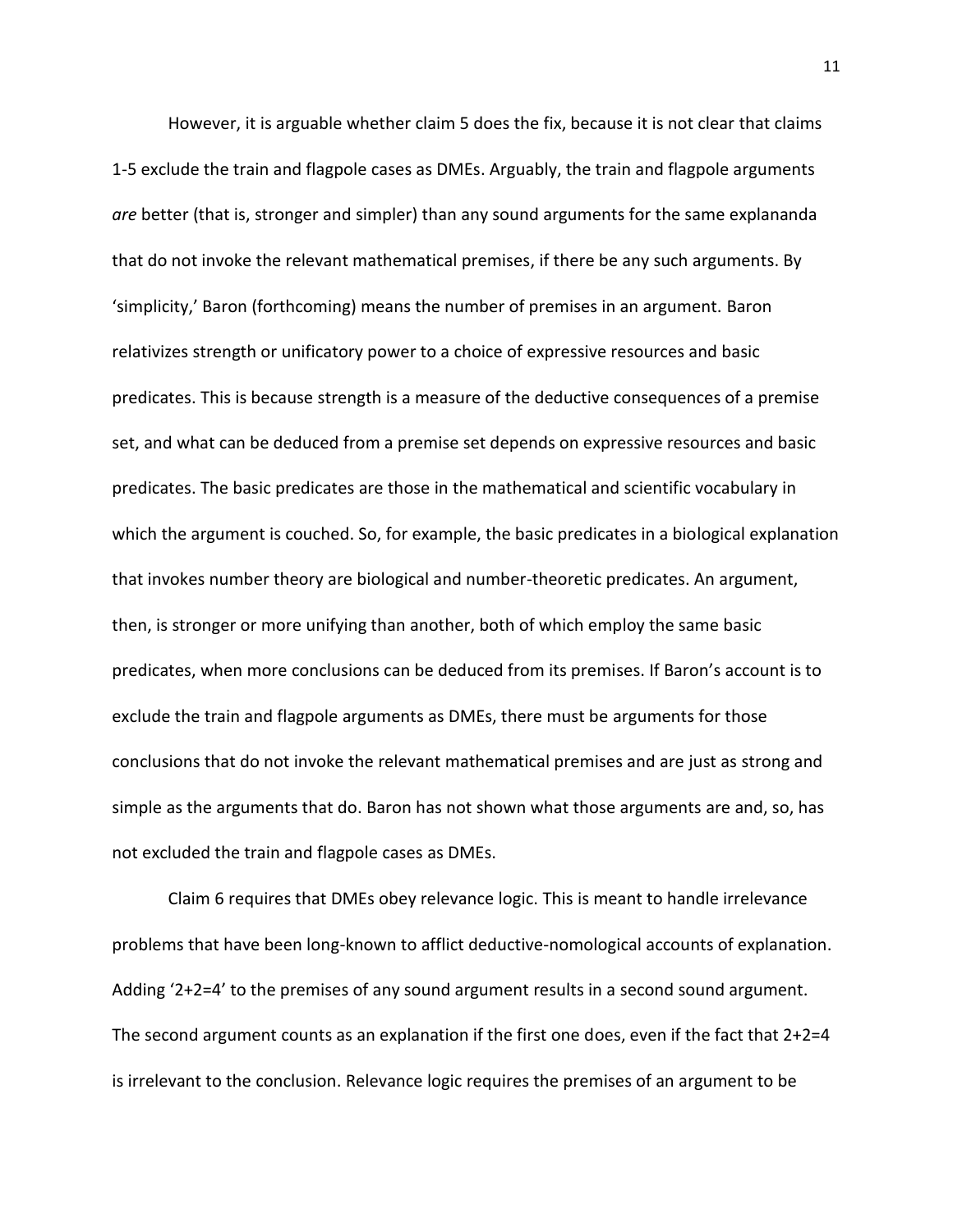relevant to their conclusion (and the antecedents of conditionals relevant to their consequents). For Baron (forthcoming), premises are relevant to their conclusion just when all the information contained within the conclusion is contained within the premises and each premise contains some part of the information in the conclusion.

I have already expressed skepticism that Baron's DM account satisfies the distinctiveness desideratum. It seems to me not to satisfy the directionality desideratum either. The trefoil knot and 'reversed' trefoil knot cases can both be expressed as sound arguments (Craver and Povich [2017]) that adhere to the DM model. In argument form, the trefoil knot case can be expressed as:

- 1. Terry has a trefoil knot in his shoelace. (empirical premise)
- 2. Trefoil knots are distinct from unknots (that is, cannot be untied). (mathematical premise)
- C. Terry failed to untie his shoelace.

and its reversal can be expressed as:

- 1. Terry untied his shoelace. (empirical premise)
- 2. Trefoil knots are distinct from unknots (that is, cannot be untied). (mathematical premise)
- C. Terry does not (or did not) have a trefoil knot in his shoelace.

This reversal is a sound argument. It contains a mathematical premise without which it would not be valid. It contains no irrelevant premises. Thus, the reversal satisfies conditions 1-4 and 6. What about 5? Is there a better (that is, stronger and simpler) (or not worse) argument for the fact that Terry does not (or did not) have a trefoil knot in his shoelace that does not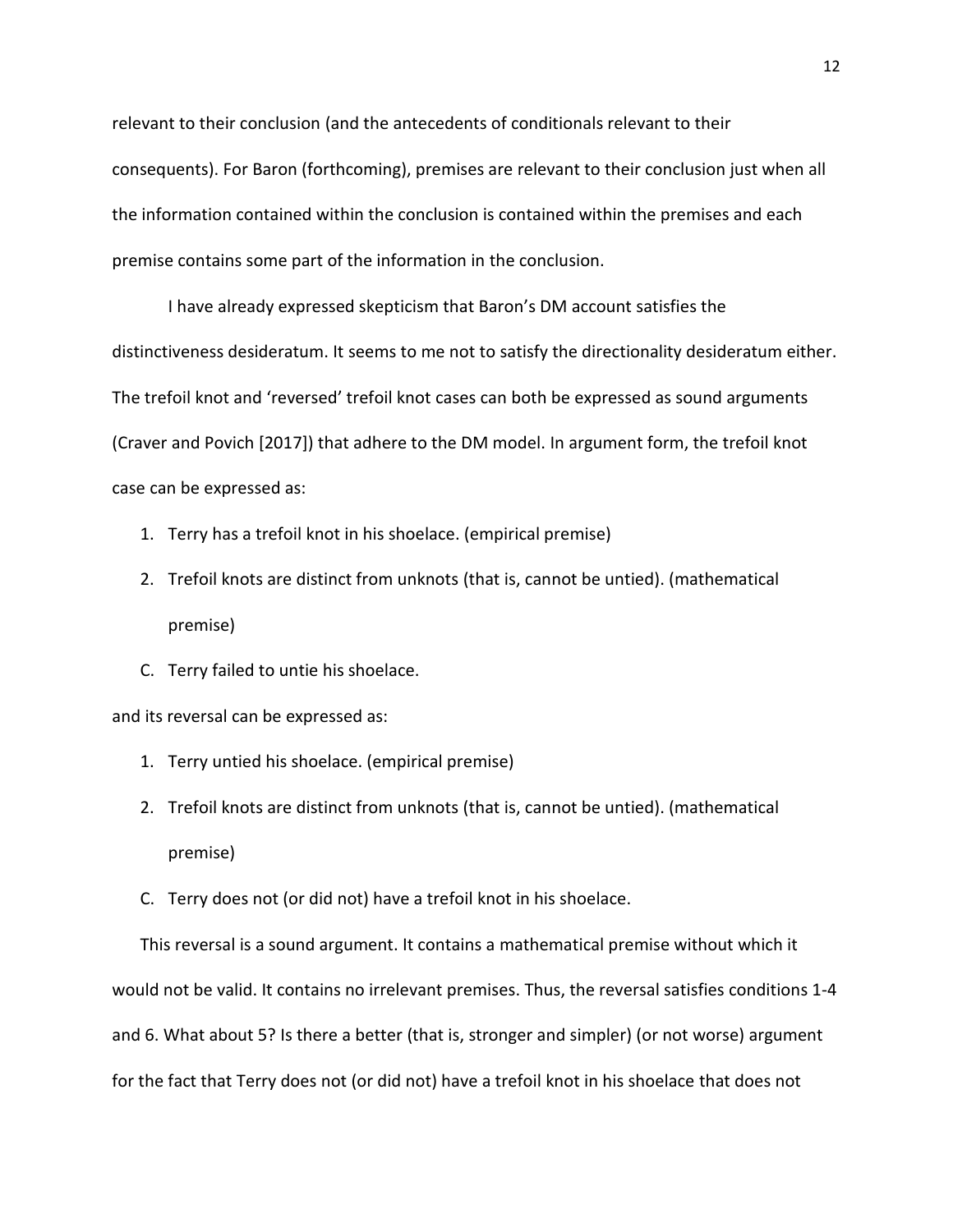invoke a mathematical premise? Certainly, there is a straightforward causal explanation of that fact that need not (let us assume) invoke any mathematical premises, but is that argument simpler and stronger? It is hard to see how it could be. It is overwhelmingly likely that any causal explanation of this explanandum will either invoke the same mathematical premise or have more than two premises, and, so, will be less simple. Baron needs to specify what exactly the argument for the reversed explanandum is that strikes a better balance of simplicity and strength, without mathematical premises, than the reversed argument given above, or else his DM account will incorrectly count it as a DME.

Perhaps the simpler and stronger non-mathematical argument goes something like this:

1. For any person x, if x untied their shoelace, then x does not have a trefoil knot in their shoelace.

2. Terry untied his shoelace.

C. Terry does not have a trefoil knot in his shoelace.

There are no mathematical premises, and the argument is just as short and even more unified, because it captures every person who unties their shoelaces successfully, not just Terry.<sup>19</sup> However, if this is right, then Baron's account will incorrectly exclude the *forward* version of the trefoil knot case as a DME as well. For, consider the following argument:

1. For any person x, if x has a trefoil knot in their shoelace, then x will fail to untie it.

2. Terry has a trefoil knot in his shoelace.

C. Terry failed to untie his shoelace.

<sup>&</sup>lt;sup>19</sup> Thanks to an anonymous referee for this example.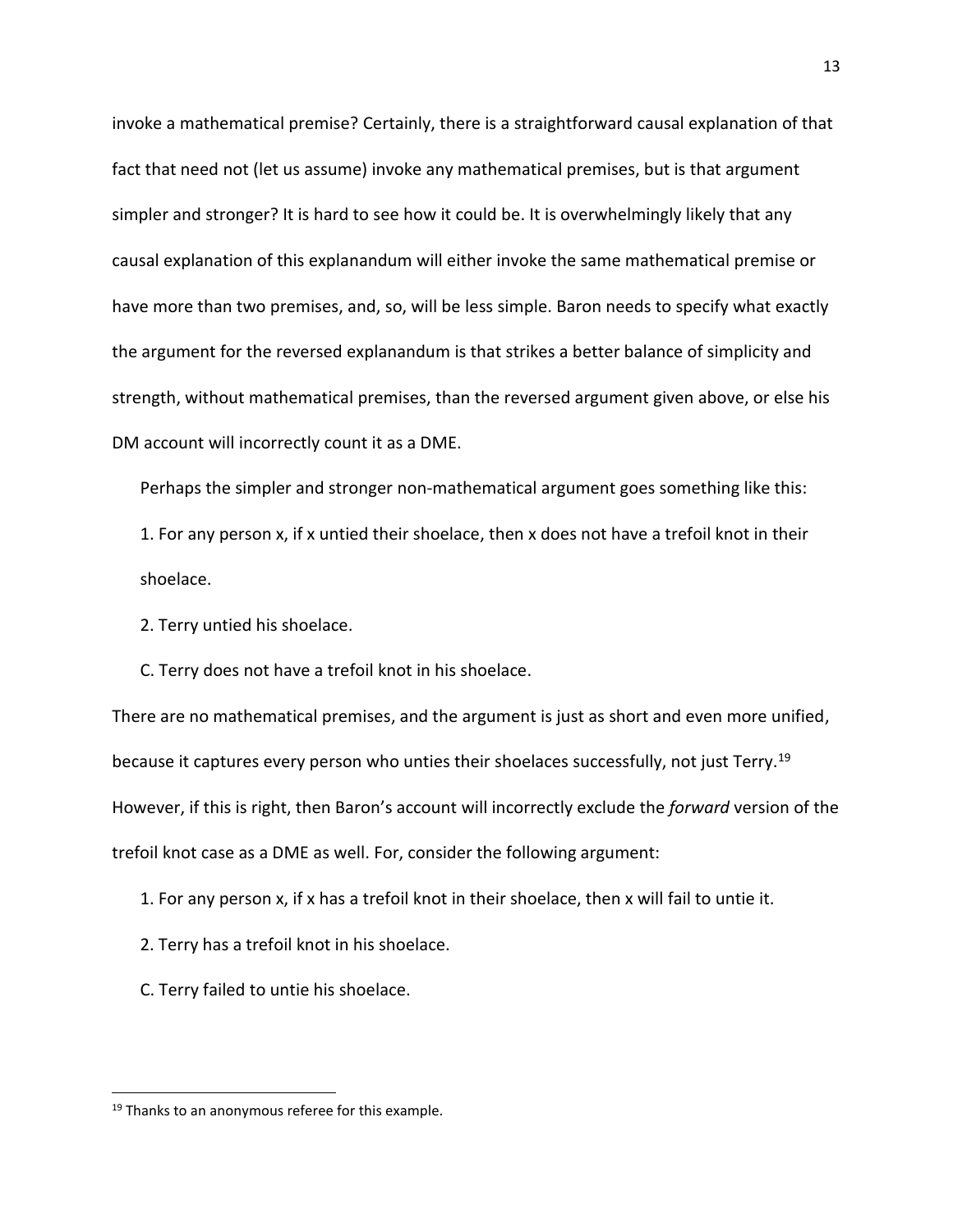There are no mathematical premises, and the argument is just as short and even more unified, because it captures every person who has a trefoil knot in their shoelace, not just Terry. Thus, the same reasoning used to exclude the 'reversal' excludes the forward trefoil knot case as well.

Thus, it is unclear, but doubtful, whether Baron's DM account can meet the distinctiveness and directionality desiderata.

## **4 The Narrow Ontic Counterfactual Account (NOCA)**

I now present my account of DME. It is a counterfactual account of explanation, inspired by Woodward's ([2003]) interventionism. According to counterfactualism, all explanations – causal or non-causal – count as explanations in virtue of the fact that they allow one to answer whatif-things-had-been-different questions (w-question) about the explanandum phenomenon. In other words, all explanations exhibit relations of counterfactual dependence, regardless of whether that dependence has a causal basis (Povich [2018], Reutlinger [2016], Rice [2015], Saatsi and Pexton [2013], Strevens [2008]). *X* counterfactually depends on *y* if, and only if, were *y* the case, then *x* would be the case and were ~*y* the case, then ~*x* would be the case (Lewis [1973], p. 563). If x and y are actually the case, then the first counterfactual is automatically true. It would be quite a victory for the counterfactualist if she can unify causal and DMEs under a single, monistic account of explanation. How, then, does the counterfactualist account for DMEs? Can the counterfactualist satisfy all three desiderata? I will argue that she can.

Baron ([2016]) argues that the counterfactualist cannot satisfy the distinctiveness desideratum. The counterfactualist, according to Baron, holds that an explanation is a DME when it shows a natural fact to depend counterfactually on a mathematical fact (see, for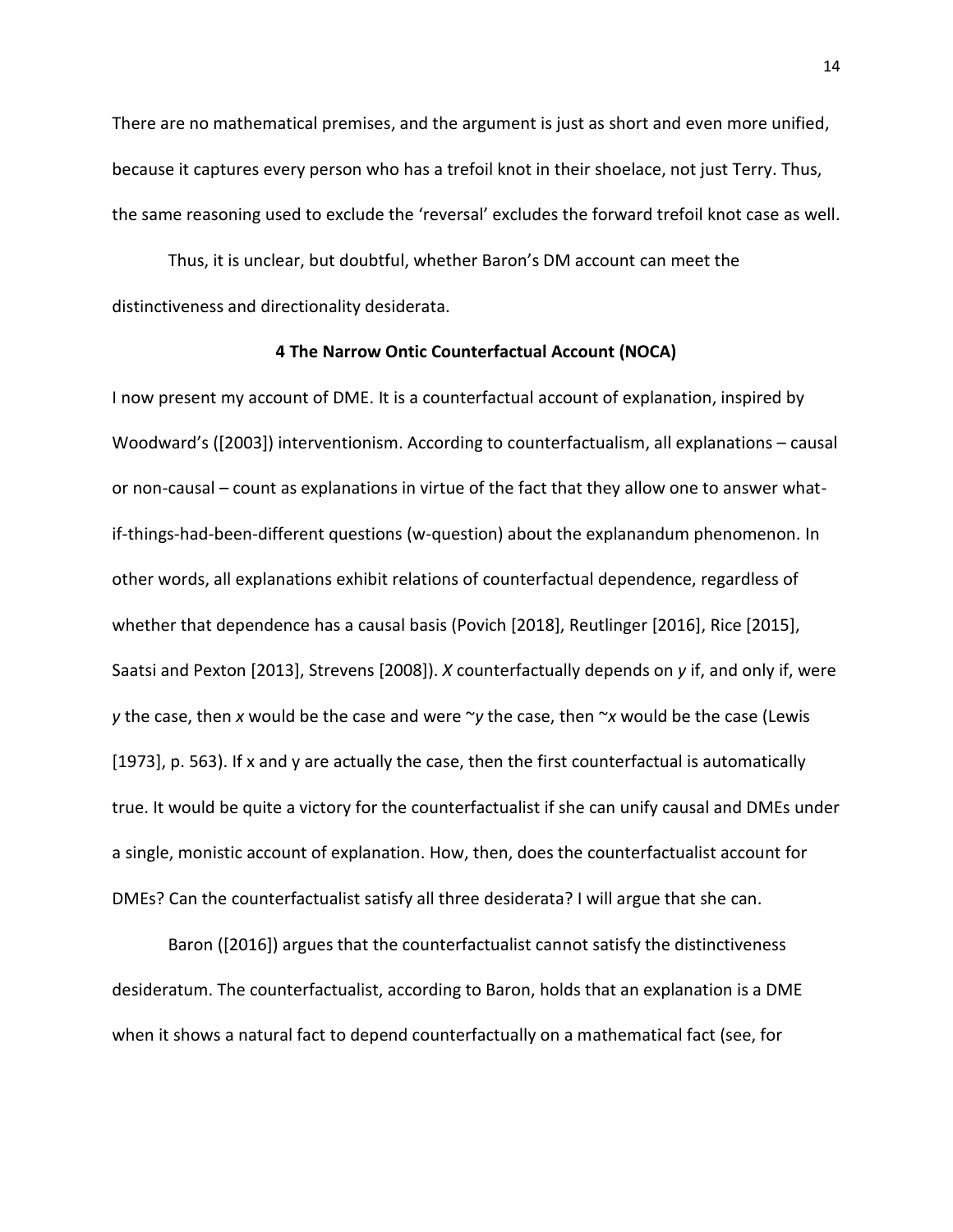example, Reutlinger's ([2016]) counterfactualism<sup>20</sup>, which does not satisfy the distinctiveness desideratum for this reason). However, this does not distinguish the train and flagpole cases from the trefoil knot and Königsberg's bridges cases. In the train case, the explanandum depends counterfactually on the mathematical fact that 10/10 = 1. Were 10/10 = 2, then the train would have arrived at the station at 4:00 pm rather than 3:00 pm. In the flagpole case, the explanandum depends counterfactually on the mathematical fact that tan *q* = *h*/*l*. Were tan *q* = *h*/*l* 2 , then the length of the flagpole's shadow would have been the square root of *l* rather than *l*. So, naïve counterfactualism mistakenly counts the train and flagpole cases as distinctively mathematical, violating the distinctiveness desideratum.<sup>21</sup>

To get around this problem, I suggest that the counterfactualist follow Lange ([2013]) in taking the explananda of DMEs to be of a special, narrow sort<sup>22</sup>. This feature of Lange's account is often overlooked ((Craver and Povich [2017]) is an exception), but it is crucial. To spell this out, consider the following example from Lange ([2013], p. 508): 'Why are all planetary orbits elliptical (approximately)? Because each planetary orbit is (approximately) the locus of points for which the sum of the distances from two fixed points is a constant, and that locus is (as a matter of mathematical fact) an ellipse'. Lange argues that this is not a DME, and his reasons why are telling. According to Lange, this is not a DME because 'the first fact to which it appeals is neither modally more necessary than ordinary causal laws nor understood in the why question's context to be constitutive of being a planetary orbit (the physical arrangement in

l

 $20$  Reutlinger's ([2017]) counterfactualism also denies the directionality desideratum for non-causal explanations.  $21$  This depends on the non-triviality of counterfactuals with impossible antecedents, which is controversial (Lewis [1973]). See (Baron, Colyvan, and Ripley [2017]) for a defense of non-triviality. I take non-triviality for granted throughout this paper.

 $22$  What was said in footnote 8 about the possibility that not all the explananda of DMEs are necessary also implies that perhaps not all are 'narrow'.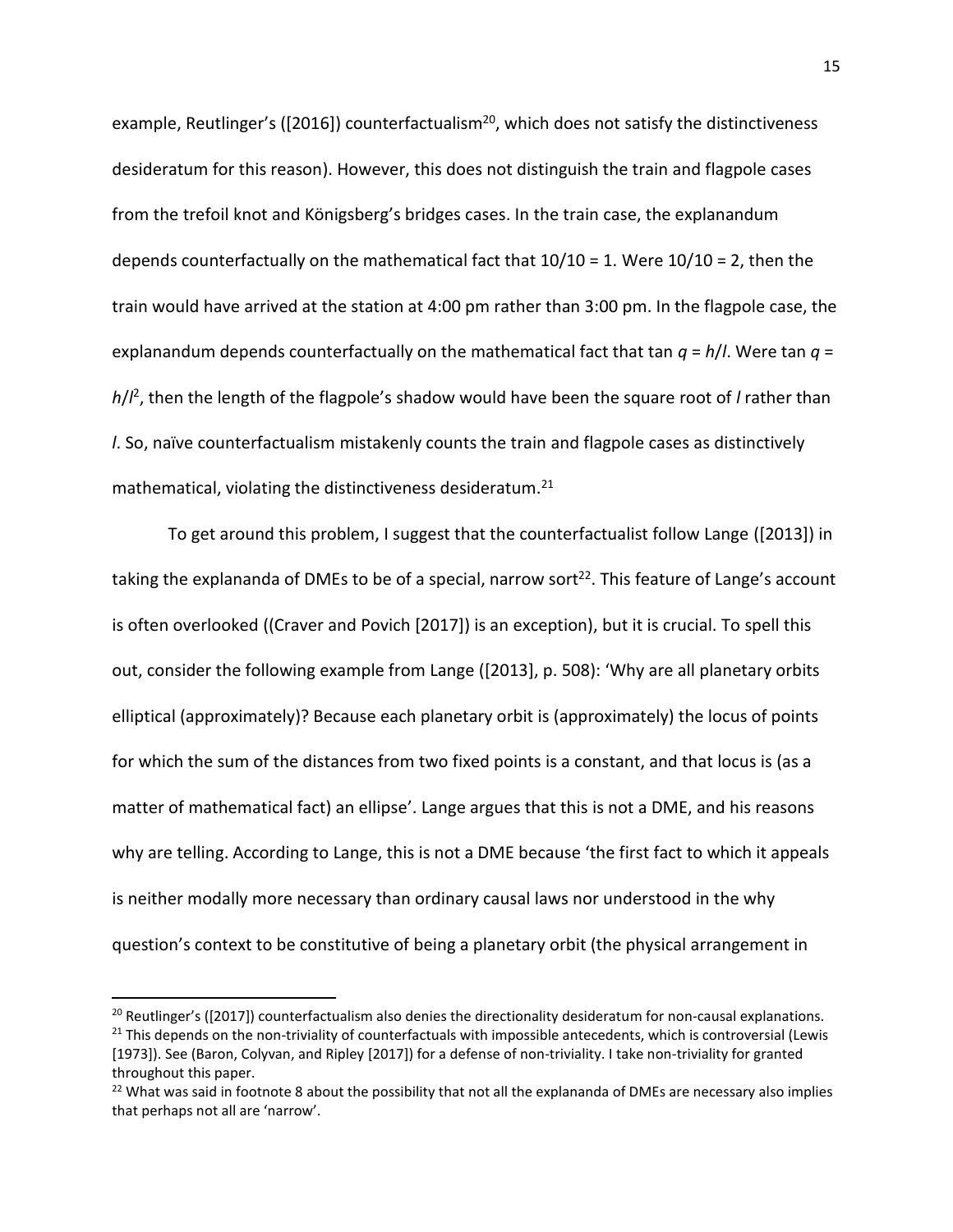question)' ([2013], p. 508). What this means is easier to understand if we consider Königsberg's bridges.

How exactly does the Königsberg's bridges case, which is a DME, differ from the elliptical orbits case that Lange says is not a DME? Both use empirical and mathematical premises to derive (a description of) a natural fact. The difference, according to Lange, is that, in the latter, having a certain structure (that is, [approximately] being the locus of points for which the sum of the distances from two fixed points is a constant) is *not* understood in the why-question's context to be constitutive of being a planetary orbit. In the former, having a certain structure (that is, being a network of four nodes; three nodes having three edges; one having five) *is* understood in the why-question's context to be constitutive of Königsberg's bridges. In an important sense, the empirical facts in the Königsberg's bridges case are metaphysically implicit in the explanandum, since they are partly constitutive of the physical task or arrangement at issue in the explanandum. To make this explicit, you could shift these empirical premises into the explanandum-statement: the special, narrower explanandum is the fact that no one has crossed each of Königsberg's bridges, which form a network of four nodes (landmasses), three nodes having three edges (bridges), one having five, exactly once<sup>23</sup>. Similarly, Lange takes it that being a trefoil knot is understood in the why-question's context to

 $\overline{a}$ 

<sup>&</sup>lt;sup>23</sup> Lange makes this narrowing move explicitly when he considers the cicada case, which I mentioned in footnote 10. He argues that, for the cicada case to be a DME, the explanandum must *not* be that cicada life-cycle periods are prime rather than composite numbers of years ([2013], p. 498–9), which is what the explanandum is usually taken to be (for example, Baker [2005], [2009], [2012]; Baron [2016]; Lyon [2012]). To make this a DME, 'we narrow the explanandum to the fact that in connection with predators having periodic life-cycles, cicadas with prime periods tend to suffer less from predation than cicadas with composite periods do' ([2013], p. 499). This narrowed explanandum is the usual cicada explanandum, with that explanation's empirical explanans shifted into it. The reversed, narrowed explanandum would be the fact that some population of cicadas, which does not tend to suffer less from predation by predators with periodic life-cycles than other populations (that is, whose life-cycle period does not minimize intersection with predators' periods), does not have a prime life-cycle period.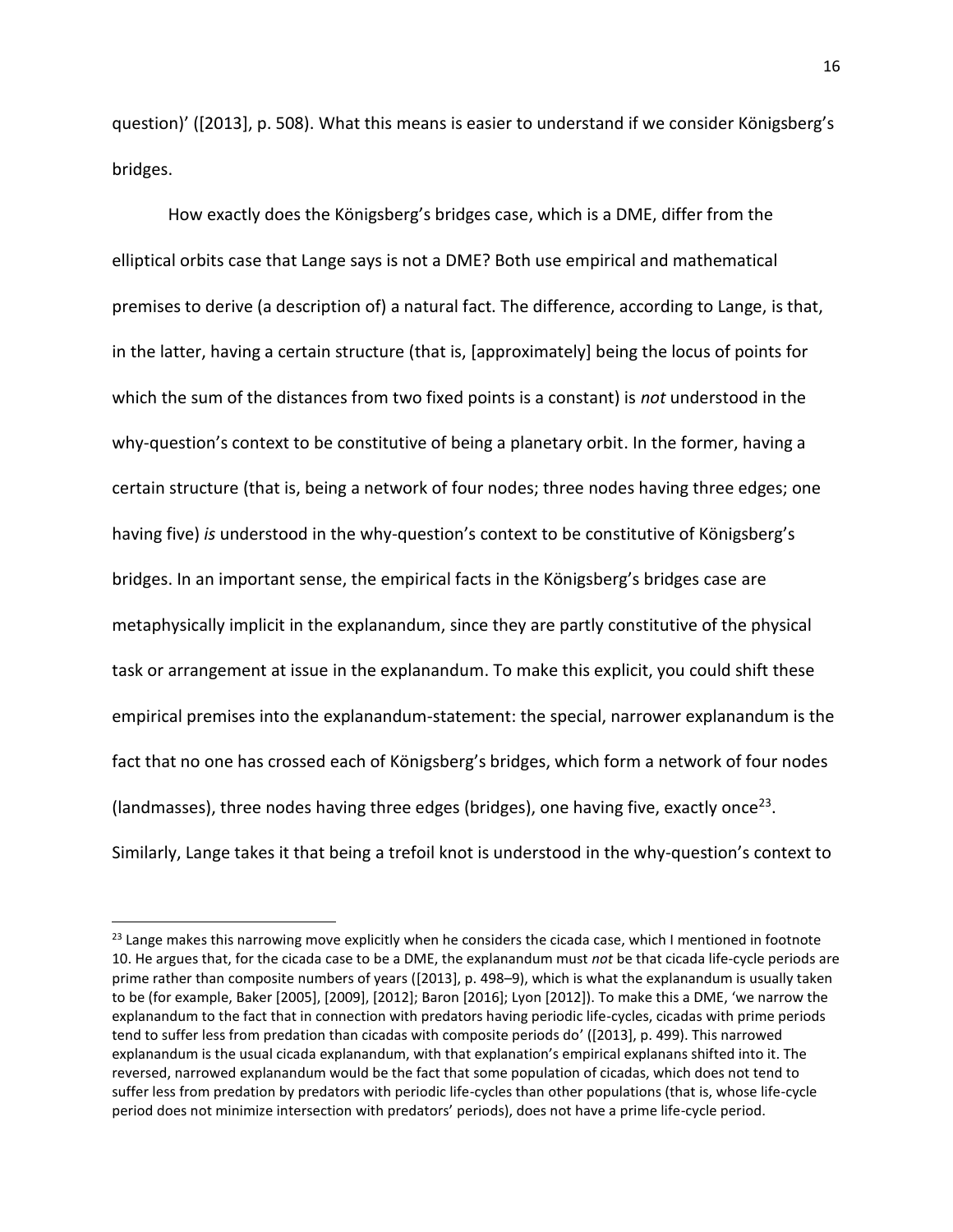be constitutive of the knot in Terry's shoelace. Rather than taking the fact that Terry has a trefoil knot in his shoelace to be an empirical premise, that fact is presupposed in the properly narrowed explanandum, the fact that Terry failed to untie *the trefoil knot* in his shoelace. This is the 'narrow' to which is referred in the Narrow Ontic Counterfactual Account (NOCA) of DME. (What 'ontic' refers to will become clear in the next section.)

Understanding this narrow construal of the explananda of DMEs allows us to see why Lange's famous strawberry example is a DME, too, even though it seems prima facie exactly like the train or flagpole case. The explanandum in the strawberry case is the fact that mom failed to divide evenly her strawberries among her children. The explanantia are the empirical facts that she has twenty-three strawberries and three children, and the mathematical fact that twenty-three is not divisible by three. This would be like the train case, were it not for the fact that Lange takes it as constitutive of the physical task at issue that mom has twenty-three strawberries and three children. Therefore, in an important sense, the empirical premises do not function explanatorily like premises, and the explanandum could be stated more narrowly as the fact that mom failed to divide her twenty-three strawberries evenly among her three children. This explanandum includes in it the empirical facts that were taken as premises before (that is, that she has twenty-three strawberries and three children – obviously, the whyquestion's context also presupposes that Mary exists and attempts to make such a division).

NOCA thus provides a solution for the counterfactualist: an explanation is a DME just in case it shows a natural<sup>24</sup> fact to depend counterfactually *only* on a mathematical fact<sup>25</sup>. This

 $\overline{a}$ 

<sup>&</sup>lt;sup>24</sup> Or a mixed natural-mathematical fact – see the discussion of this below.

<sup>&</sup>lt;sup>25</sup> NOCA claims that in DME there is counterfactual dependence of a natural fact on a mathematical one. Thus, the truth of 'asymmetric counterfactuals' like 'had Patty's double pendulum not had at least four equilibrium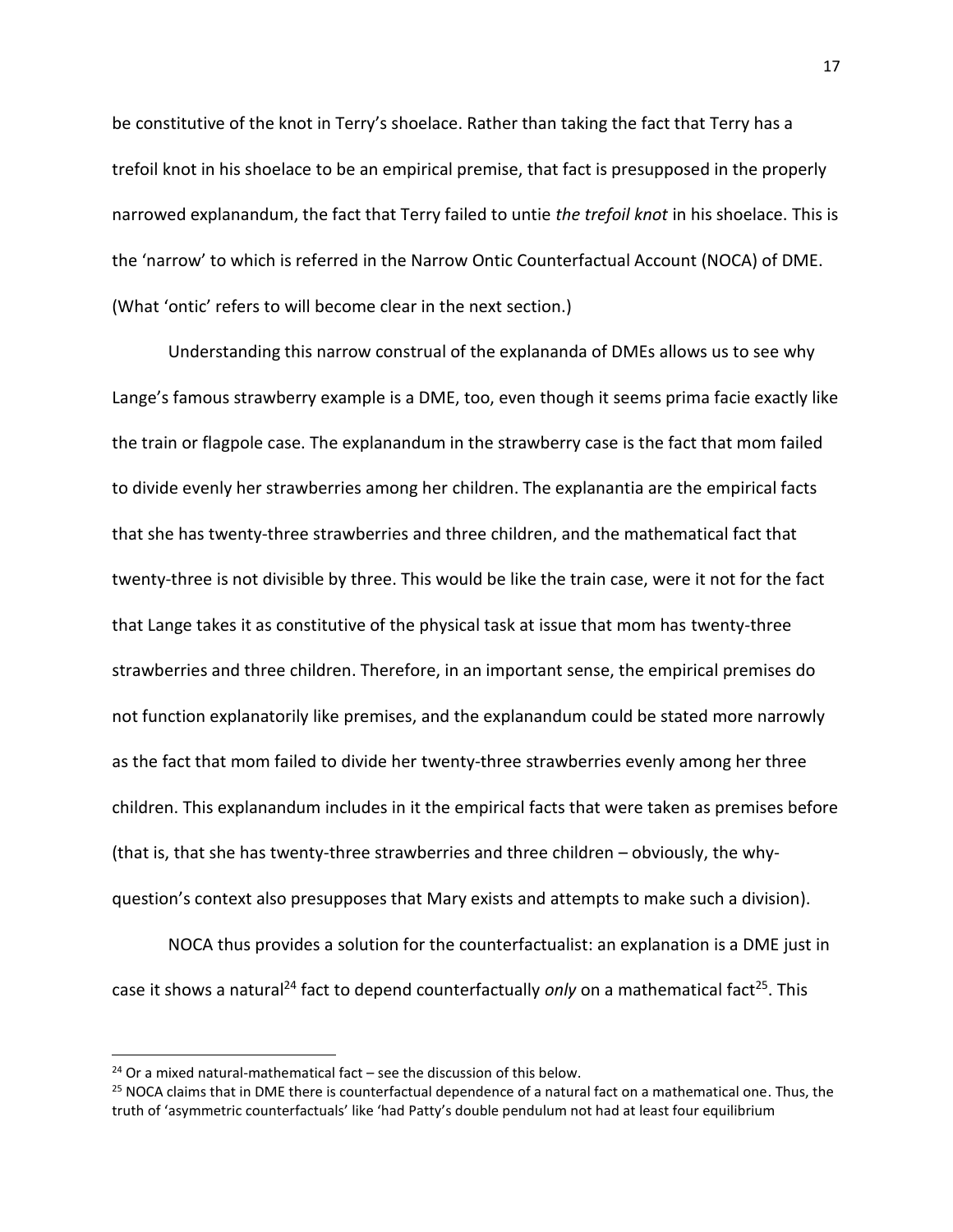satisfies the distinctiveness desideratum by counting the trefoil knot, Königsberg's bridges, and strawberries cases, properly narrowed, as DMEs, and by not counting the train, flagpole, and elliptical orbit cases as DMEs. (According to NOCA, the original 'wide' or 'unnarrowed' versions of the trefoil knot, Königsberg's bridges, and strawberries cases are not DMEs, but this is consistent with what Lange ([2013]) says on this issue. Of course, according to NOCA, properly narrowed versions of the train and flagpole cases *are* DMEs. But this is also consistent with Lange ([forthcoming]).)<sup>26</sup>

This formulation of NOCA is but a promising first pass. We will see presently, when we consider just how the relevant counterfactuals are evaluated, that NOCA should say that an explanation is a DME just in case it shows a natural fact *(weakly) necessarily* to depend counterfactually *only* on a mathematical fact. We will also need to add a further necessitation condition to cover certain kinds of explanandum. This will all be explained in due course.

The same move of narrowing the explanandum also allows NOCA to satisfy the modal desideratum. Since the properly narrowed explanandum counterfactually depends *only* on a mathematical fact, changes in *any* empirical fact have no effect on the explanandum.

Can NOCA satisfy the directionality desideratum? As Craver and Povich ([2017]) show, both forward and reversed explananda follow<sup>27</sup> from mathematical facts. However, this does

configurations, then a double pendulum's configuration space would not be a torus with at least four stationary points' does not pose a problem. They are already not DMEs according to NOCA. Furthermore, in asymmetric counterfactuals, the explanandum-fact is not an instantiation of the explanandum-fact (see Section 5). <sup>26</sup> In footnote 4, I mentioned that Lange includes under the umbrella of explanations by constraint any explanation whose explanans is modally stronger than its explanandum and ordinary natural law, thereby constraining it. I expect that NOCA can accommodate these as well. For example, when a natural explanandum is shown weakly necessarily to depend counterfactually *only* on some law that is modally stronger than any ordinary law, such as a symmetry principle, conservation law, or coordinate transformation law, then you have one of these 'super-nomic' versions of DME (Lange [2013], p. 504). I cannot consider this further here though.

<sup>27</sup> Since 'following' is strictly a relation between propositions, *descriptions* of both forward and reversed explananda follow from a *description* of the mathematical fact. For simplicity, I avoid this way of talking.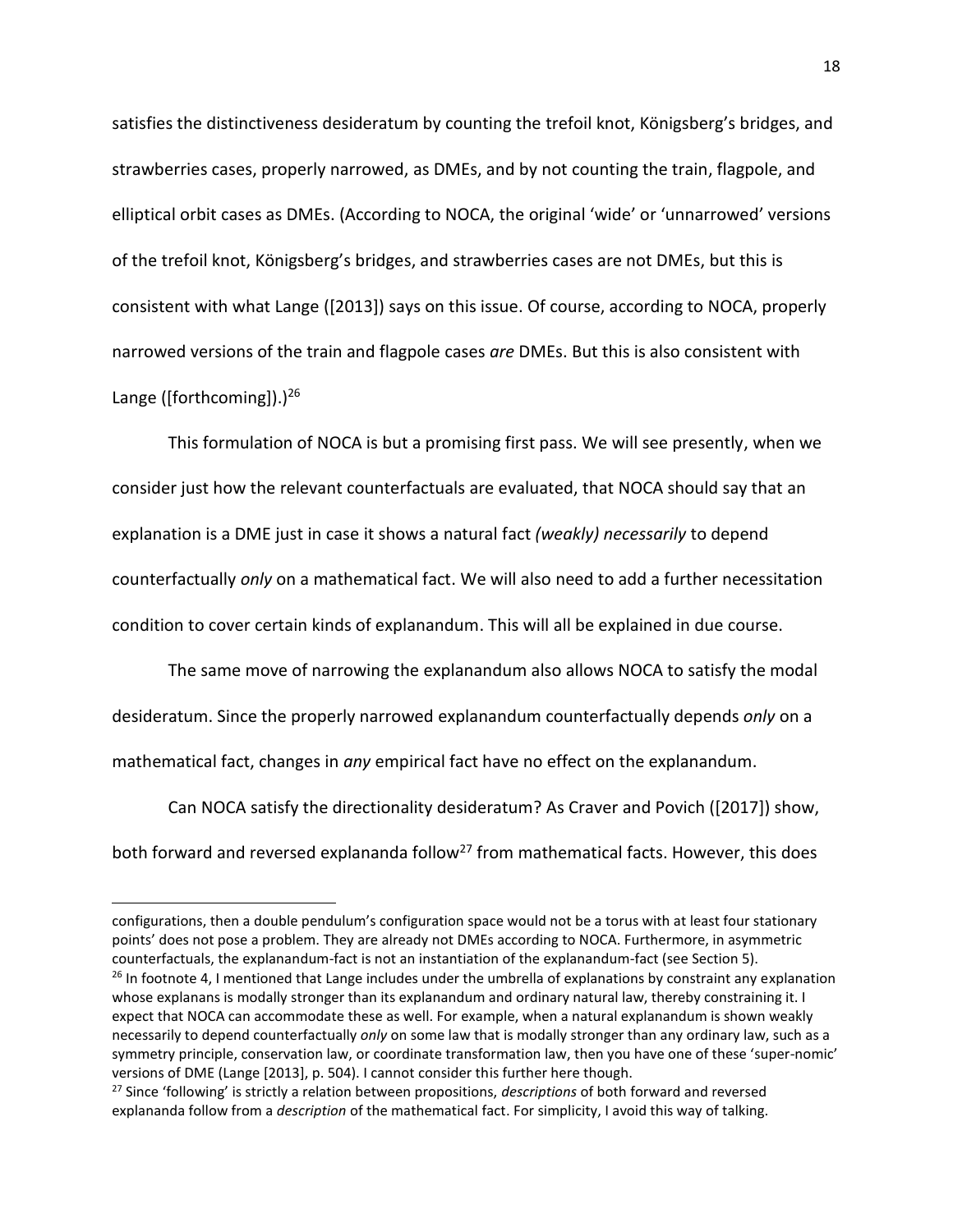not imply that both forward and reversed explananda *counterfactually depend* on mathematical facts. To see this, let us focus on the trefoil knot case first. For now, I focus on the non-modal forms of these explananda – explananda whose descriptions do not include any modal terms. I return to explicitly modal explananda later.

Forward explanandum: Terry did not untie his shoelace that contains a trefoil knot. (Remember, we are only concerned with the narrowed explanandum that presupposes that Terry's shoelace contains a trefoil knot, because only by narrowing the explanandum can we satisfy the distinctiveness desideratum.) Reversed explanandum: Terry does not have a trefoil knot in the shoelace that he untied. (Again, we are concerned only with the narrowed explanandum that presupposes that Terry untied his shoelace.)<sup>28</sup>

Notice that both forward and reversed explananda follow from the relevant mathematical fact that the trefoil knot is distinct from the unknot (so, cannot be untied). The fact that both explananda follow from the mathematical fact shows again that an account according to which DMEs are arguments, and the explanatory relation of DMEs is entailment, like Baron's deductive-mathematical account, cannot satisfy the directionality desideratum (Craver and Povich [2017]).

However, NOCA gives the correct verdict on whether these explananda have DMEs. That is, NOCA correctly classifies the *forward* explanandum as having a DME and the *reversed*

<sup>&</sup>lt;sup>28</sup> In what follows, I will omit the qualifier 'narrowed' when it is clear that it is the narrowed explanandum I have in mind.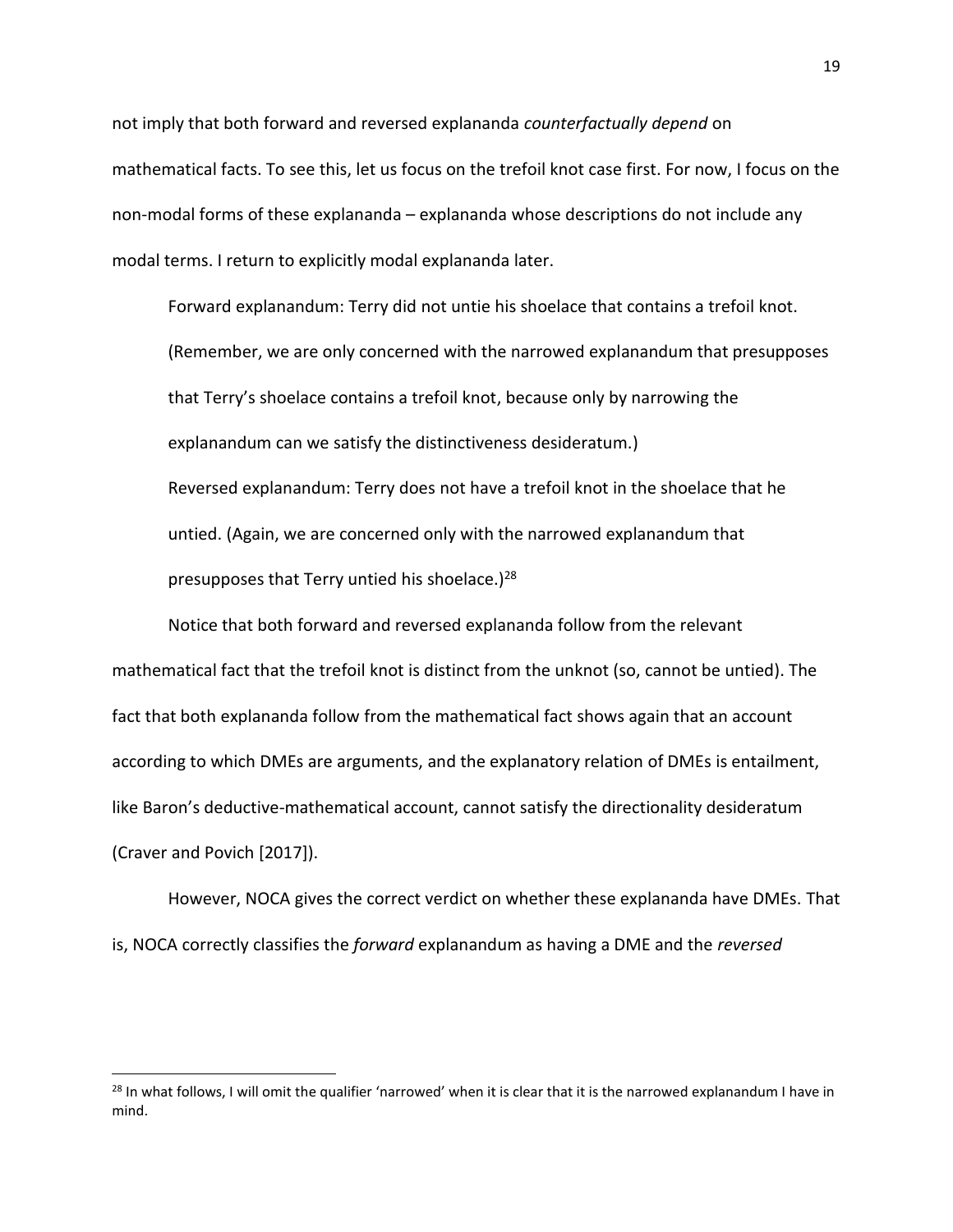explanandum as not having one. Seeing why takes some work. First, consider the following two counterpossible counterfactuals<sup>29</sup>:

CP1: Were the trefoil knot isotopic to the unknot, Terry would have untied his shoelace that contains a trefoil knot.

CP2: Were the trefoil knot isotopic to the unknot, Terry would have had a trefoil knot in the shoelace that he untied.

These counterpossibles should be evaluated similarly to ordinary counterfactuals (Lewis [1973]; see (Baron, Colyvan, and Ripley [2017]) for a framework for evaluating counterpossibles). When evaluated at a world, we consider the nearest (that is, most similar) worlds where the antecedent is true and consider whether the consequent is true (Lewis [1973]). Thus, the truth or falsity of these counterpossibles depends entirely on the world at which they are evaluated. It turns out that any truth-value can be assigned to each of these counterpossibles in the appropriate world.

There are worlds where CP1 is true. For example, suppose Terry bends down to untie the trefoil in his shoelace. He tries in vain for seven hours before declaring it a lost cause. In this world, it is plausible that, were the trefoil knot isotopic to the unknot, Terry would have untied his shoelace that contains a trefoil knot since, in the worlds nearest to this one, where the trefoil knot is isotopic to the unknot, Terry does untie the trefoil knot in his shoelace.

There are worlds where CP1 is false. For example, suppose Terry bends down and is about to begin his attempt at untying the trefoil knot in his shoelace when he is hit by a bus. Here, it is plausibly false that, were the trefoil knot isotopic to the unknot, Terry would have

<sup>&</sup>lt;sup>29</sup> I thank an anonymous reviewer for pressing me to clarify the evaluation of these counterpossibles.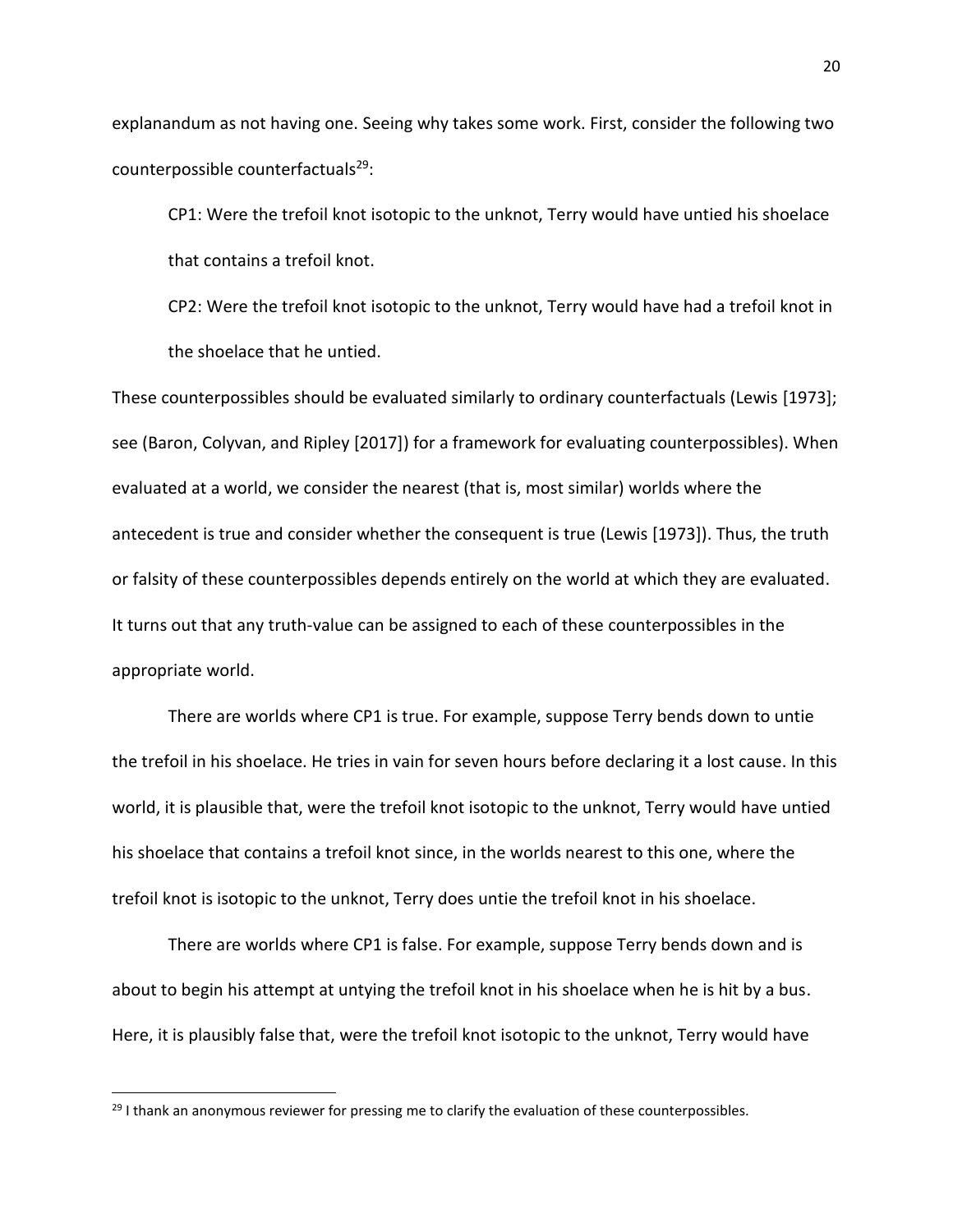untied the trefoil knot in his shoelace. In the worlds nearest to this one, where the trefoil knot is isotopic to the unknot, Terry is hit by a bus before he can untie the trefoil knot in his shoelace.

There are worlds where CP2 is false. For example, suppose Terry comes home from work, unties the Thistlethwaite knot (which is isotopic to the unknot) in his shoelace, and makes dinner. In this world, it is plausibly false that, were the trefoil knot isotopic to the unknot, Terry would have had a trefoil knot in the shoelace that he untied. In the worlds nearest to this one, where the trefoil knot is isotopic to the unknot, Terry still has a Thistlethwaite knot in the shoelace that he untied.

There are worlds where CP2 is true. For example, suppose that Terry has a Thistlethwaite knot in his shoelace. Suppose further that Terry always gets shoelaces with his favorite untieable knot tied in them. His favorite untieable knot is the Thistlethwaite knot, though his favorite knot simpliciter is the trefoil knot; it beats out even the Thistlethwaite overall. Terry comes home from work, unties the Thistlethwaite knot in his shoelace, and makes dinner. In this world, it is plausible that, were the trefoil knot isotopic to the unknot, Terry would have had a trefoil knot in the shoelace that he untied. This is because, in the worlds nearest to this one, where the trefoil knot is isotopic to the unknot, the trefoil knot is Terry's favorite untieable knot, and he gets shoelaces with a trefoil knot tied in them. When he comes home from work, he unties the trefoil knot in his shoelace and makes dinner.

At this moment, first-pass-NOCA, according to which an explanation is a DME just in case it shows a natural fact to depend counterfactually *only* on a mathematical fact, seems out of luck. It says there are worlds where the forward explanandum has no DME, and there are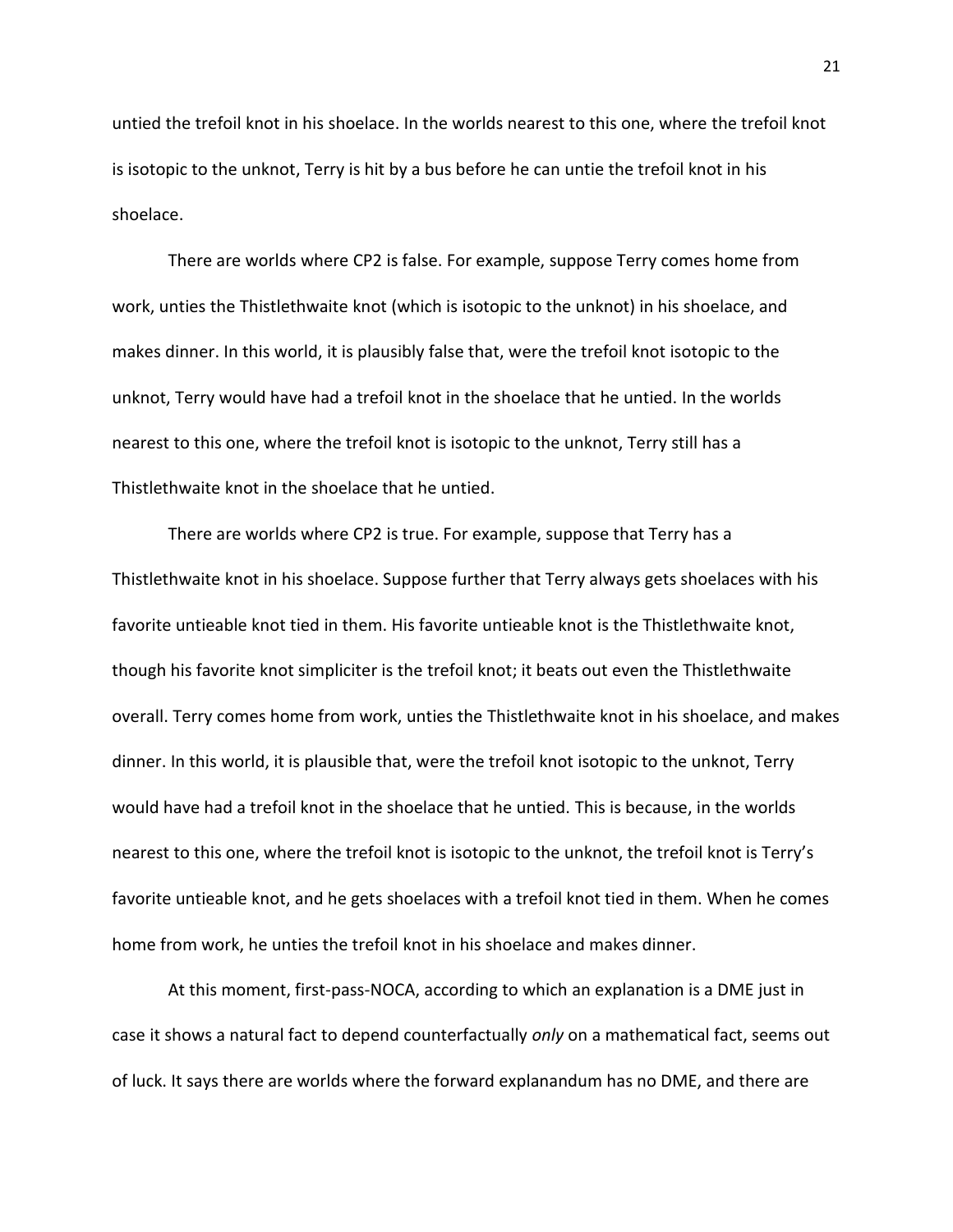worlds where the reversed explanandum has a DME, violating the directionality desideratum.<sup>30</sup> Thus, first-pass-NOCA needs to be amended.

To see how NOCA should be amended, notice that the three DMEs we have considered so far have different kinds of explananda. The explananda of Königsberg's bridges and Terry's trefoil knot are 'action-oriented' – these explananda are facts about someone's failing to do something (that is, cross bridges and untie a knot). However, the explanandum in the case of Patty's pendulum is not like this – the explanandum is the fact that a certain object has a certain property (that is, that a certain pendulum has at least four equilibrium configurations). Perhaps the former kind of explanandum is an event and the latter kind is a state of affairs – their exact nature does not matter for our purposes, though these are the terms ('event' and 'state of affairs') I will use to mark the distinction<sup>31</sup>. What matters is that they are different, and this gives us a clue about how to amend NOCA.

Let us see what happens if we make the explanandum in the case of Terry's trefoil knot a state of affairs instead of an event. Let us make the explanandum the fact that the knot in Terry's shoelace is distinct from the unknot. The explanantia are the same: the empirical fact that Terry has a trefoil knot in his shoelace and the mathematical fact that the trefoil knot is distinct from the unknot. This case fits Lange's ([2013]) criteria for DME: the explanantia are

 $\overline{a}$ 

<sup>&</sup>lt;sup>30</sup> Of course, one could still defend first-pass-NOCA by arguing that 1) it is fine to say that the forward explanandum has no DME in cases like the one I presented, perhaps with the caveat that Terry's failure *would* have been distinctively mathematically explained, had he not been hit by a bus, and 2) it is incorrect that the reversed explanandum has a DME in cases like the one I presented, perhaps because a proper account of nearness of worlds, which determines what we hold fixed in counterpossible reasoning, would show that, in the nearest worlds, Terry still would not have had a trefoil knot in the shoelace he untied. This defense does not seem that unreasonable, but I will not make it here. (Note that the caveat in the first point seems to provide a way *accepting* that there is a DME in the bus case: simply say that an explanandum has a DME if and only if it counterfactually depends only on a mathematical fact or *would* counterfactually depend only on a mathematical fact.)

<sup>&</sup>lt;sup>31</sup> I cannot here give an account of events or states of affairs or actions and each of their individuation conditions.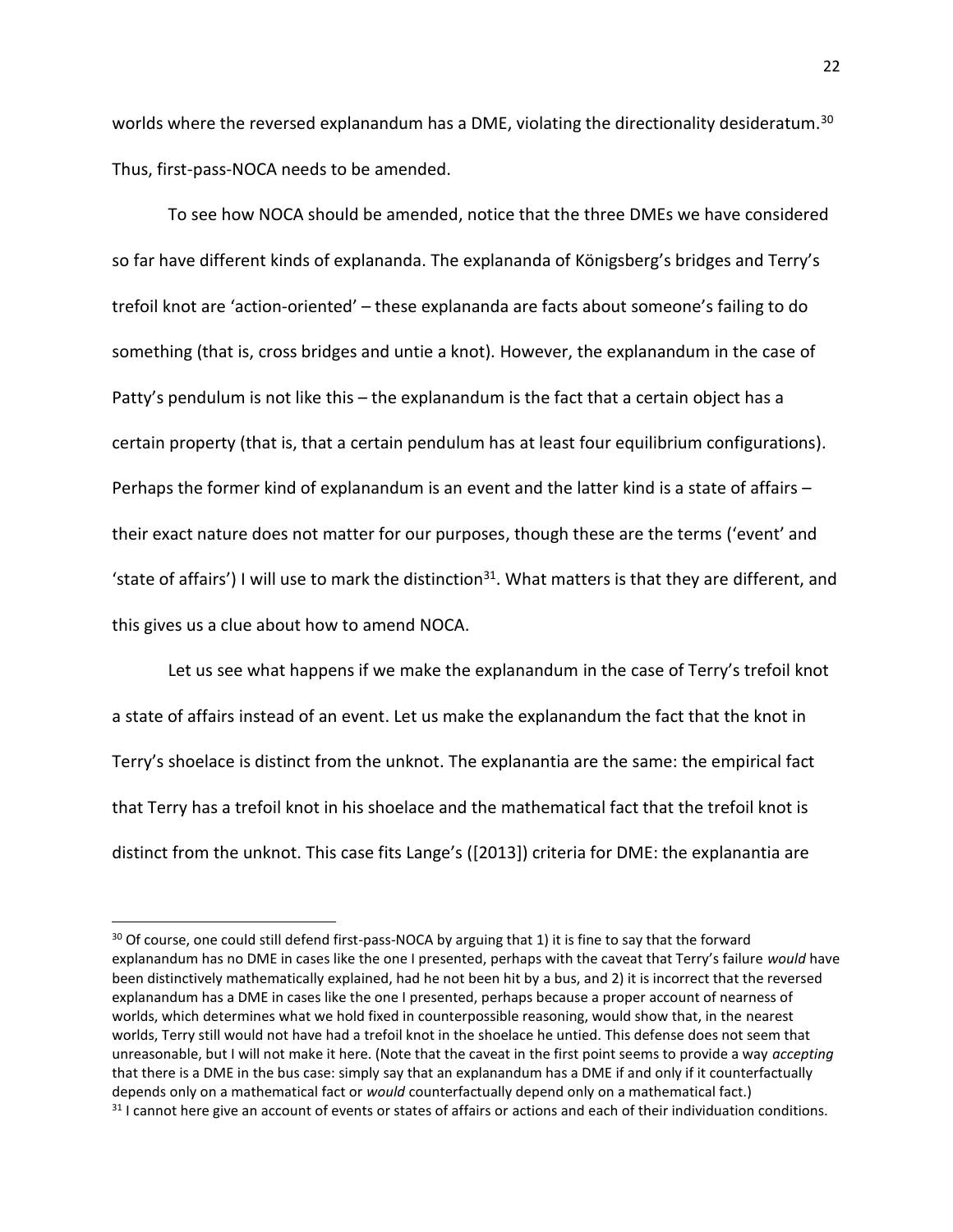either modally strong facts, such as mathematical facts, or understood in the why question's context to be constitutive of the physical arrangement or task at issue. If the original, event version of this case is a DME, then so is this state of affairs version. Presupposing the empirical fact creates the narrowed explanandum: the fact that the trefoil knot in Terry's shoelace is distinct from the unknot.

The 'reversal' of the state of affairs version of Terry's trefoil knot is as follows. The explanandum is the fact that Terry does not have a trefoil knot in his shoelace. The explanantia are the empirical fact that the knot in Terry's shoelace is isotopic to the unknot and the mathematical fact that the trefoil knot is distinct from the unknot. Presupposing the empirical fact creates the narrowed explanandum: the fact that the knot in Terry's shoelace, which is isotopic to the unknot, is not a trefoil knot. Or, put more simply, that Terry does not have a trefoil knot in his untieable shoelace.

Now consider these counterpossibles:

CP1': Were the trefoil knot isotopic to the unknot, the trefoil knot in Terry's shoelace would have been isotopic to the unknot.

CP2': Were the trefoil knot isotopic to the unknot, Terry would have had a trefoil knot in his untieable shoelace.

Unlike CP1, CP1' is (weakly) necessarily true. By that I mean that any world where the explanandum exists (that is, any world where the trefoil knot in Terry's shoelace is distinct from the unknot) is a world where CP1' is true. (CP1' is arguably false in, for example, empty worlds.) CP2', however, is not (weakly) necessarily true. Our counterexample to CP2 above is also a counterexample to CP2'. Thus, this suggests that NOCA should be amended to say that an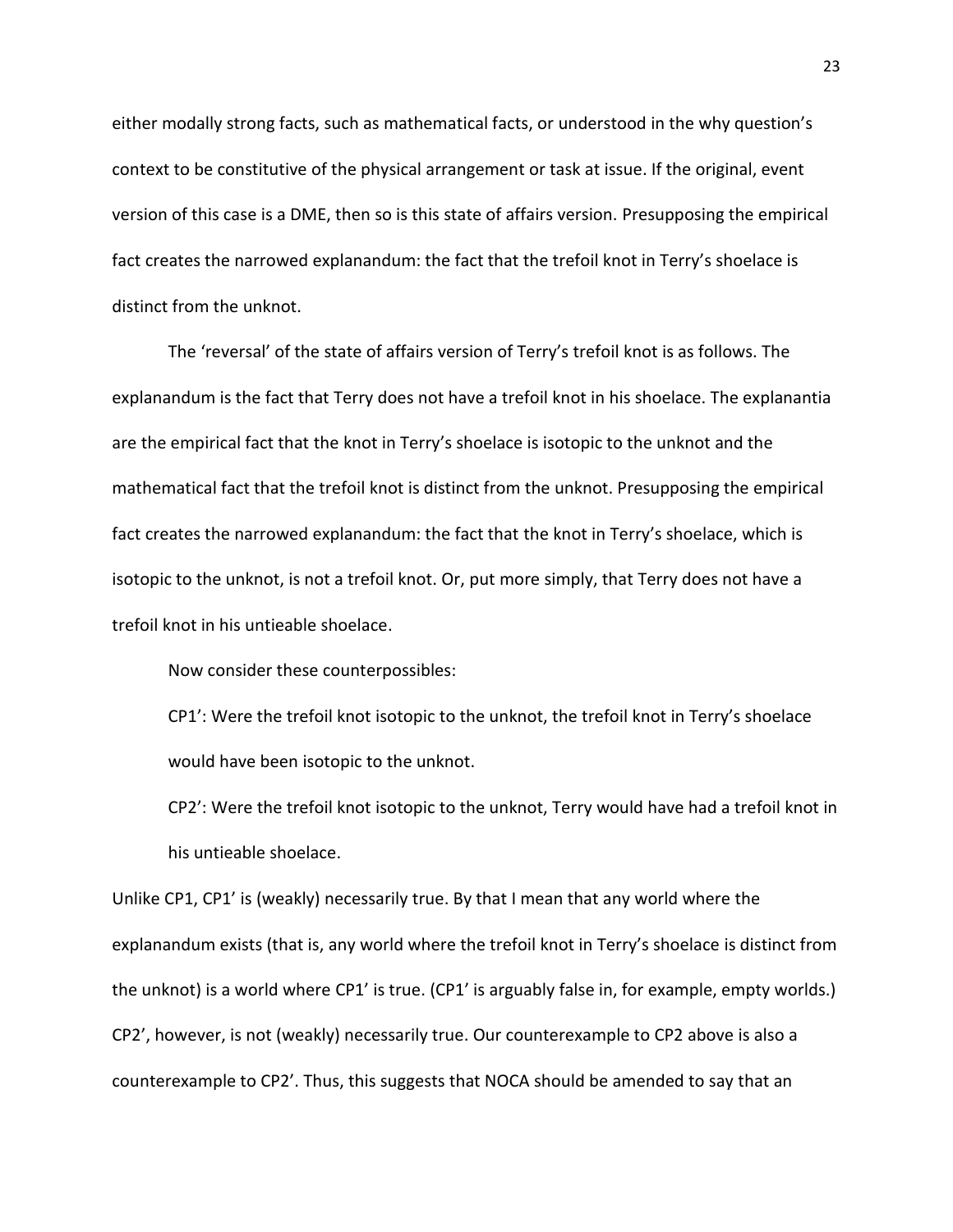explanation is a DME just in case it shows a natural fact *(weakly) necessarily* to depend counterfactually *only* on a mathematical fact – it shows that every world where the explanandum exists is a world where it counterfactually depends only on a mathematical fact. NOCA thus correctly says that the forward explanandum has a DME and the reversed explanandum does not.

This is all well and good, but what about the event version of Terry's trefoil knot with which we started? My proposal is that the forward, but not the reversed, explananda of the state of affairs version and the event version are related by a componency and necessitation relation. All four explananda are as follows:

Forward Event (FE): Terry did not untie the trefoil knot in his shoelace.

Reversed Event (RE): Terry does not have a trefoil knot in the shoelace he untied.

Forward State of Affairs (FSA): The trefoil knot in Terry's shoelace is distinct from the unknot.

Reversed State of Affairs (RSA): Terry does not have a trefoil knot in his untieable shoelace.

We have seen that FSA weakly necessarily counterfactually depends only on a mathematical fact; thus, according to NOCA, it has a DME. RE and RSA do not, as shown by the counterexamples to CP2 and CP2'. Furthermore, FSA necessitates FE: every world in which FSA is true is a world in which FE is true<sup>32</sup>. However, FSA does not necessitate RSA (or RE): not every world in which FSA is true is a world in which RSA (or RE) is true. According to FSA, Terry has a

 $\overline{a}$ 

 $32$  Note three things about necessitation. First, the necessitation relation (of a given modal strength) is transitive: if *x* necessitates *y* and *y* necessitates z, then *x* necessitates *z*. Second, x makes impossible y iff x necessitates ~y. Third, 'every x-world is a y-world' is logically equivalent to 'no world is an x-world and not a y-world'.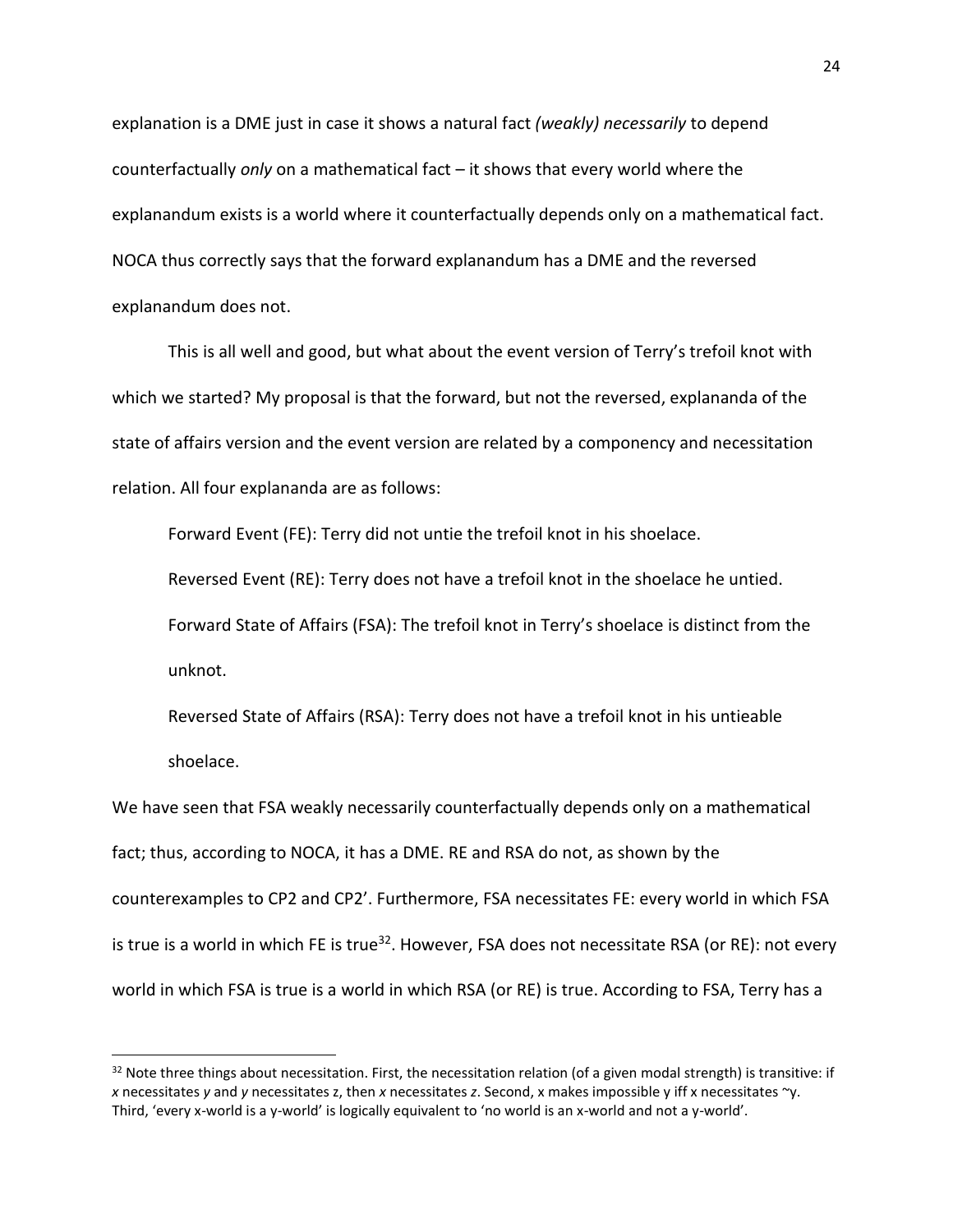trefoil knot in his shoelace; according to RSA (or RE), he does not have a trefoil knot in his shoelace. Thus, FSA and RSA (or RE) cannot both be true (without contradiction) in the same worlds. We could continue examining whether further necessitation relations hold between any of these explananda, but this is all I need to complete NOCA. NOCA says that FSA has a DME, and we want it to say that FE does too, but that RSA and RE do not. Thus, we amend NOCA to say that an explanation is a DME just in case either a) it shows a natural fact weakly necessarily to depend counterfactually only on a mathematical fact, or b) it shows a natural event to be necessitated by a component natural fact that weakly necessarily counterfactually depends only on a mathematical fact. FSA meets condition a). FE meets condition b) since it is necessitated by FSA and FSA is a component of the event FE<sup>33</sup>. RE and RSA meet neither condition. Thus, NOCA gives the right verdicts.

Let me go through another example of DME to allay the worry that the previous result is an artifact of that case specifically. Consider Königsberg's bridges again. The narrowed explananda are as follows:

 $\overline{a}$ 

<sup>&</sup>lt;sup>33</sup> By 'component natural fact' I mean that the same object and property that constitute the natural fact are constituents of the natural event. As a reviewer points out, a purely modal notion like necessitation leaves the account open to counterexamples, because the necessitation relation also holds between FSA and any (strongly) necessary natural events (see (Schaffer [2010])). Thus, the appeal to componency is meant to capture the metaphysically intimate relation between FSA and FE. This is another place in my account where the ontic (namely, a componency relation) plays a role, more on which below. The reviewer also notes that one way of avoiding the previously mentioned counterexamples is to give an account of natural events on which (strongly) necessary events are not natural. This may work, but I will not pursue that suggestion here. Even if I pursue the componency strategy, the reviewer is correct that more needs to be said about natural events. For, the componency strategy seems to require that natural events be natural in a sense (perhaps along the lines of (Lewis [1983])) that excludes conjunctive events. For example, the conjunctive event – if that's what it is – composed of FE and the fact that water is H2O is arguably necessitated by FSA and FSA is a component of it. Such conjunctive events need to be excluded as unnatural. Or perhaps we could say that the necessitation in question is logical, so that FE conjoined with the fact that water is H<sub>2</sub>O is not logically necessitated by FSA – there are logically possible worlds where FSA and FE are true, but water is XYZ.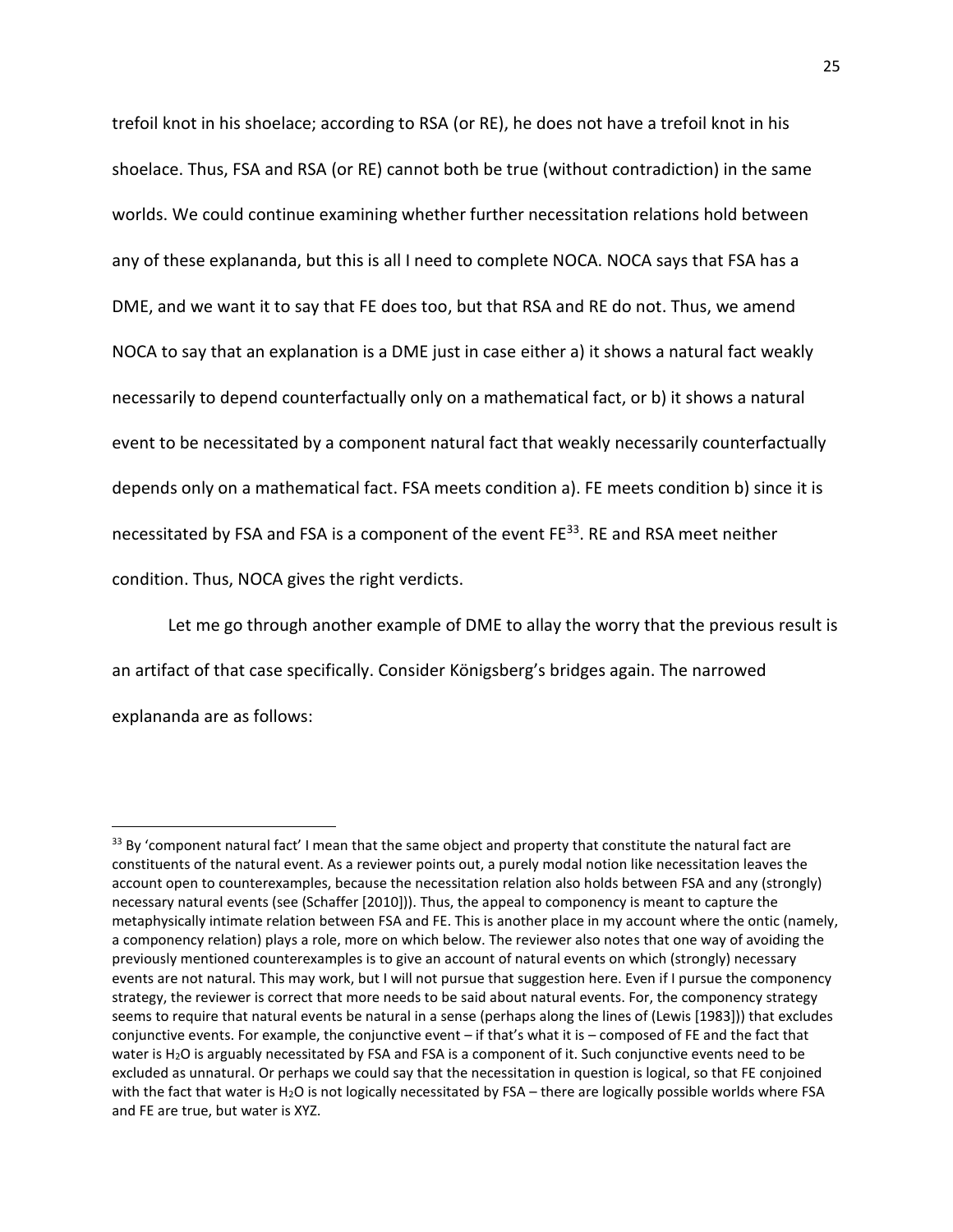Forward explanandum (FE'): Marta failed an Eulerian walk across Königsberg's bridges (which we presuppose form a network of four nodes, three of which have three edges and one of which has five  $34 -$  call this network structure P).

Reversed explanandum (RE'): Königsberg's bridges, across which Marta made an Eulerian walk, do not have network structure P. (In this narrowed explanandum, the empirical premise that Marta made an Eulerian walk across the bridges is presupposed; we do not, obviously, presuppose that Königsberg's bridges have network structure P.)

Notice, again, that both forward and reversed explananda follow from the relevant mathematical fact that an Eulerian walk cannot be made across a network with a certain topology: that Marta failed follows from the fact that Eulerian walks are only possible on some network topologies and that the bridges across which Marta made an Eulerian walk do not have a certain network topology follows from the fact that Eulerian walks are only possible on some network topologies.

Now consider the following two counterpossible counterfactuals:

CP3: Had network structure P permitted an Eulerian walk, Marta would have made an Eulerian walk across Königsberg's bridges (which we presuppose have network structure P).

CP4: Had network structure P permitted an Eulerian walk, Königsberg's bridges (which, here, we do *not* presuppose have network structure P), across which Marta made an Eulerian walk, would have had network structure P.

<sup>&</sup>lt;sup>34</sup> Königsberg's bridges no longer have that topology.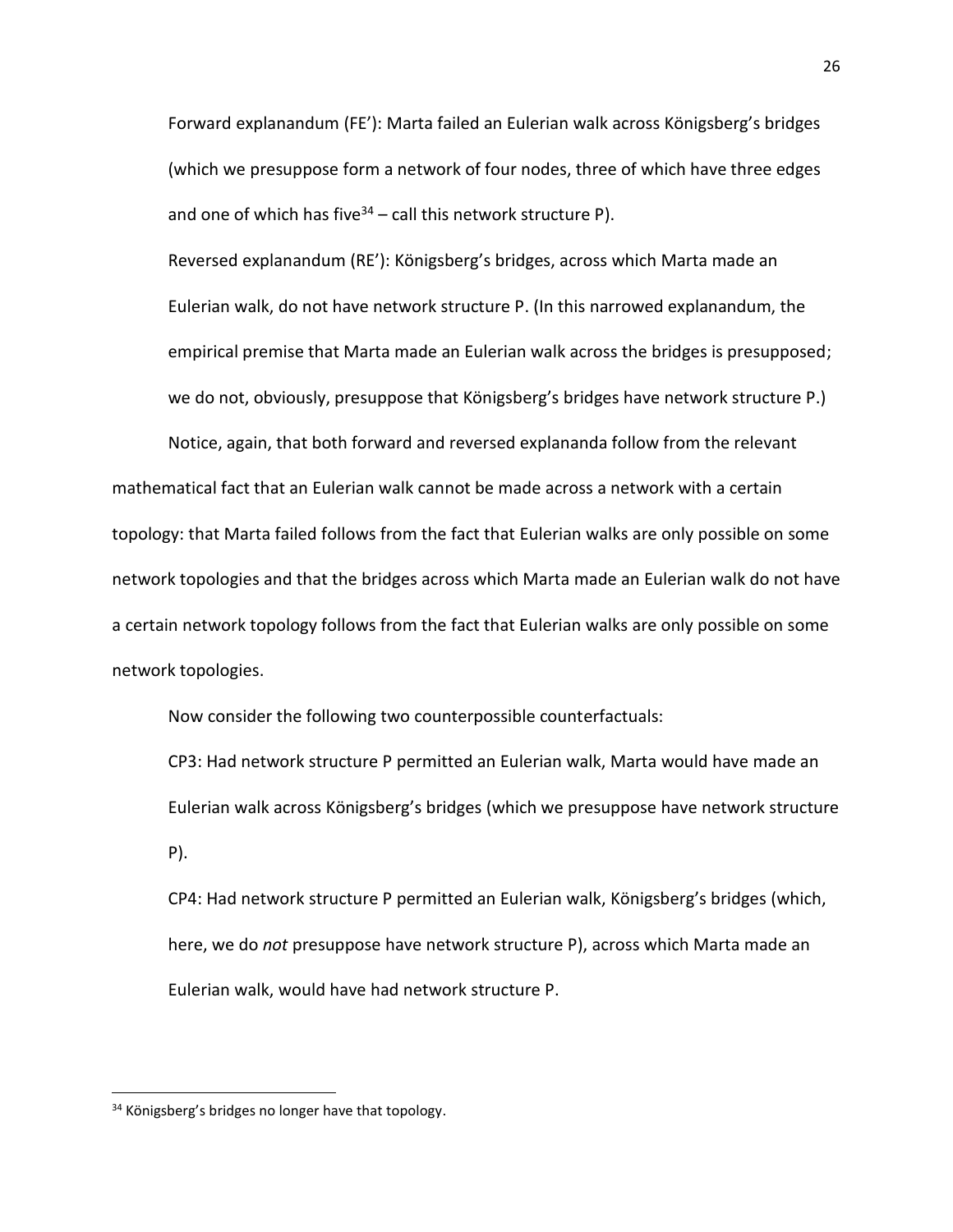As with CP1 and CP2, CP3 and CP4 have different truth values in different worlds. We can construct such worlds on analogy with the worlds we constructed for CP1 and CP2. Thus, for example, CP3 is false at a world where Marta is hit by a bus before completing her walk, so first-pass NOCA says that case has no DME. Similarly, CP4 is true at a world where Marta builds her favorite Eulerian bridges and makes Eulerian walks across them. Her favorite bridges have network structure P, but, unfortunately, those do not permit Eulerian walks. However, had network structure P permitted an Eulerian walk, Marta would have built it and made an Eulerian walk across it.

The same strategy of converting event explananda to state of affairs explananda works here. Thus, the state of affairs version of Königsberg's bridges is as follows. The explanandum in this case is the fact that Königsberg's bridges do not permit an Eulerian walk. The explanantia are the same as before: the empirical fact that Königsberg's bridges have network structure P and the mathematical fact that network structure P does not permit an Eulerian walk. The narrowed explanandum is the fact that Königsberg's bridges, which have network structure P, do not permit an Eulerian walk (FSA').

The reversal of the state of affairs version is this. The explanandum in this case is the fact that Königsberg's bridges do not have network structure P. The explanantia are the empirical fact that Königsberg's bridges permit an Eulerian walk and the mathematical fact that an Eulerian walk is not permitted on network structure P. The narrowed explanandum is the fact that Königsberg's bridges, which permit an Eulerian walk, do not have network structure P (RSA').

Now consider these counterpossibles: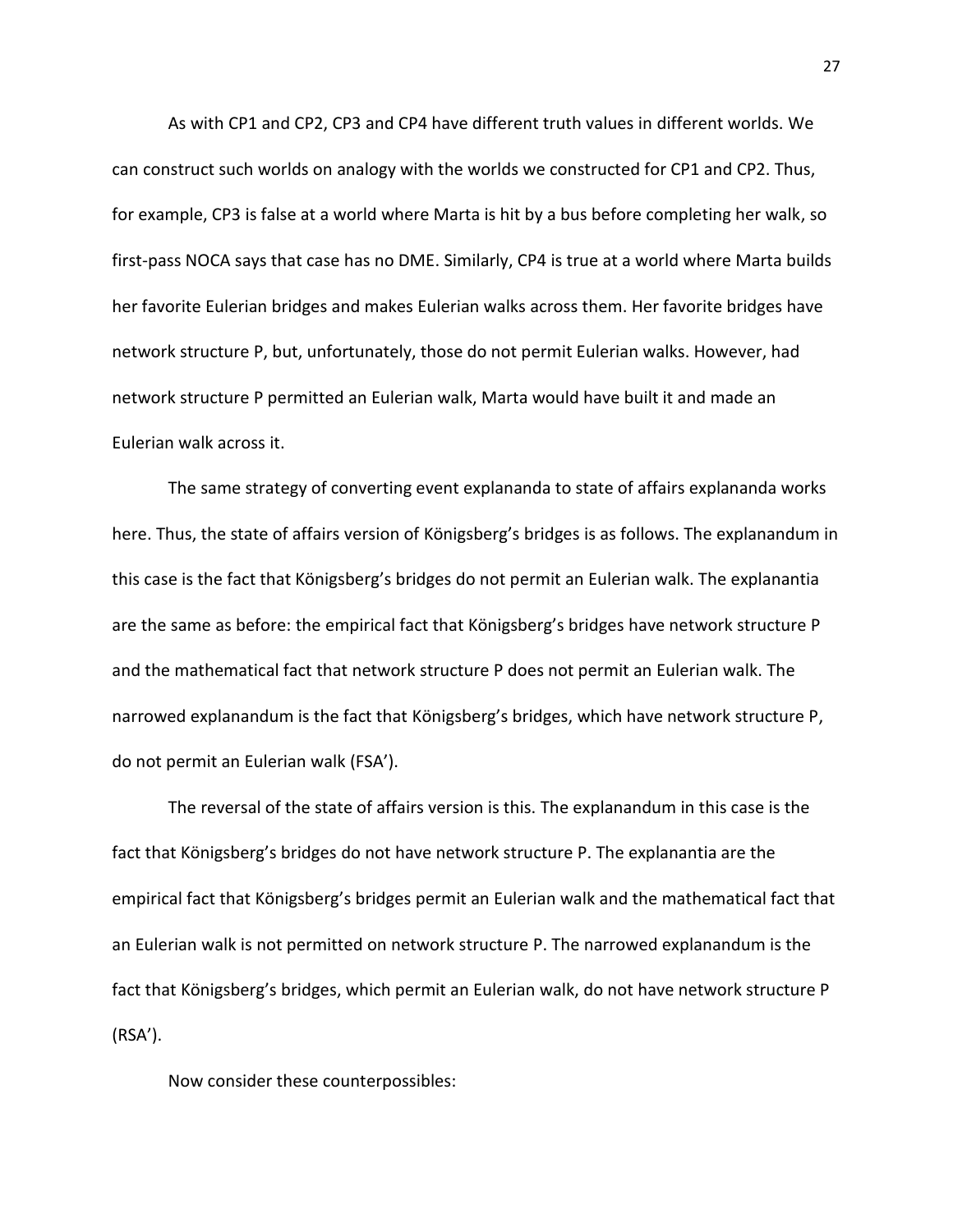CP3': Had network structure P permitted an Eulerian walk, Königsberg's bridges, which have network structure P, would have permitted an Eulerian walk.

CP4': Had network structure P permitted an Eulerian walk, Königsberg's bridges, which permit an Eulerian walk, would have had network structure P.

Unlike CP3, CP3' is weakly necessarily true – any world where Königsberg's bridges do not permit an Eulerian walk is a world where CP3' is true. CP4', however, is not weakly necessarily true. Thus, according to NOCA, the explanandum in the forward state of affairs version (FSA') of Königsberg's bridges has a DME, but the explanandum in the reversed state of affairs version (RSA') of Königsberg's bridges does not. Furthermore, FSA' necessitates the original forward event explanandum (FE') but not the original reversed event explanandum (RE') or RSA'. Thus, FSA' meets condition a) of NOCA, FE' meets condition b), and RSA' and RE' meet neither.

The reasoning through which I have gone in the previous examples can be straightforwardly extended to the cases of Mary's strawberries and Patty's pendulum<sup>35</sup> (Lange [2013]; Craver and Povich [2017]). I will not repeat the reasoning, but the relevant counterpossible counterfactuals are:

CP5: Had twenty-three been divisible by three, then Mary would not have failed to divide her twenty-three strawberries evenly among her three children. CP6: Had twenty-three been divisible by three, then Mary, who evenly divided her strawberries among her children, would have had twenty-three strawberries and three children.

 $\overline{a}$ 

<sup>&</sup>lt;sup>35</sup> Note that Patty's pendulum already has a state of affairs explanandum. It thus meets condition a) of NOCA. One could construct an event version of Patty's pendulum whose explanandum is the fact that Patty fails to do something that is made impossible by the setup. This explanandum would meet condition b) of NOCA.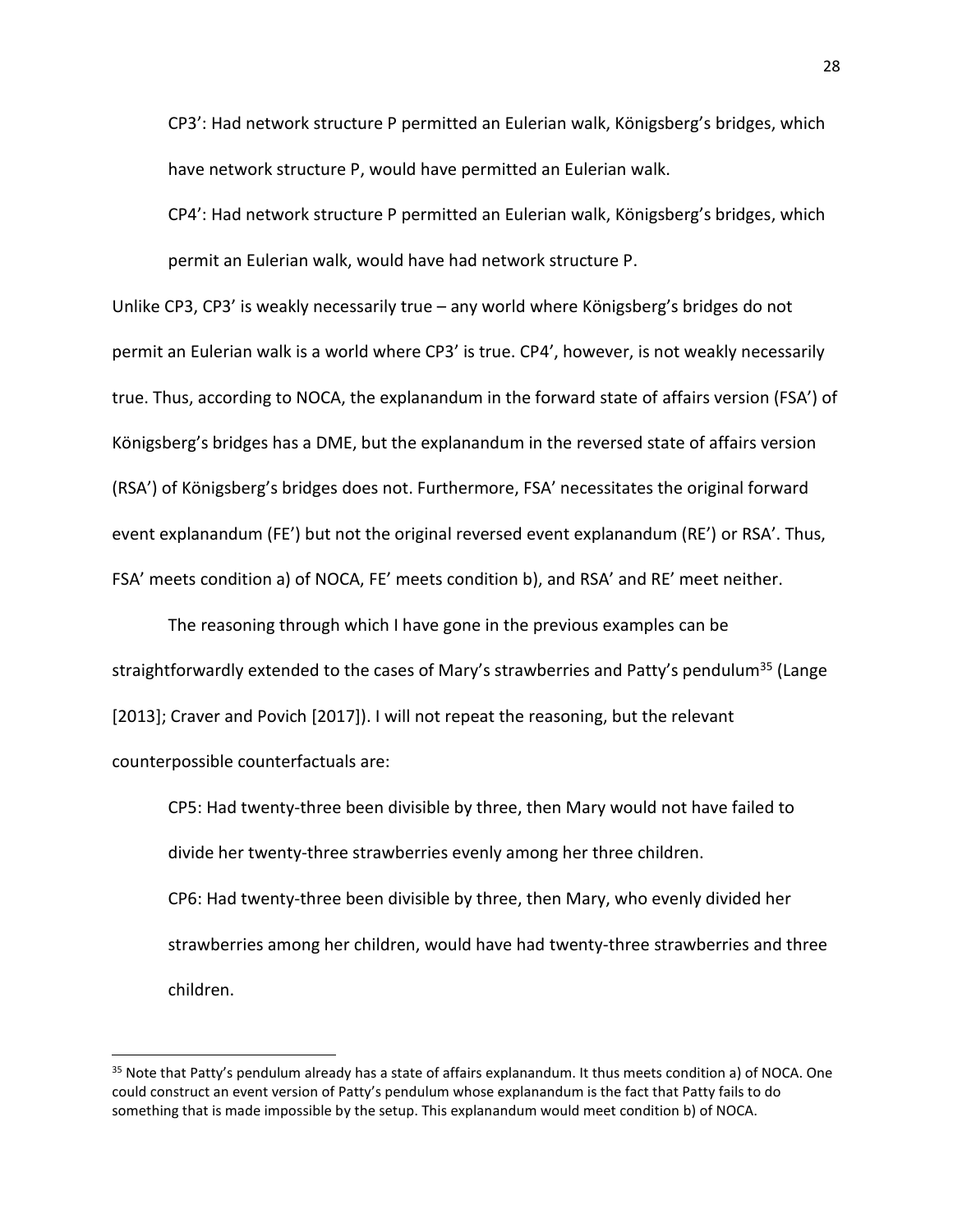CP7: Were a double pendulum's configuration space not a torus with at least four stationary points, then Patty's double pendulum would not have had at least four equilibrium configurations.

CP8: Were a double pendulum's configuration space not a torus with at least four stationary points, then Patty's pendulum, which does not have at least four equilibrium configurations, would have been a double pendulum.

In each case, the narrowed, forward explanandum, but not the narrowed, reversed explanandum, either weakly necessarily depends counterfactually on the relevant mathematical fact or is necessitated by a fact that weakly necessarily depends counterfactually on the relevant mathematical fact. Can we expect this always to be the case? I think so. In each case, the counterpossible that has a narrowed, forward explanandum statement as its consequent (that is, CP 1, CP 3, CP 5, and CP 7) is doing something akin to modus ponens, and the counterpossible that has a narrowed, reversed explanandum statement as its consequent (that is, CP 2, CP 4, CP 6, and CP 8) is doing something akin to affirming the consequent. This is due to the fact that Craver and Povich ([2017]) construct their reversals by swapping and negating the empirical premise and explanandum statement of a forward DME.

Earlier I said that I would treat modal explananda separately, which I do now. First, let me make clear the difference between non-modal and modal explananda. Recall the forward and reversed explananda in the event version of Terry's trefoil knot:

FE: Terry did not untie his shoelace that contains a trefoil knot.

RE: Terry does not have a trefoil knot in the shoelace that he untied.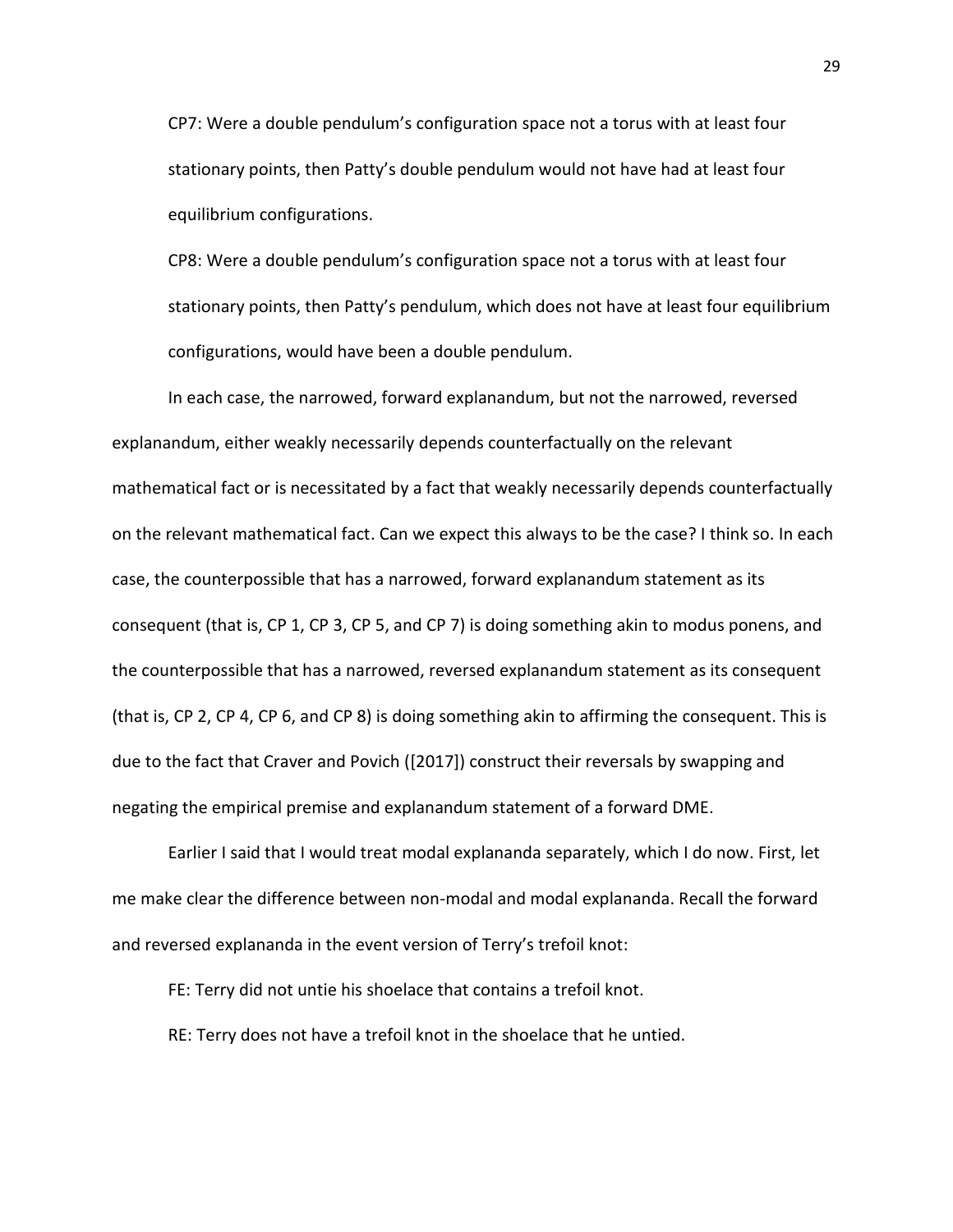I call these non-modal explananda because no modal terms appear in their description. The modal desideratum applies just as much, if not principally, to these non-modal explananda, since they are natural facts that possess a kind of necessity<sup>36</sup> even though they are not facts *about* necessity. The following are their modal counterparts:

Forward explanandum<sup>M</sup> (FE<sup>M</sup>): Terry could not have untied his shoelace that contains a trefoil knot.

Reversed explanandum<sup>M</sup> (RE<sup>M</sup>): Terry could not have a trefoil knot in the shoelace that he untied.

Now, according to NOCA, an explanandum has a DME just in case a) it weakly necessarily counterfactually depends only on a mathematical fact or b) it is necessitated by a natural fact that weakly necessarily counterfactually depends only on a mathematical fact. Thus, consider the following two counterpossibles:

 $CP1<sup>M</sup>$ : Were the trefoil knot isotopic to the unknot, Terry could have untied his shoelace

that has a trefoil knot.

 $\overline{a}$ 

CP2<sup>M</sup>: Were the trefoil knot isotopic to the unknot, Terry could have had a trefoil knot in the shoelace that he untied.

 $36$  These explananda possess a kind of weak necessity (Kripke [1971]) – truth in all possible worlds in which the individuals exist. It is arguably false that strongly necessarily Mary failed to divide evenly her 23 strawberries among her three children, because that fact does not obtain in worlds where Mary does not exist. It also arguably does not obtain in worlds where she exists but does not attempt such a division. But every world where she exists and attempts such a division is a world where she fails. 'Necessarily, Mary *did not* divide her 23 strawberries evenly among her three children' gets around this, since this is arguably true in worlds where Mary exists and does not attempt such a division. I do not take this to imply that *no* explananda of DMEs are strongly necessary though. Weakly necessary truths can be turned into strongly necessary ones by conditionalization. The following might be an explanandum that admits of DME and is strongly necessary: if Mary tries to divide her 23 strawberries evenly among her three children, she will fail. I cannot consider this further here though.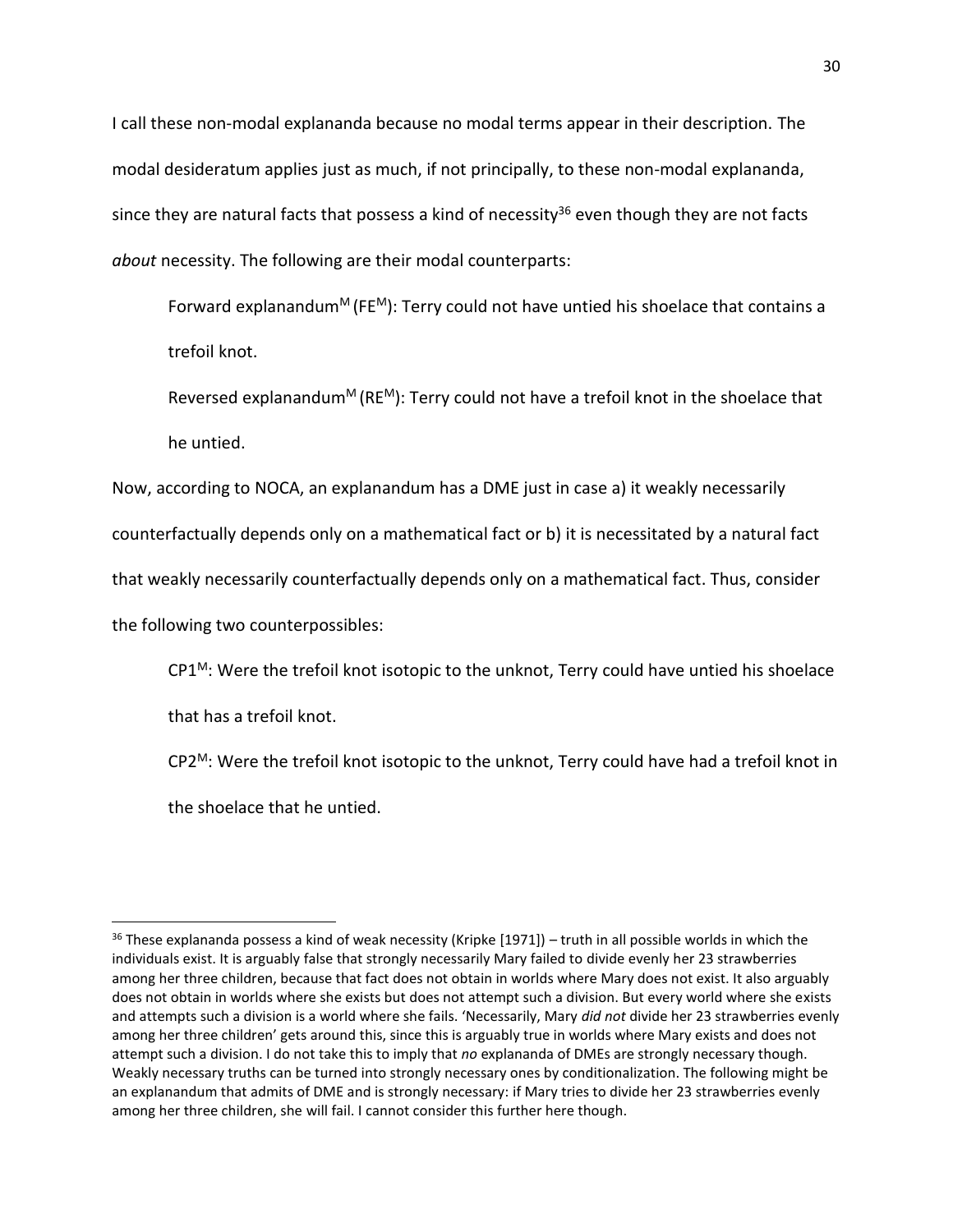There are worlds where  $CP1^M$  is false. For example, suppose that the only possible way for Terry to get access to the trefoil knot in his shoelace requires that Terry untie a figure eight knot, which is also distinct from the unknot. In this scenario, the fact that Terry could not have untied his shoelace that contains a trefoil knot does not counterfactually depend on the fact that the trefoil knot is distinct from the unknot: were the trefoil knot isotopic to the unknot, it still would have been impossible for Terry to have untied his shoelace that has a trefoil knot, since he would first have to have untied a figure eight knot.

There are worlds where  $\text{CP2}^{\text{M}}$  is true. The possible world above where Terry always gets shoelaces with his favorite untieable knot tied in them is obviously one where CP2<sup>M</sup> is true, since, in that world, were the trefoil knot isotopic to the unknot, Terry *would* have had a trefoil knot in the shoelace that he untied, and 'would' implies 'could'.

Let us consider the state of affairs versions of these modal explananda though.

 $CP1^{M*}$ : Were the trefoil knot isotopic to the unknot, the trefoil knot in Terry's shoelace could have been isotopic to the unknot.

 $CP2^{M*}$ : Were the trefoil knot isotopic to the unknot, Terry could have had a trefoil knot in his untieable shoelace.

 $CP1^{M*}$  is weakly necessarily true – every world where the trefoil knot in Terry's shoelace could not have been isotopic to the unknot is a world where  $CP1^{M*}$  is true. Thus, the fact that the trefoil knot in Terry's shoelace could not be isotopic to the unknot (FSAM) has a DME, according to NOCA. CP2<sup>M\*</sup> is not weakly necessarily true – not every world where Terry could not have a trefoil knot in his untieable shoelace (RSA<sup>M</sup>) is a world where CP2<sup>M\*</sup> is true. For example, suppose Terry lives in a world where it is impossible to manufacture shoelaces with trefoil knots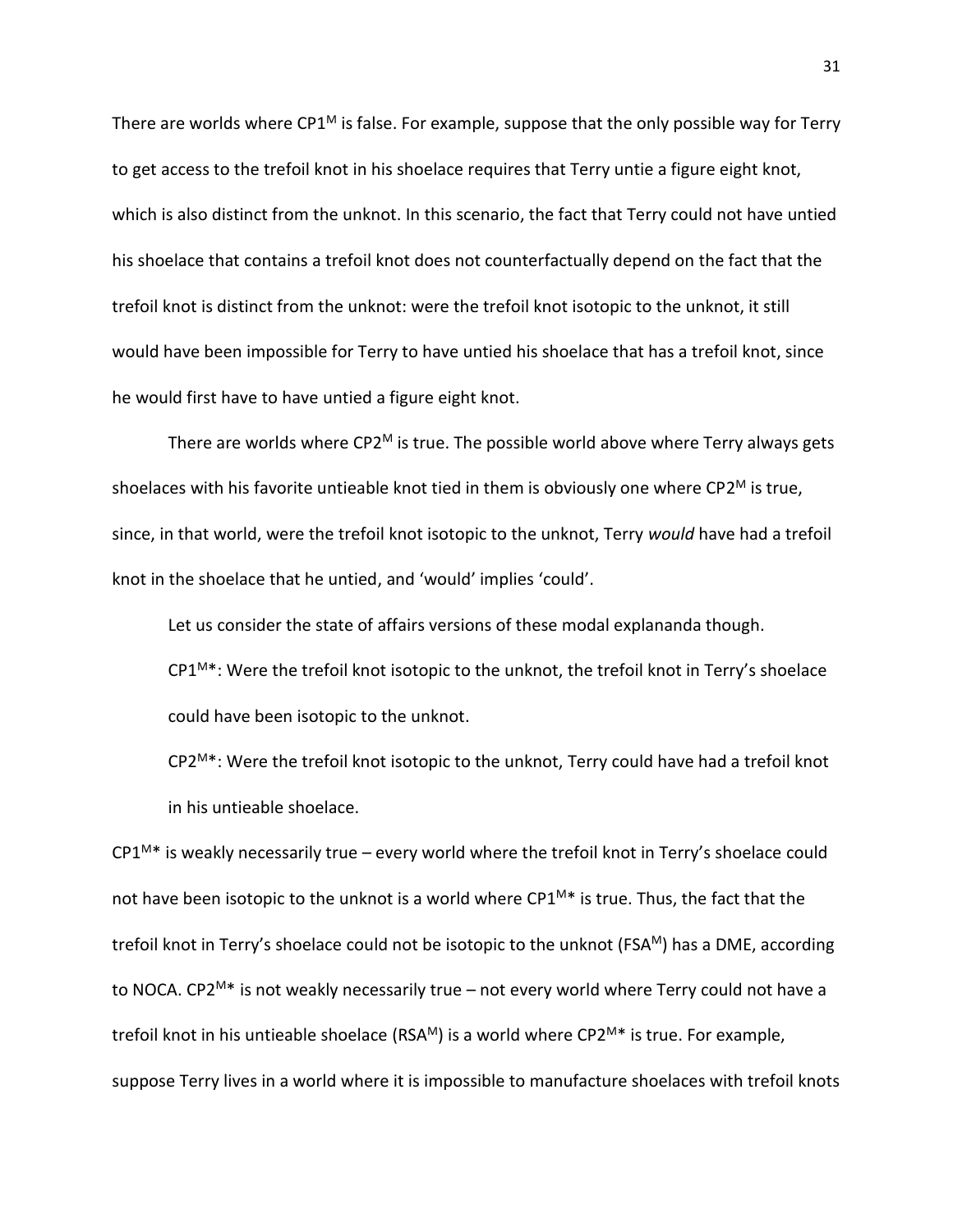in them, because the only possible way to access the machines that manufacture shoelaces with trefoil knots in them requires the untying of a figure eight knot. In such a scenario, were the trefoil knot isotopic to the unknot, Terry still could not have had a trefoil knot in the shoelace that he untied, because no one could have untied the figure eight knot to gain access to the machines that manufacture trefoil knot shoelaces. According to NOCA, then, the fact that Terry could not have had a trefoil knot in his untieable shoelace does not have a DME.<sup>37</sup>

Let us get back to the original modal explananda now: that Terry could not have untied his shoelace that contains a trefoil knot (FE<sup>M</sup>) and that Terry could not have had a trefoil knot in the shoelace that he untied (RE<sup>M</sup>). As we have seen, the fact that the trefoil knot in Terry's shoelace could not have been isotopic to the unknot (FSAM) meets condition a) of NOCA. FSAM necessitates FE<sup>M</sup>, so FE<sup>M</sup> meets condition b) of NOCA: every world where the trefoil knot in Terry's shoelace could not have been untieable is a world where Terry could not have untied it. FSA<sup>M</sup> does not necessitate RE<sup>M</sup>: not every world where it is impossible for the trefoil knot in Terry's shoelace to be untieable is a world where it is impossible for Terry to have a trefoil knot in the shoelace that he untied. In FSA<sup>M</sup>-worlds, Terry has a trefoil knot in his shoelace, and in  $RE<sup>M</sup>$ -worlds, he does not. Thus, NOCA satisfies the directionality desideratum even for explicitly modal explananda.<sup>38</sup>

<sup>37</sup> I leave it to the reader to see that exactly similar modal counterpossibles hold true of the Königsberg's bridges, Mary's strawberries, and Patty's pendulum examples.

 $38$  I confess that my intuitions about these modal cases are not quite as strong as my intuitions about their nonmodal counterparts. I do not think it would be much of problem if it turned out that NOCA did not satisfy the directionality desideratum for these modal cases. For, that desideratum receives its plausibility from considering non-modal explananda, the directionality of which NOCA can account for, as we have seen. Note two things about the directionality desideratum of Craver and Povich ([2017]): first, it concerns only natural facts, and it is unclear whether modal facts are natural facts in their sense, though a closer look at this is beyond the scope of this paper. If modal facts are not natural facts, then the directionality desideratum arguably is not relevant for modal facts. Second, every one of their 'reversed' examples has a non-modal explanandum. Carl Craver ([personal communication]) speculates that the modal explananda are more mathematical (that is, closer to purely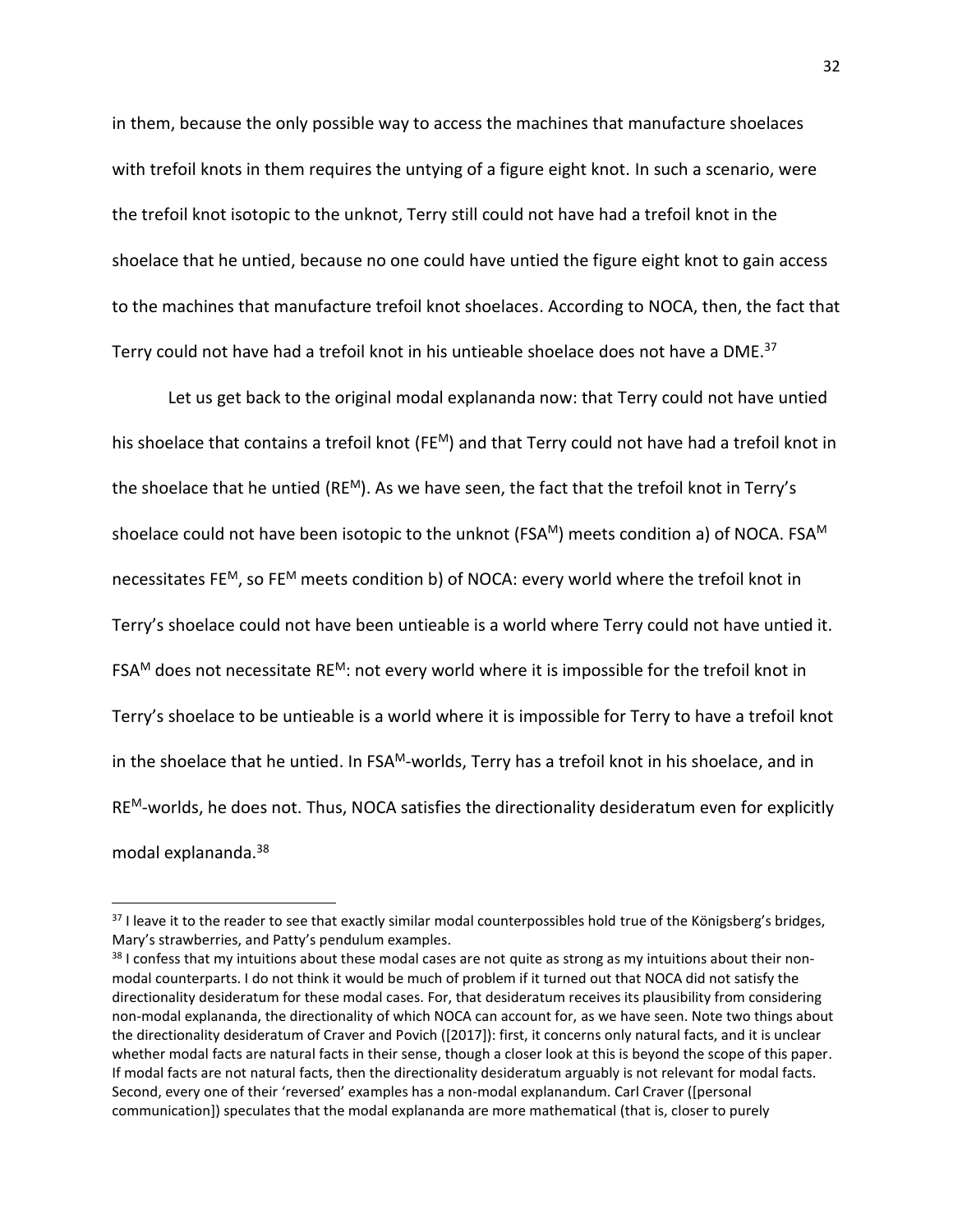NOCA gives insight into how these modal facts can 'explain' non-modal facts. For example, we saw that FSA (that is, the trefoil knot in Terry's shoelace is distinct from the unknot) meets condition a) of NOCA. Assuming that  $FSA<sup>M</sup>$  is a natural fact, FSA meets condition b) as well, for it is necessitated by FSA<sup>M</sup> (that is, the trefoil knot in Terry's shoelace could not have been isotopic to the unknot), which itself meets condition a). But the non-modal fact's being necessitated by the modal fact is only distinctively mathematically explanatory because the modal fact itself weakly necessarily counterfactually depends only on a mathematical fact. RE<sup>M</sup> necessitates RE, but RE does not have a DME because RE<sup>M</sup> does not meet condition a). Thus, if we focus on the necessitation relation and leave out the counterfactual dependence, we miss the real source of explanatory power of DME.

#### **5 Ontic Demystification**

I hope that I have shown that NOCA is a serious contender for an account of DME. Yet, there is a gap in my account. The proponent of NOCA should have something to say about the nature of the relation of counterfactual dependence involved in DMEs. Otherwise, although the account meets all the desiderata, it remains mysterious what the relation is between mathematical facts and the natural facts that they explain. For, counterfactual dependence is a relation that can hold for different reasons. *X* could counterfactually depend on *y*, because, for example, *x* and *y* are identical (for example, were Mark Twain blonde, then Samuel Clemens would have been blonde), *y* constitutes *x* (for example, were Lumpl made of marble, then Goliath would have

 $\overline{a}$ 

mathematical facts) than their non-modal counterparts. If that is right, then this would help explain why we do not need a directionality desideratum in these cases, since we would have one (quasi-)mathematical fact explained by another.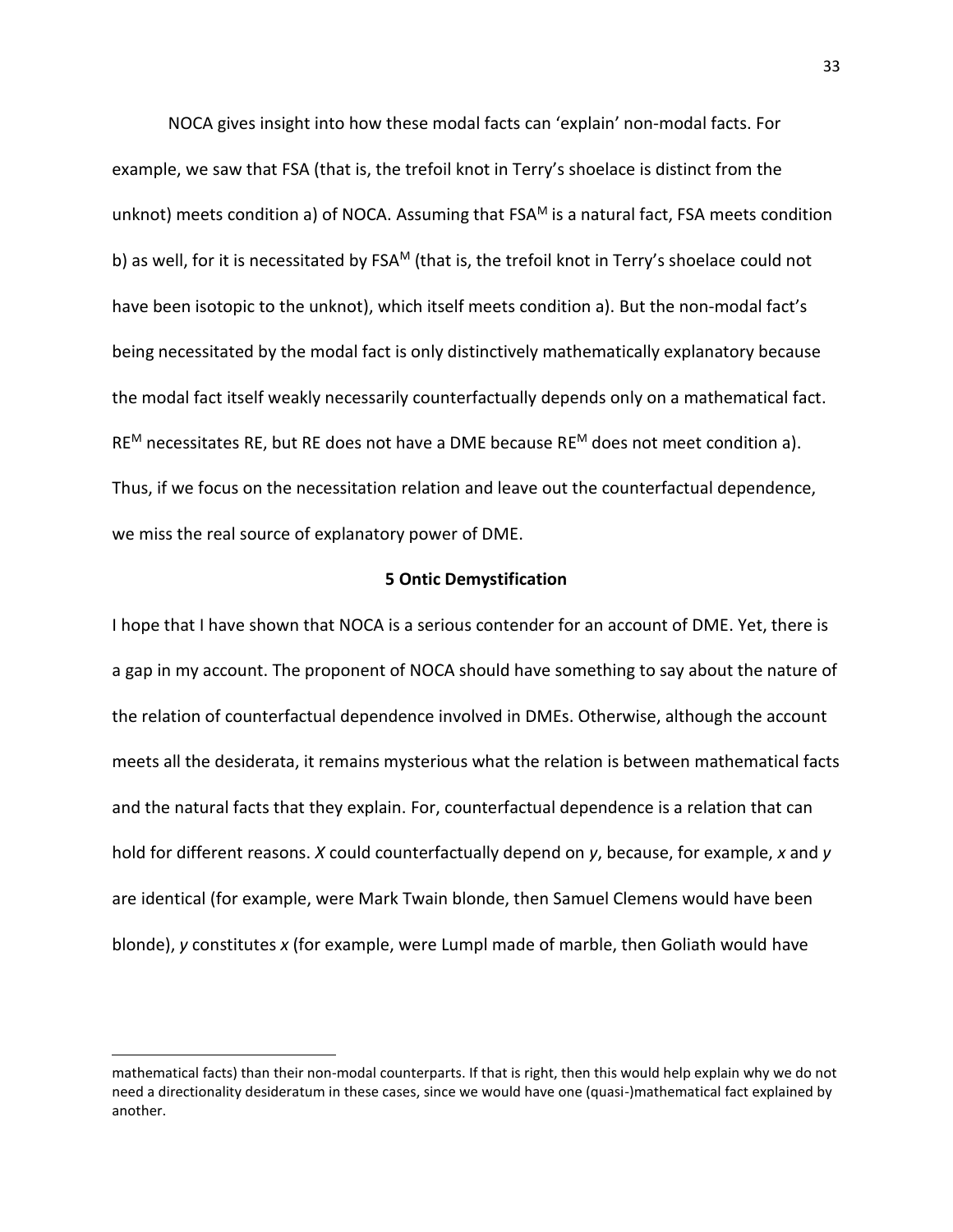been made of marble<sup>39</sup>), or *y* causes *x* (for example, were the flagpole taller, then its shadow would have been longer). In a DME, when a natural fact counterfactually depends only on a mathematical fact, why does that dependence hold? Arguably, the mathematical fact is not identical to, does not constitute, and is not a cause of the natural fact.

There are several options for ontic relations that could ground the relevant counterpossibles, any of which the proponent of NOCA may choose. I will briefly canvas two: the grounding relation and a structuralist-inspired instantiation/realization relation.

First, perhaps in DMEs, when a natural fact counterfactually depends on a mathematical fact, it could be because the former is (at least partially) grounded in the latter. Furthermore, such grounding is asymmetric: the fact that Patty's double pendulum does (or does not) have at least four equilibrium configurations is grounded in the fact that a double pendulum's configuration space is (or is not) a torus with at least four stationary points, but not vice versa; Mary's failure to divide her twenty-three strawberries evenly among her three children is grounded in the fact that twenty-three is not divisible by three, but not vice versa.<sup>40</sup> Therefore, grounding seems like a good candidate relation to explicate the relevant counterfactuals: the previous grounding claims are plausible, the grounding relation is asymmetric, and grounding is already widely recognized to be a relation that bears explanatory force. However, we would need to know more about the nature of this grounding relationship, and I do not here have the

 $\overline{a}$ 

 $39$  Goliath, of course, being a statue and Lumpl being the lump of clay that constitutes it (Gibbard [1975]). <sup>40</sup> Whether this grounding claim is true depends on your philosophy of mathematics. A certain kind of empiricist/nominalist might reverse this and take natural facts to ground mathematical facts. For that reason, they are unlikely to think that putative DMEs are explanatory in the first place. The ontic story suggested here assumes some form of mathematical realism or Platonism. I am currently working on making my account nominalistically acceptable. Cryptically, the thought is to be trivialist (Rayo [2009], [2013]) about the mathematics and interpret the instantiation relation as a semantic, rather than ontic, relation. Note that Rayo does not consider trivialism a form of nominalism, but it seems to me that it can easily be put to nominalist uses (see, for example, (Heil [2012])).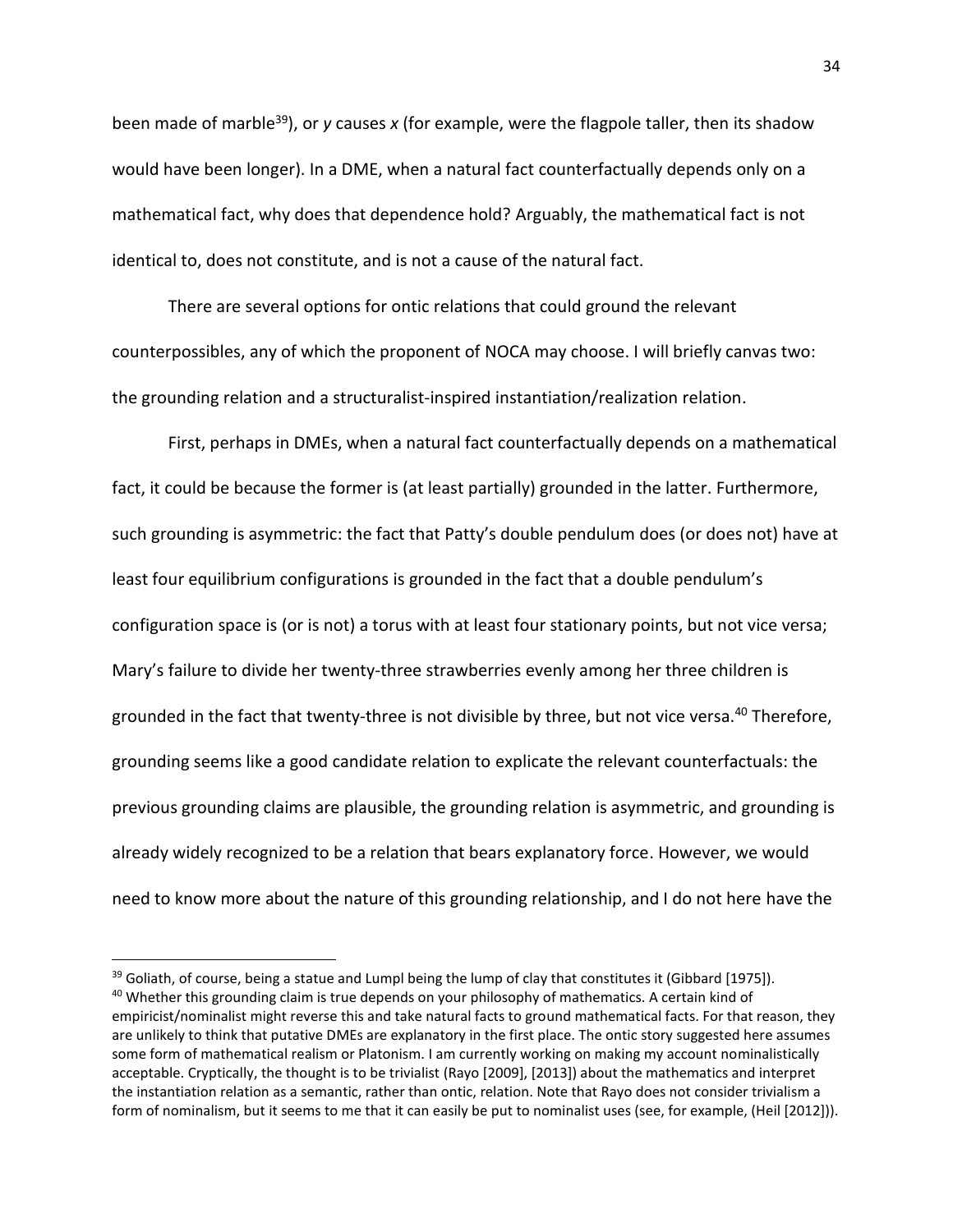space to wade into that extensive and controversial literature (see Correia and Schnieder [2012]). Similarly, one might appeal to the *in virtue of* relation: the natural fact obtains *in virtue of* the fact that the mathematical fact does, but not vice versa. Again, this may be plausible but not very illuminating; it seems like a redescription of the grounding relation we want illuminated.

When thinking about what the nature of the relation of counterfactual dependence could be, it may be helpful to think about the nature of the relata. For, different accounts of the ontology of mathematical facts may suggest certain relations. (I assume here that natural facts are unproblematic, but I will not assume any particular account. Note though, that all the narrowed, natural facts that admit of DME that we have considered all possess a certain kind of de re or weak necessity – in every possible world where Patty's double pendulum exists, Patty's double pendulum has at least four equilibrium configurations, for instance.) For example, on one prominent structuralist ontology, where mathematical objects are abstract structures or patterns, 'the relationship between mathematics and material reality is, in part, a special case of the ancient problem of the instantiation of universals. Mathematics is to reality as universal is to instantiated particular' (Shapiro [1997], p. 248). The second option, then, is that in a DME, when a natural fact counterfactually depends only on, and is explained by, a mathematical fact, it is because the former is an instantiation, or perhaps a realization (Huneman [2010]), of the latter but not vice versa. This is especially plausible for DMEs of what I called earlier 'states of affairs explananda'. The natural fact instantiates/realizes the mathematical objects and properties/relations that compose the mathematical fact. Patty's double pendulum (the concrete object) is an instantiation or realization of the double pendulum (the abstract,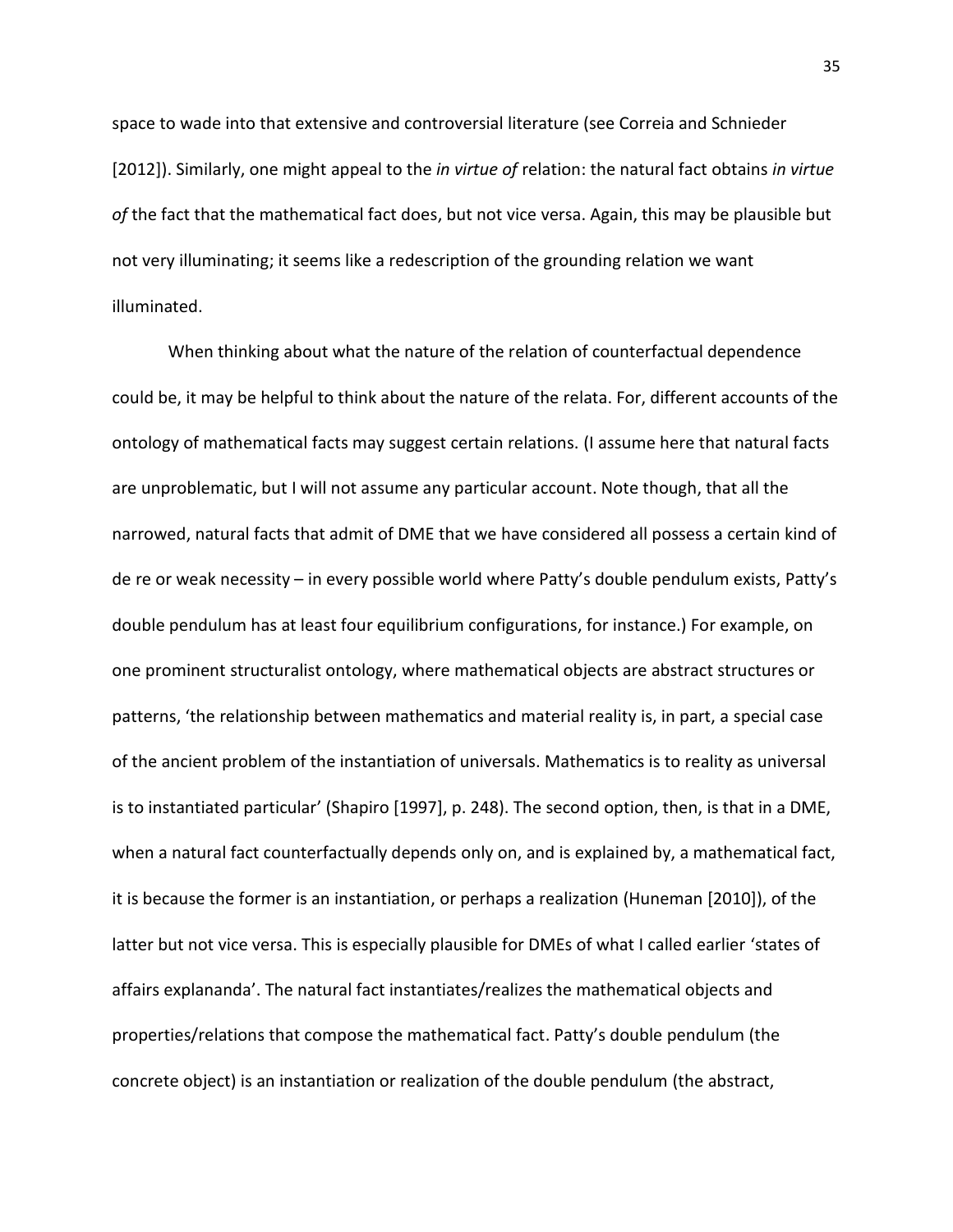mathematical object) and, according to the mathematical fact, the double pendulum (the abstract, mathematical object), possesses the property of having at least four equilibrium configurations, so any instantiation of that mathematical object, such as Patty's double pendulum, will also instantiate the property of having four equilibrium configurations. The double pendulum (the abstract, mathematical object) is not an instantiation/realization of Patty's double pendulum (the concrete object), so instantiation is asymmetric, and this asymmetry can account for any explanatory asymmetry.

When we are dealing for DMEs for event explananda, the instantiation/realization relation combines with necessitation and componency relations. The (natural) fact that the (concrete) trefoil knot in Terry's shoelace is distinct from the unknot is an instantiation/realization of the (mathematical) fact that the (abstract) trefoil knot is distinct from the unknot. This natural fact is a component of and necessitates the event that Terry failed to untie the trefoil knot in his shoelace.<sup>41</sup> Another way to say the same thing: the mathematical fact is instantiated *in* the explanandum-event and that instantiatied fact necessitates the explanandum-event.

<sup>&</sup>lt;sup>41</sup> Going the instantiation route would make my account similar to Lyon's ([2012]) program account of DME (see also Pincock's ([2015]) related account of abstract explanation). Lyon ([2012]), following Jackson and Pettit (1990), takes a program explanation to be 'one that cites a property or entity that, although not causally efficacious, ensures the instantiation of a causally efficacious property or entity that is an actual cause of the explanandum' (p. 566). In general, I am sympathetic to his (and Pincock's) account, and I am happy to see my account as of a piece with his, though a detailed comparison of our accounts is beyond the scope of the current paper. Thanks to an anonymous referee for pointing this out. One important difference between NOCA and the program account is that, on NOCA, the instantiated property needs to do more than cause the explanandum. To meet condition b), the instantiated property must be (instantiated in an object that is) a component of and *necessitate* the explanandum to count as a DME. Instantiated properties *cause* all kinds of things that do not thereby have DMEs. For example, the instantiation of network structure P in Königsberg's bridges ensures that causally efficacious properties are on the scene to cause a certain pattern of air flow, a rise in tourism, boats to crash, Marta to smile, and so on, none of which are *distinctively mathematically* explained by network structure P. Thus, NOCA is superior to Lyon's program account on this count.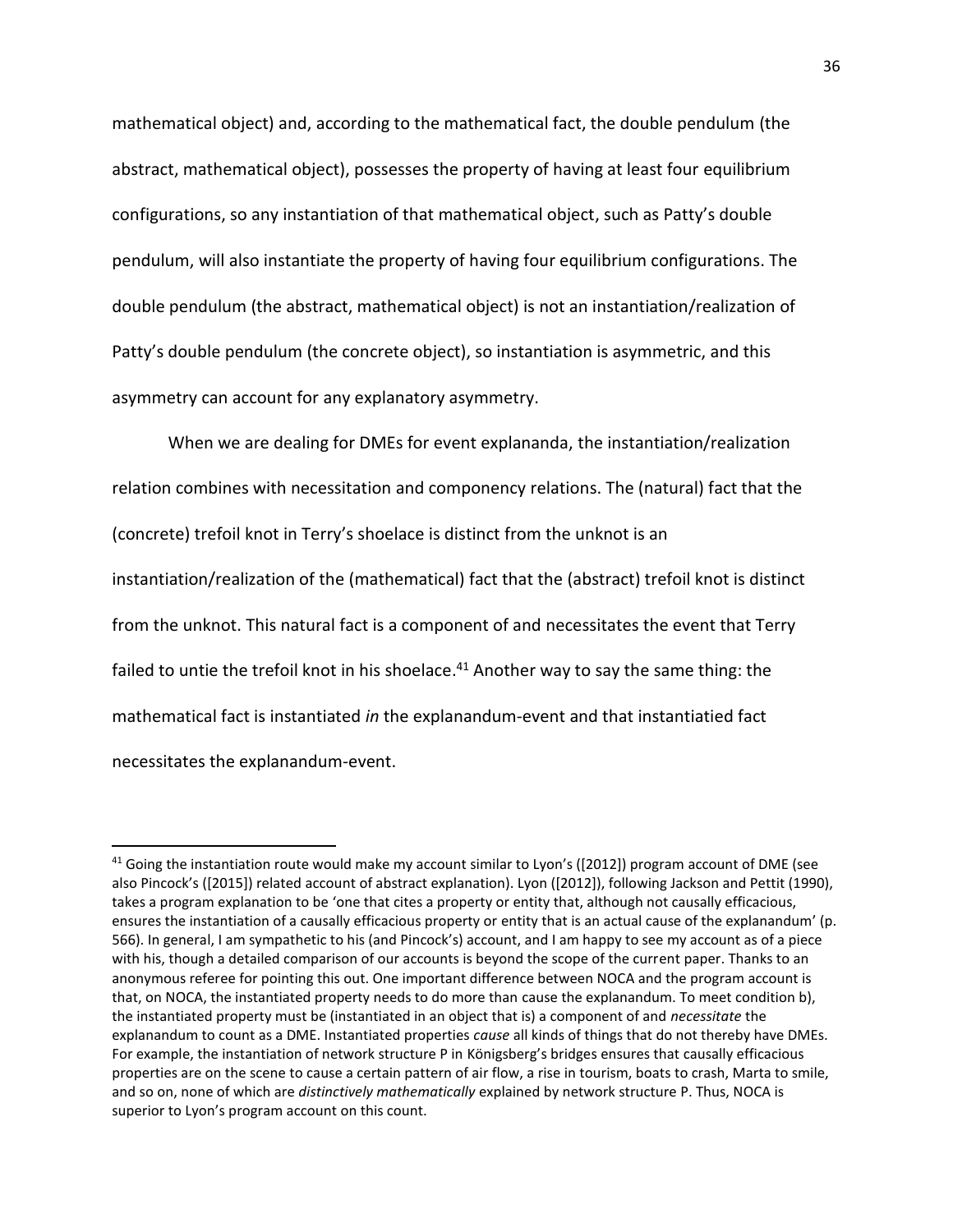Before moving on to objections, I should like to clarify more the relation between the ontic aspect of NOCA and the counterfactual aspect. Relations of counterfactual dependence hold in virtue of relations of ontic dependence. Like supervenience, counterfactual dependence is a modal concept. Supervenience could hold in virtue of the holding of different relations of ontic dependence, including, among others, identity, constitution, and causal sufficiency (Heil [2003], p. 67). My emphasis on counterfactual dependence is essential though, because it is only with information about counterfactual dependence that one can answer w-questions (Bokulich [2011]; Rice [2015]; Saatsi and Pexton [2013]; Woodward [2003]). Thus, counterfactual dependence is what unites different forms of ontic dependence (causation, constitution, grounding, etc.) and the different forms of explanation that describe them. On the general view of explanation that I favor, the Generalized Ontic Conception (Povich [2018]), explanation involves exhibiting ontic relations that support counterfactuals (see also Pincock [2015]). Their ability to support counterfactuals is what unites these ontic relations as *explanatory* relations. I agree with Woodward ([2003], pp. 210–20), who holds that it is *in virtue of* conveying counterfactual information that causal relations are explanatory. Perhaps one can view NOCA as showing what kinds of counterfactual an ontic relation (for example, instantiation) needs to support, if it is to capture all of our intuitive judgments about DME.

#### **6 Objections to NOCA**

I have argued that an ontic variety of counterfactualism, NOCA, can satisfy the three desiderata for DMEs. I now consider some objections to my proposal.

First, consider the fact that, according to NOCA, the indivisibility of twenty-three by three explains why Mary failed to divide evenly twenty-three strawberries among her three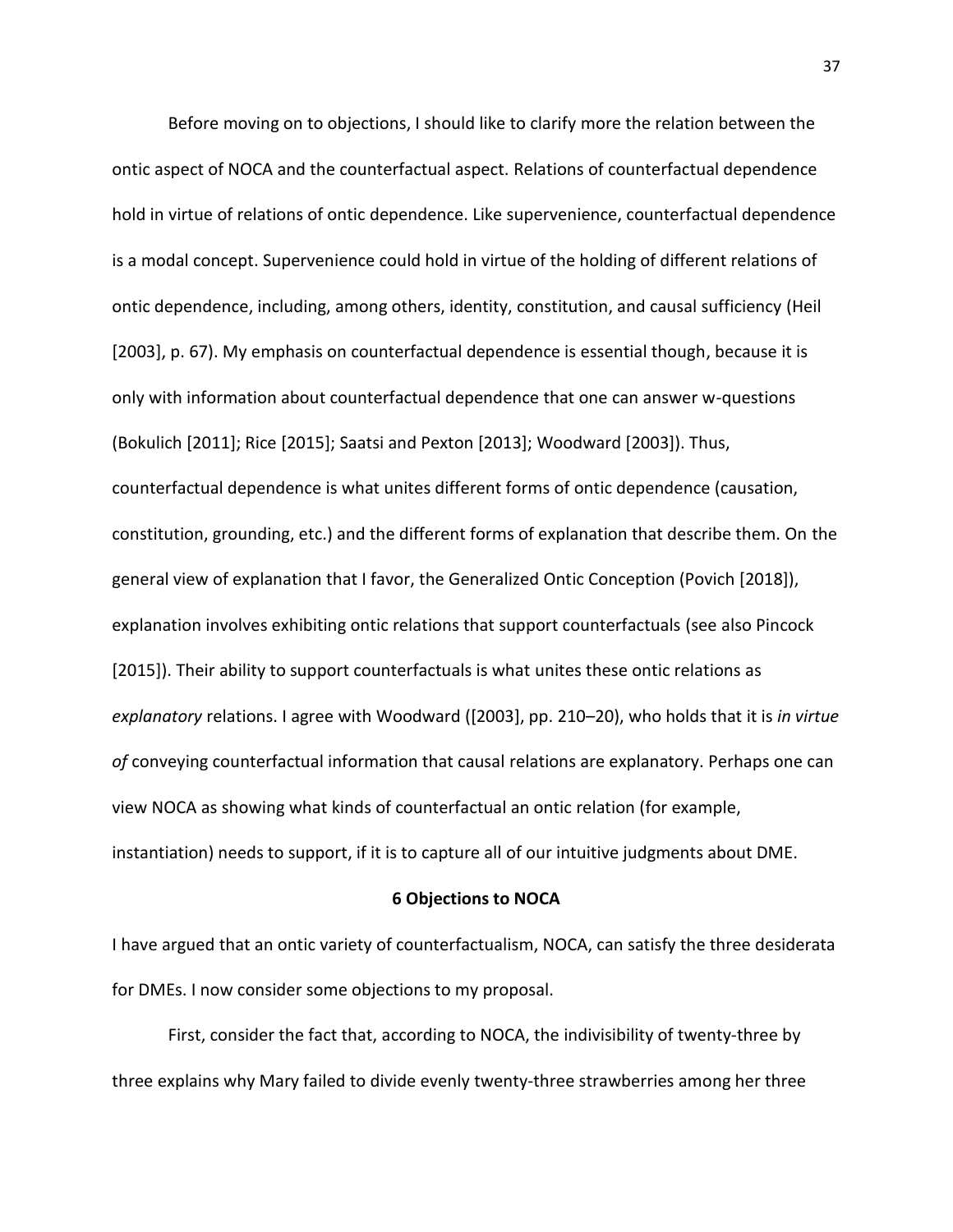children, since, had twenty-three been divisible by three, then Mary would have succeeded. Arguably, had twenty-six been divisible by three, then twenty-three would have been divisible by three. Does this mean that Mary's failure counterfactually depends on the indivisibility of twenty-six by three? If so, then this is a counterexample to NOCA, since, arguably, the indivisibility of twenty-six by three does not explain Mary's failure, although the latter counterfactually depends on the former.

As stated, this objection commits the counterfactual fallacy of transitivity (Lewis [1973], p. 32)<sup>42</sup>. Transitive inferences are valid for material conditionals but not counterfactual conditionals. It could be true that had twenty-three been divisible evenly by three, then Mary would have succeeded and that had twenty-six been divisible evenly by three, then twentythree would have been, but it does not follow from those truths that had twenty-six been divisible evenly by three, then Mary would have succeeded.

Lewis ([1973], p. 33) gives the following counterexample, due to Stalnaker, to this inference pattern:

 $42$  As a careful reviewer notes, the objection can be reformulating without going through a chain of counterfactuals, thus escaping the transitivity charge. One could use the indicative conditional that if twenty-six is divisible by three, then twenty-three is divisible by three. If we hold this indicative conditional fixed when we go to a world in which we 'twiddle' twenty-six, we should get a corresponding change to twenty-three, making the problematic counterfactual (that is, 'had twenty-six been divisible by three, Mary would have succeeded') true. Although this escapes the transitivity charge, it still runs afoul of the surgical strike rule for twiddling (see below). Now, you might reasonably worry about how we can twiddle twenty-six and hold everything fixed, including twenty-three, without generating further contradictions. I do not think this is too much of a worry though. As Baron et al. ([2017], p. 9) point out, this should not be any more worrisome than it is when we evaluate standard counterfactuals:

But we do not need to resolve all the looming contradictions. We just need to resolve those relevant to assessing the counterfactual at hand. After all, that's all we do in the Suzy and the rock case. We do not go all the way back to the big bang or even to Suzie's birth in order to achieve consistency. We iron out the immediate inconsistencies and leave it there. But somewhere in the background there will be further inconsistencies looming. Suzy moved her arm in a throwing motion, yet the rock did not move? She willed her arm to move, but it didn't? We simply set these problems aside because they are not relevant to the assessment of the counterfactual of interest.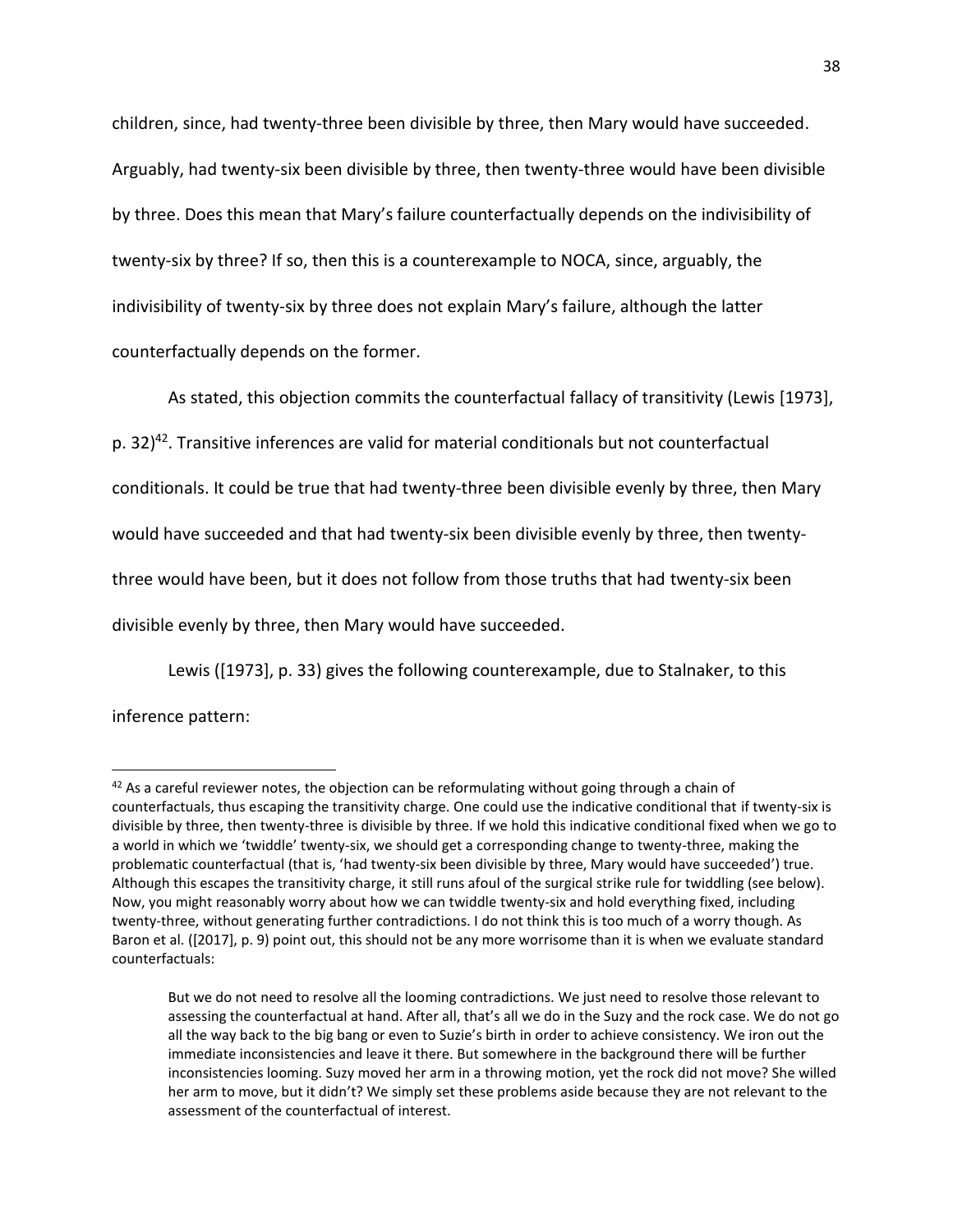P1: If J. Edgar Hoover had been born a Russian, then he would have been a Communist.

P2: If he had been a Communist, then he would have been a traitor.

C: If he had been born a Russian, then he would have been a traitor.

However, Lewis is careful to note that transitivity fails when the antecedent of the first premise is more far-fetched than the antecedent of the second, and that does not seem true of the inference in the objection. And, of course, that the inference is invalid does not show that its conclusion (that is, that had twenty-six been divisible by three, Mary would have succeeded) is false. However, I do not see why we should believe it is true. At the very least, Baron, Colyvan, and Ripley ([2017]) show how to evaluate such a countermathematical in such a way that it is false. Evaluating countermathematicals requires decisions about what and how much mathematics to hold fixed (just as evaluating an ordinary counterfactual requires decisions about what and how many empirical facts to hold fixed). Consider their ([2017], p. 7) remarks on 'twiddling' the number thirteen by giving it the factors two and six:

We should not go too far, however; we still want to hold fixed as much as we can with respect to the natural numbers. What we're ultimately interested in, recall, are the ramifications of twiddling 13. We are not interested in the ramifications of twiddling any other number. In other words, we want to be able to carry out a 'surgical strike' on 13 that enables us to gauge the consequences of altering this number for physical reality in as much isolation as possible from alterations to anything else within mathematics.

Baron et al. ([2017], pp. 7–9) show how to perform such a surgical strike by changing the multiplication function so that  $2 \times 6 = 13$ . Similarly, we want a 'surgical strike' on twenty-six not to have consequences for twenty-three and for Mary's success or failure. Thus, Baron et al.'s procedure for evaluating countermathematicals allows me to say that it is false that, had twenty-six been divisible by three, then Mary would have succeeded.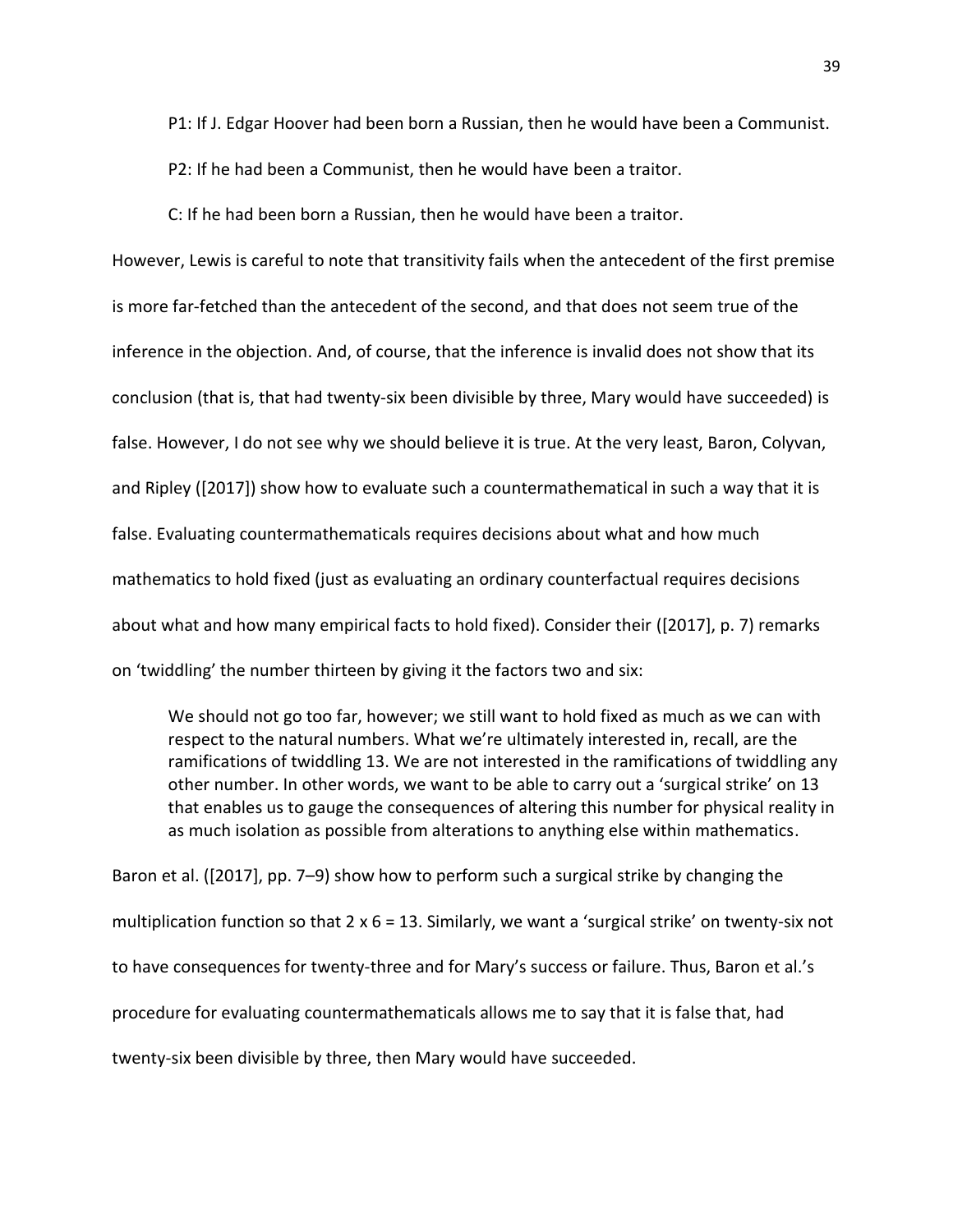Next, according to NOCA, the fact that network structure P does not permit an Eulerian walk explains why Marta failed to make an Eulerian walk across Königsberg's bridges (which we presuppose have network structure P). Intuitively, Euler's general theorem that a network permits an Eulerian walk if and only if exactly zero or two of the nodes has an odd number of edges also explains why Marta failed to make an Eulerian walk across Königsberg's bridges (and, similarly, explains the state of affairs version of this explanandum, that Königsberg's bridges, which have network structure P, do not permit an Eulerian walk). However, arguably there are worlds where it is false that had Euler's general theorem been false, then Marta would have made an Eulerian walk across Königsberg's bridges (or Königsberg's bridges, which have network structure P, would have permitted an Eulerian walk). Thus, we have a case of DME that does not meet either condition of NOCA.

I think I am forced to accept the counterintuitive consequence that Euler's general theorem does not explain why Marta failed to make an Eulerian walk across Königsberg's bridges (or why Königsberg's bridges, which have network structure P, do not permit an Eulerian walk)<sup>43</sup>. For, although from Euler's theorem it follows that Königsberg's bridges, which have network structure P, do not permit an Eulerian walk, had Euler's theorem been false, it might still have been the case that Königsberg's bridges, which have network structure P, do not permit an Eulerian walk (for example, in a world where Euler's theorem is false because its sufficiency component is false, but its necessity component is still true). (Nor is the explanandum-fact an instantiation of the explanans-fact.) Euler's theorem necessitates the fact

 $43$  Of course, as a last resort, one could restrict NOCA to giving sufficient conditions for explanation, rather than necessary and sufficient conditions.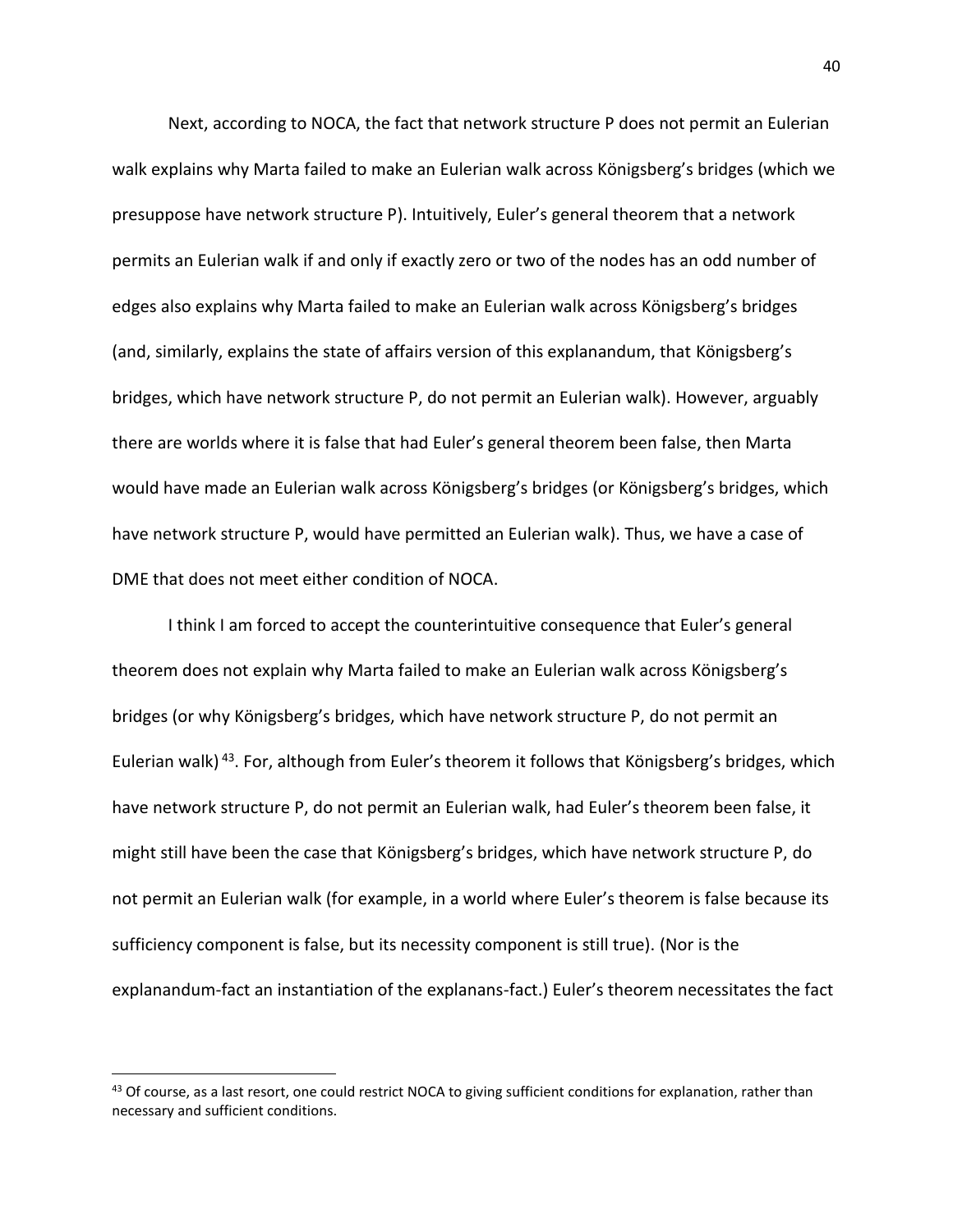that Königsberg's bridges, which have network structure P, do not permit an Eulerian walk, but the latter fact does not weakly necessarily counterfactually depend on the former. This is one of those misleading cases of necessitation without counterfactual dependence.

This appears to be a general consequence of NOCA, and arguably of any counterfactual theory of explanation, regarding the limited explanatory status of facts (that is, positive facts – see below) about material equivalence. For example, from the fact that being an eligible, unmarried man is necessary and sufficient for being a bachelor, it follows (that is, necessitates) that Martha, a woman, is not a bachelor. However, were being an eligible, unmarried man not necessary and sufficient for being a bachelor, it would not necessarily follow that Martha would have been a bachelor.

Let us return to Königsberg's bridges and Euler's theorem. Consider this counterpossible: Had Euler's general theorem been false, then Königsberg's bridges, which permit an Eulerian walk, would have had network structure P. This is not weakly necessary for a similar reason that the previous counterpossible is not: had Euler's theorem been false, it might still have been the case that Königsberg's bridges, which permit an Eulerian walk, would *not* have had network structure P (for example, in a world where Euler's theorem is false because its necessity component is false, but its sufficiency component is still true). Therefore, Euler's theorem does not distinctively mathematically explain RSA' either.

Let us focus on the sufficiency claim, then. Surely, this counterpossible is weakly necessary: Had permitting an Eulerian walk been sufficient for having network structure P, then Königsberg's bridges, which permit an Eulerian walk (or across which Marta made such a walk), would have had network structure P. It seems that the fact that it is not the case that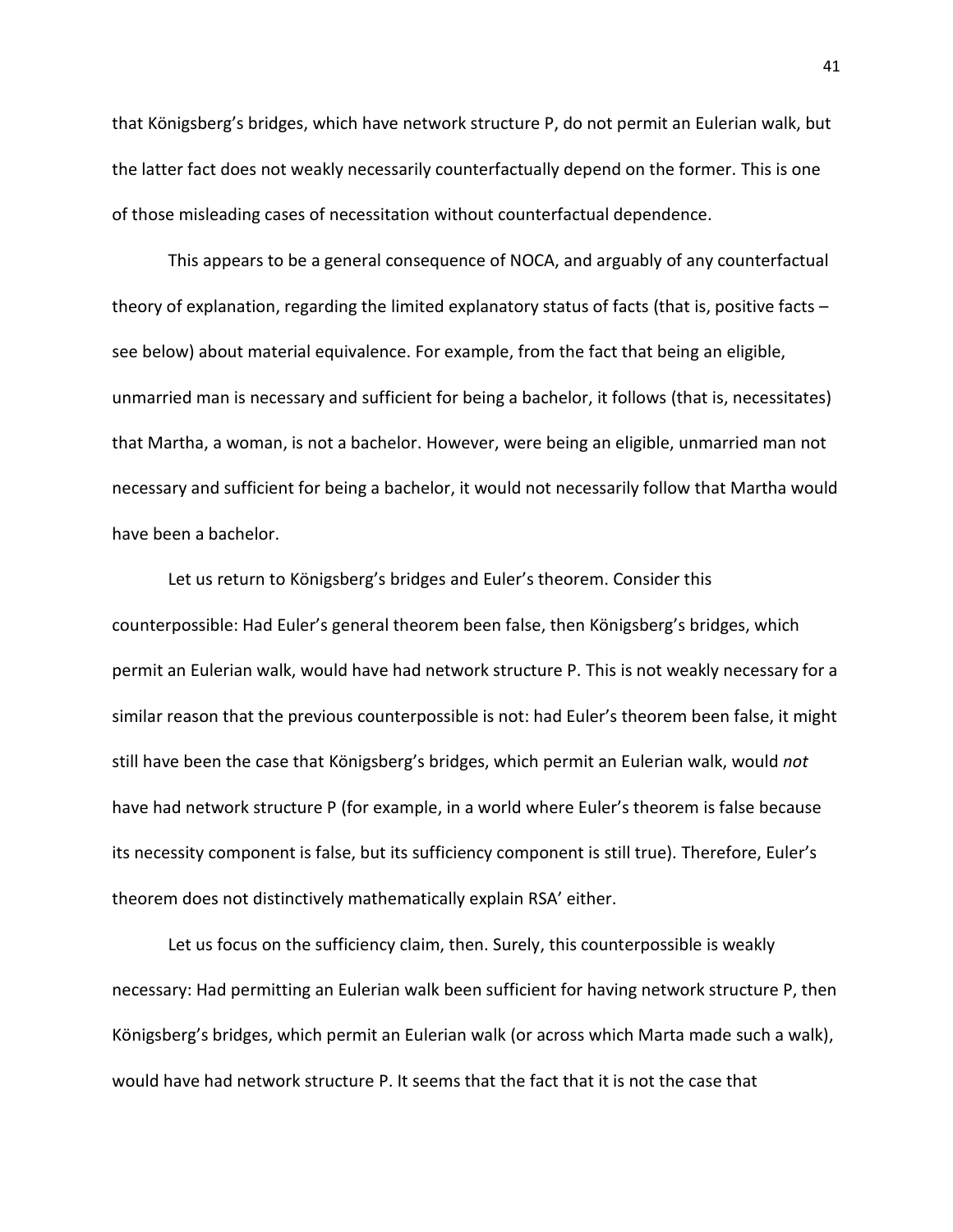permitting an Eulerian walk is sufficient for having network structure P distinctively mathematically explains why Königsberg's bridges, which permit an Eulerian walk (or across which Marta made such a walk), do not have network structure P.

Here is where the ontic story can be helpful. If, for example, the instantiation relation is the ontic relation that 'grounds' the relevant, explanatory counterfactuals, then it can be used to exclude otherwise problematic counterfactuals that have no such grounding. The same thing is true of other ontic relations and the kinds of explanation they support. For example, there may be counterfactual dependence between one fact (or event or whatever) and another, but if that dependence does not hold in virtue of a causal relation between them, then the one fact does not causally explain the other. In this objection, the putative explanans-fact is a mathematical theorem, and a theorem, let alone a negative one, cannot be instantiated (at least the way a mathematical fact composed of mathematical objects and mathematical properties/relations – call these 'm-facts' – can, which is the way appealed to in the instantiation story above). This may be easier to see if we consider the logical structure of theorems, in the relevant sense, and m-facts. A theorem, in the relevant sense, is a universal generalization with a *variable* that ranges over mathematical objects. No object itself is mentioned. The putatively explanatory theorem at issue says something like: it is not the case that for all x, if x permits an Eulerian walk, then x has network structure P (where x ranges over mathematical objects). The fact that Königsberg's bridges, which permit an Eulerian walk (or across which Marta made such a walk), do not have network structure P is not an instantiation of this negative universal generalization.

42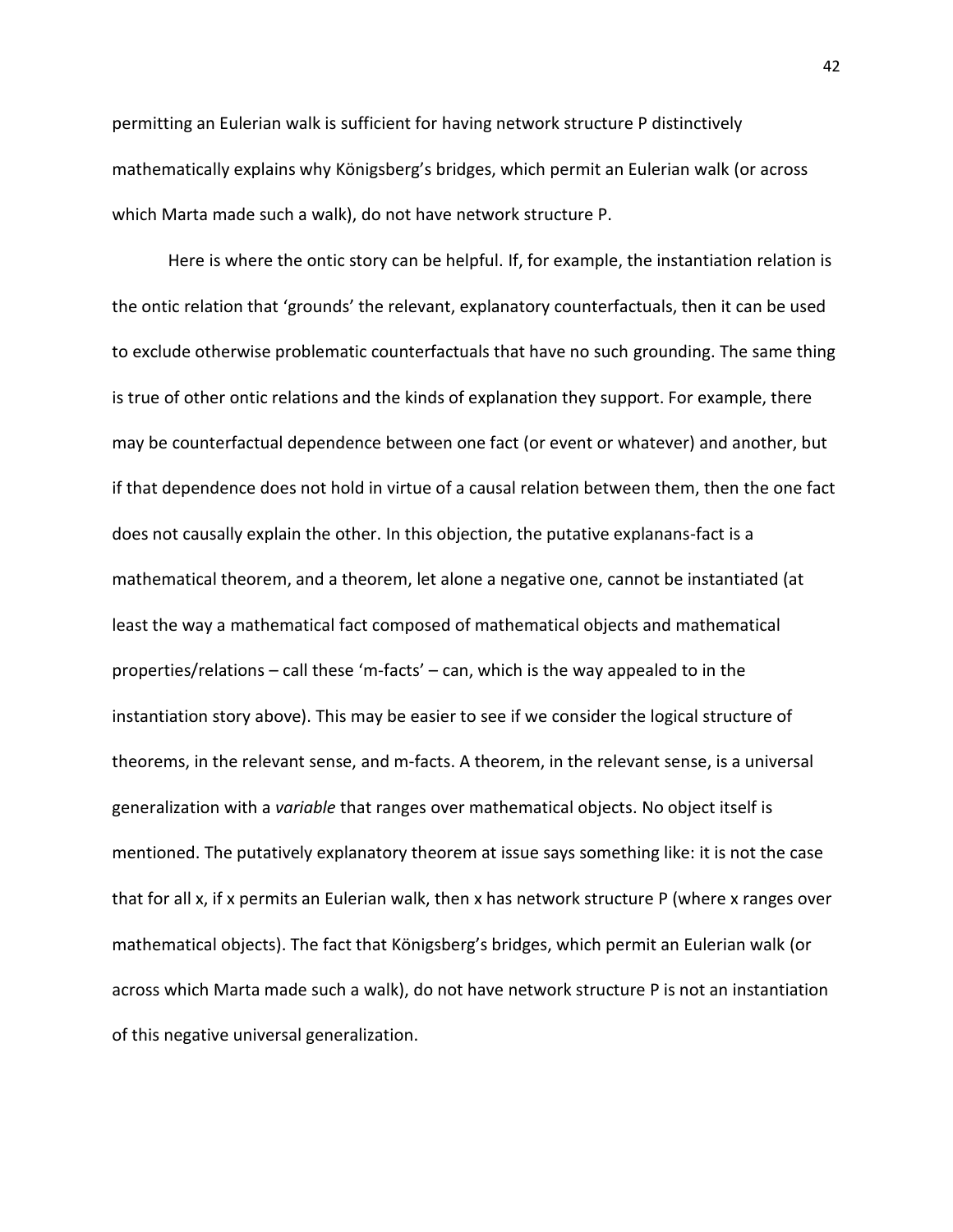This last point seems right, but did we reach it merely by a trick of logical notation or of linguistic representation? We can remove the negative universal generalization altogether by simply changing our property-terms and object-terms like this: the Eulerian network does not have network structure P (where 'the Eulerian network' refers to the network that permits an Eulerian walk). This seems to express the same fact expressed by the negative universal generalization and it distinctively mathematically explains why Königsberg's bridges, which permit an Eulerian walk (or across which Marta made such a walk), do not have network structure P. For, it is weakly necessary that, had the Eulerian network had network structure P, then Königsberg's bridges, which permit an Eulerian walk (or across which Marta made such a walk), would have had network structure P. Furthermore, the explanandum-fact instantiates the explanans-fact: Königsberg's bridges are an instantiation of the mathematical object *the Eulerian network* and they also instantiate the mathematical property *not having network structure P.*

The trouble here is that 'the Eulerian network' is not a mathematical object. It is actually many different networks made to fall under a gerrymandered singular term. The objector is the one who has made the linguistic trick. We can use a name in the logical calculus, say 't,' to denote the mathematical object, the trefoil knot, and a predicate, D, to denote the property of being distinct from the unkot (or the set of objects to which the predicate applies). Thus, Dt expresses the proposition that the trefoil knot is distinct from the unknot. However, the name can be 'converted' into a predicate, T, denoting the property of being a trefoil knot (or the set of objects to which the predicate applies). A proposition similar to the one expressed by Dt can then be expressed by 'for all x, if Tx, then Dx,' 'x' ranging over mathematical objects. But this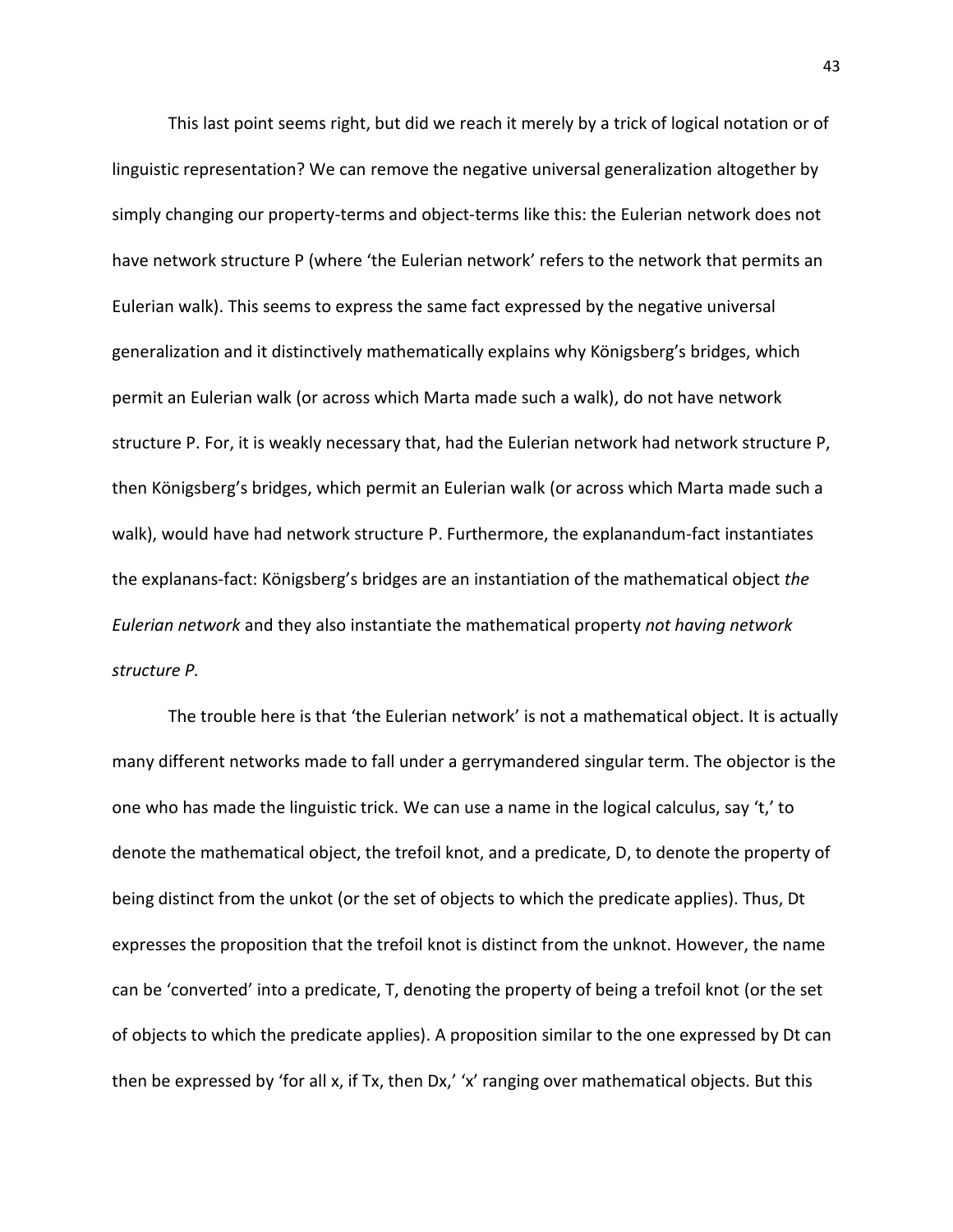only works for an object and the property of being that object. One cannot sensibly turn the predicate 'is red' into the name of an object. 'Eulerian network' does not denote a mathematical object. Being an Eulerian network is a property had by many mathematical objects. This is true even if the property in question is possessed by an object essentially. They are still very different kinds of thing. Excluding some reversals, then, requires NOCA firmly to commit to the idea that some mathematical objects exist, and others do not (and cannot). This means that NOCA is committed to a privileged mathematical ontology - not just anything goes.

Now, Povich ([under review]) criticizes Lange ([forthcoming]) for assuming a privileged ontology because, to avoid Craver and Povich's ([2017]) reversals, Lange must exclude the reality of certain objects (for example, knots whose isotopy to the unknot is constitutive of them). I must similarly accept a privileged ontology, so that 'the Eulerian network' is excluded as a mathematical object that can be instantiated. Accepting a privileged ontology is arguably a bigger problem for Lange ([2013], [forthcoming]), though, since his account has a psychological component: one of the empirical explanans-facts in a DME must be *understood in the why question's context* to be constitutive of the physical task or arrangement at issue. Lange has placed no restrictions on what can be understood to be constitutive of what in a context. If both require a privileged ontology to escape reversals, why prefer NOCA over Lange's account? The reason lies in the overall picture of explanation NOCA provides. Only NOCA delivers a unified picture of explanation, where DME and causal-mechanical explanation are species of a common genus, united by ontically-backed counterfactual dependence.

Finally, there is a worry about the nature of the explananda of DMEs on NOCA. The worry is that since all of the explanandum-statements use mathematical vocabulary, perhaps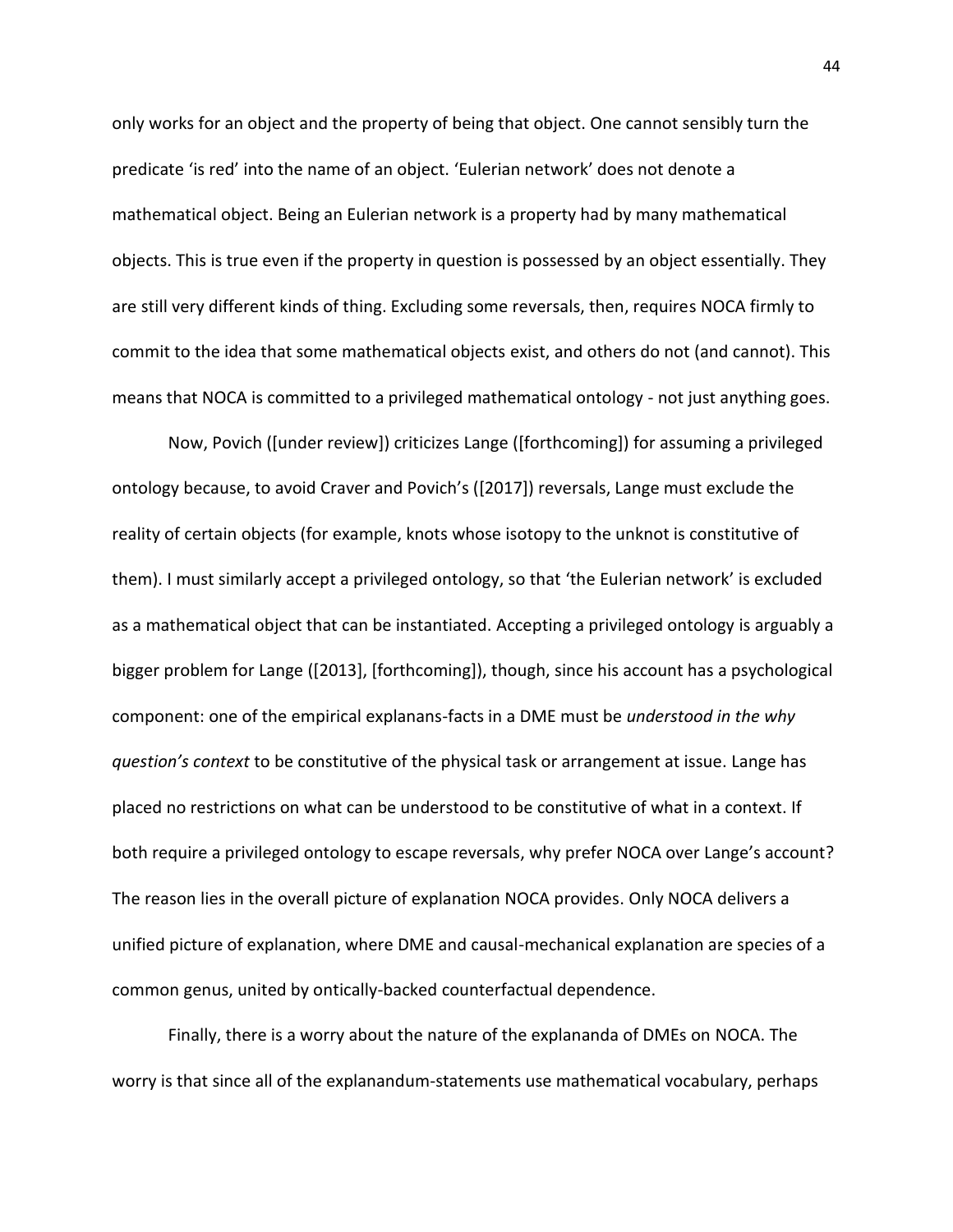ineliminably, the putative DMEs are not mathematical explanations of natural facts, at least not of purely natural facts<sup>44</sup>. Bangu ([2008]) presses this worry to undermine arguments for mathematical realism that rely on DMEs. Since DMEs assume mathematical realism, according to Bangu, they cannot be used in an argument for mathematical realism. However, I am not using DMEs to argue for mathematical realism<sup>45</sup>, so Bangu's argument does not apply. A worry would remain if there were any reason to suppose that there cannot be DMEs of mixed naturalmathematical facts (that is, facts composed of both natural and mathematical objects and properties/relations), but this is not the case. First, the move from 'mixed natural-mathematical *statement*' to 'mixed natural-mathematical *fact*' is controversial. Even if the explanandumstatement employs both natural and mathematical terms, that need not imply that it refers to a mixed natural-mathematical fact. It is possible that the truthmakers for mixed naturalmathematical statements are purely natural facts, and this does not require any kind of paraphrasing of mathematical terms out of mixed natural-mathematical statements. For example, it is possible that the natural facts that compose our solar system make true the statement, 'The number of planets in our solar system is even'. <sup>46</sup> Second, all the philosophical

<sup>44</sup> I thank an anonymous referee for pushing me here and bringing this discussion between Bangu and Baker to my attention.

<sup>&</sup>lt;sup>45</sup> Though I think an argument from the results of this paper to mathematical realism is available. To establish mathematical realism, according to Bueno, 'The use of mathematics, perhaps in conjunction with some other factors, needs to be ultimately *responsible for the explanation in question*. After all, if something else other than the mathematics is providing the explanation, it is unclear why any ontological weight should be given to the relevant mathematics' ([2012], p. 968; original emphasis). Clearly in the narrowed examples I have been considering, there is nothing other than the mathematics to provide the explanation. Furthermore, the mathematics in these examples does not appear to be playing a merely indexing or representational role (compare (Melia [2000]; Daly and Langford [2009])).

<sup>&</sup>lt;sup>46</sup> A full exploration of this idea would take me too far afield. See, for example, Cameron ([2010]), Dyke ([2012]), and Heil ([2003]). Rayo ([2009], [2013]) and Thomasson ([2014]) are also relevant here, though they would adamantly resist my 'truthmaker' talk and, likely, NOCA.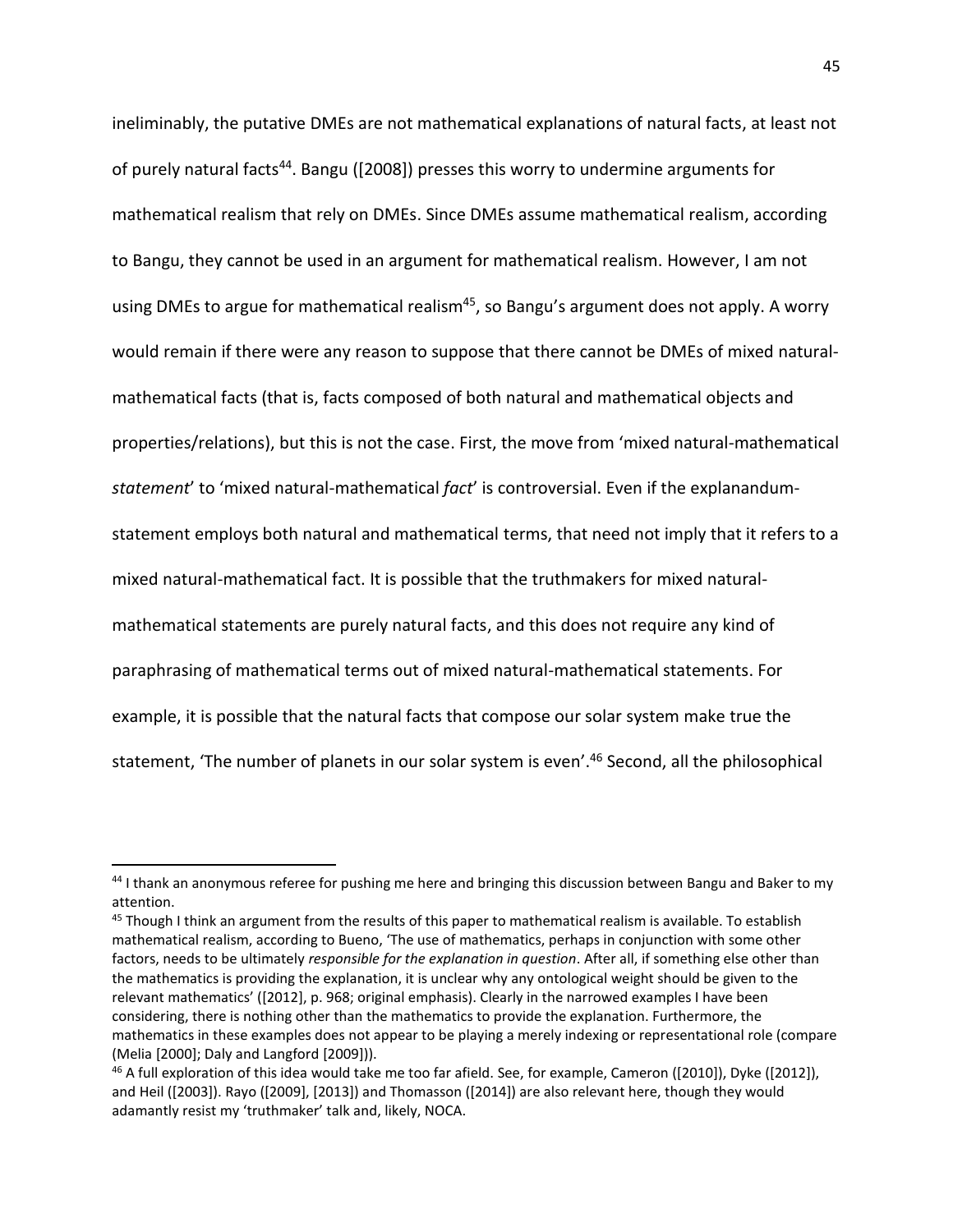work that DMEs are supposed to do (in philosophy of explanation,<sup>47</sup> at least) can still be done if their explananda are mixed natural-mathematical facts. When put to work in philosophy of explanation, DMEs are supposed to challenge the causal, or more broadly ontic, consensus, and they can still do that if their explananda are mixed natural-mathematical facts. This is because causal/ontic explanations can also be given for mixed natural-mathematical facts, so DMEs can compete with causal/ontic explanations<sup>48</sup>. The reason that no one thinks mathematical explanations of purely mathematical facts challenge the causal/ontic consensus is that purely mathematical facts were never meant to fall under the purview of causal/ontic accounts of explanation. Mixed natural-mathematical facts<sup>49</sup> do fall under their purview. Obviously DMEs could not do this philosophical work if their explananda were *purely* mathematical, but that is not that case. None of the explananda in the examples throughout this paper are composed *only* of mathematical objects and properties/relations.

Here is one more argument that the narrow explananda in all my examples are natural facts (or at least natural enough to fall under the purview of the causal/ontic consensus). These narrow explananda are the result of combining the original explananda of prominent cases with the non-mathematical facts that figure in their explanantia. Now, everyone to this debate agrees that the original explananda and the non-mathematical explanantia are natural facts (or at least natural enough to fall under the purview of the causal/ontic consensus). It is not

l

<sup>&</sup>lt;sup>47</sup> Which is my concern here. See Baker ([2009]) for a reply to Bangu ([2008]) that argues that DMEs can still do philosophical work for metaphysics of mathematics if their explananda are mixed natural-mathematical facts. <sup>48</sup> See, among many others, Colyvan ([2010]), Lange ([2013]), and Lyon ([2012]), who discuss the ways in which DMEs and causal explanations for mixed natural-mathematical facts compete.

 $49$  At least those that are not also explicitly modal. Perhaps facts such as that necessarily p, where p is a natural fact or a mixed natural-mathematical fact, were never intended to fall under the purview of causal/ontic accounts.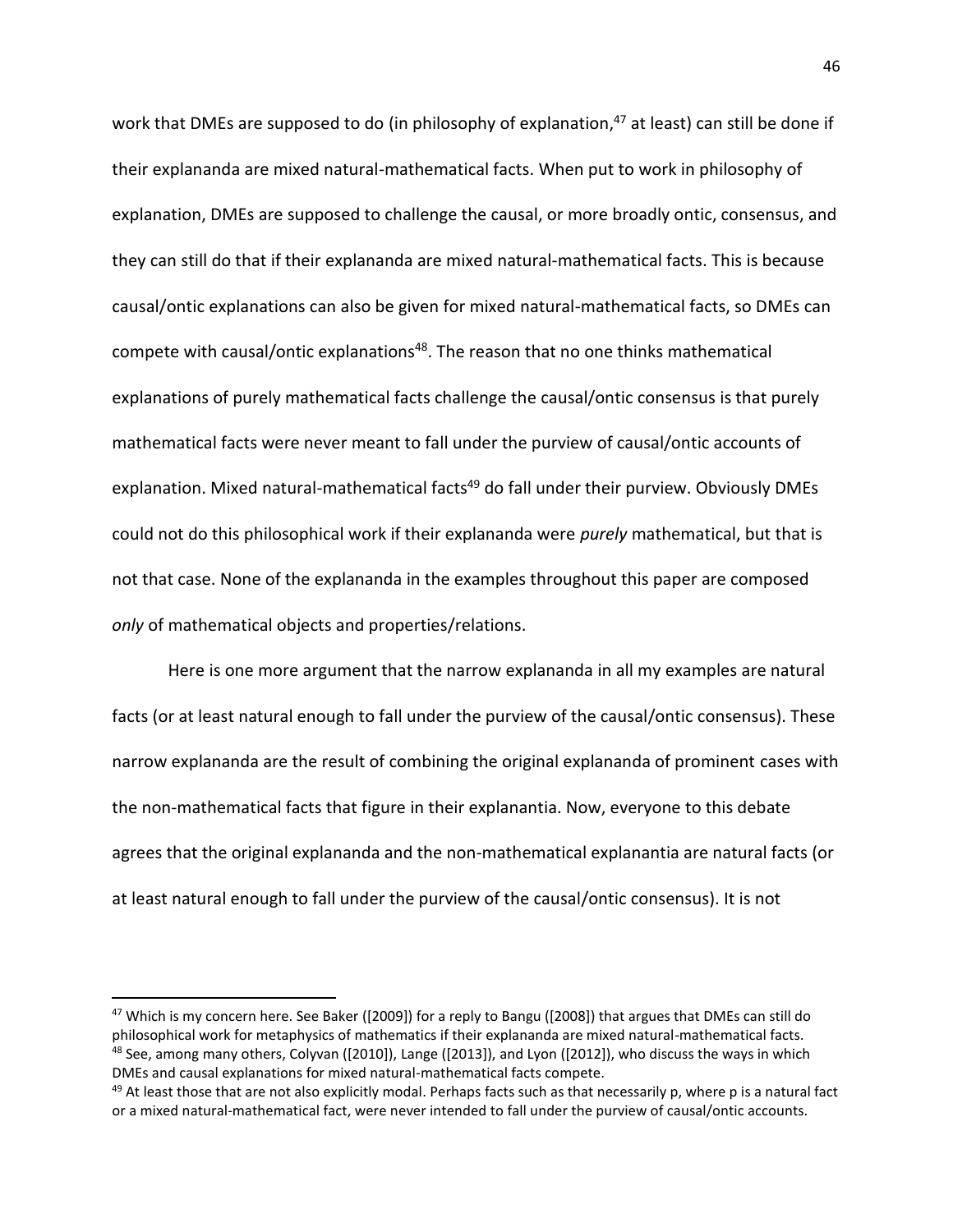plausible that combining two natural facts results in a purely mathematical fact. Thus, my narrow explananda are natural facts.

### **7 Conclusion**

Let us take stock. I argued that any philosophical account of distinctively mathematical explanation should satisfy three desiderata: it should account for the modal import of some distinctively mathematical explanations; it should distinguish uses of mathematics in explanation that are distinctively mathematical from those that are not (Baron [2016]); and it should also account for the directionality of distinctively mathematical explanations (Craver and Povich [2017]). I argued that Baron's ([forthcoming]) and Lange's ([2013]) accounts of DME do not meet these desiderata. Then, I showed how a ontically-backed counterfactual account of DME, the Narrow Ontic Counterfactual Account (NOCA), can meet the desiderata.

However, there is a gap in NOCA: we need an account of the relation between mathematical facts and natural facts (the demystification challenge). I briefly canvassed two asymmetric ontic relations that might hold between mathematical and natural facts: the grounding relation and the instantiation/realization relation.

By unifying ontic and modal explanations, NOCA shows the weakness of that distinction. In a suggestive footnote, Craver and Povich ([2017], p. 37) conjecture that if a counterfactual account of distinctively mathematical explanation is workable, that would go some way toward dissolving the distinction between modal and ontic conceptions of scientific explanation. I think they are right, and NOCA shows how. Lange ([2013], [2016]) portrays DME not only as a challenge to the causal hegemony, but as a challenge to any ontic conception of scientific explanation, that is, any conception of explanation on which the only legitimate explanantia are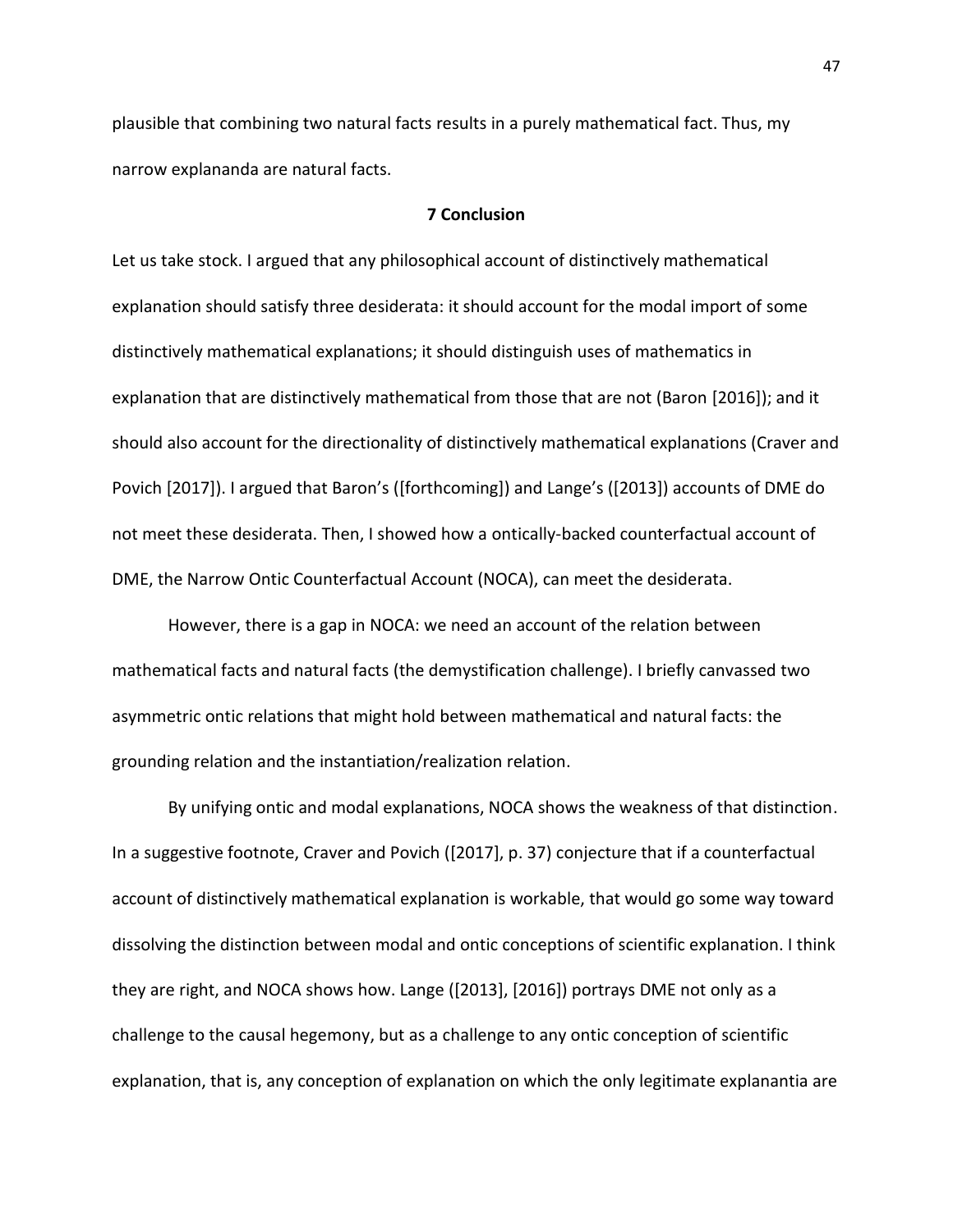ontic, such as causes, mechanisms, natural regularities, and so on<sup>50</sup>. Some DMEs, Lange argued, are accommodable only by a modal, rather than an ontic, conception of explanation. We have already seen why this is supposed to be the case: because of their strong modal import.

However, NOCA is a monistic account of explanation. It says that all explanations follow a single pattern: they all exhibit relations of counterfactual dependence that hold in virtue of some ontic relation between explanans and explanandum. NOCA thus portrays DME as one element in an intuitive typology of kinds of explanation that are individuated by the ontic relation in virtue of which the relation of counterfactual dependence holds between explanans and explanandum. When the relation of counterfactual dependence holds in virtue of a causal relation between explanans and explanandum, we have a causal explanation. When the relation of counterfactual dependence holds in virtue of a constitutive/mechanistic relation between explanans and explanandum, we have a constitutive/mechanistic explanation. When the relation of counterfactual dependence holds in virtue of a relation like instantiation (sometimes together with componency and necessitation) between mathematical explanans and natural explanandum, we have a distinctively mathematical explanation. NOCA thus unifies causal and non-causal, ontic and modal.

While there are important differences between DMEs and non-DMEs, ultimately, I think, the distinction between ontic and modal *conceptions* of explanation is not a useful one<sup>51</sup>. There is no need to distinguish between ontic and modal conceptions of explanation for the same

l

<sup>&</sup>lt;sup>50</sup> On the ontic conception, see Craver ([2014]), Povich ([2018]), and Salmon ([1989]).

<sup>&</sup>lt;sup>51</sup> Of course, there is also the so-called epistemic conception of explanation (Salmon [1989]). To the extent that this conception is committed to the idea that explanations are deductive arguments, it is unworkable for DME, as we have seen in Baron's account.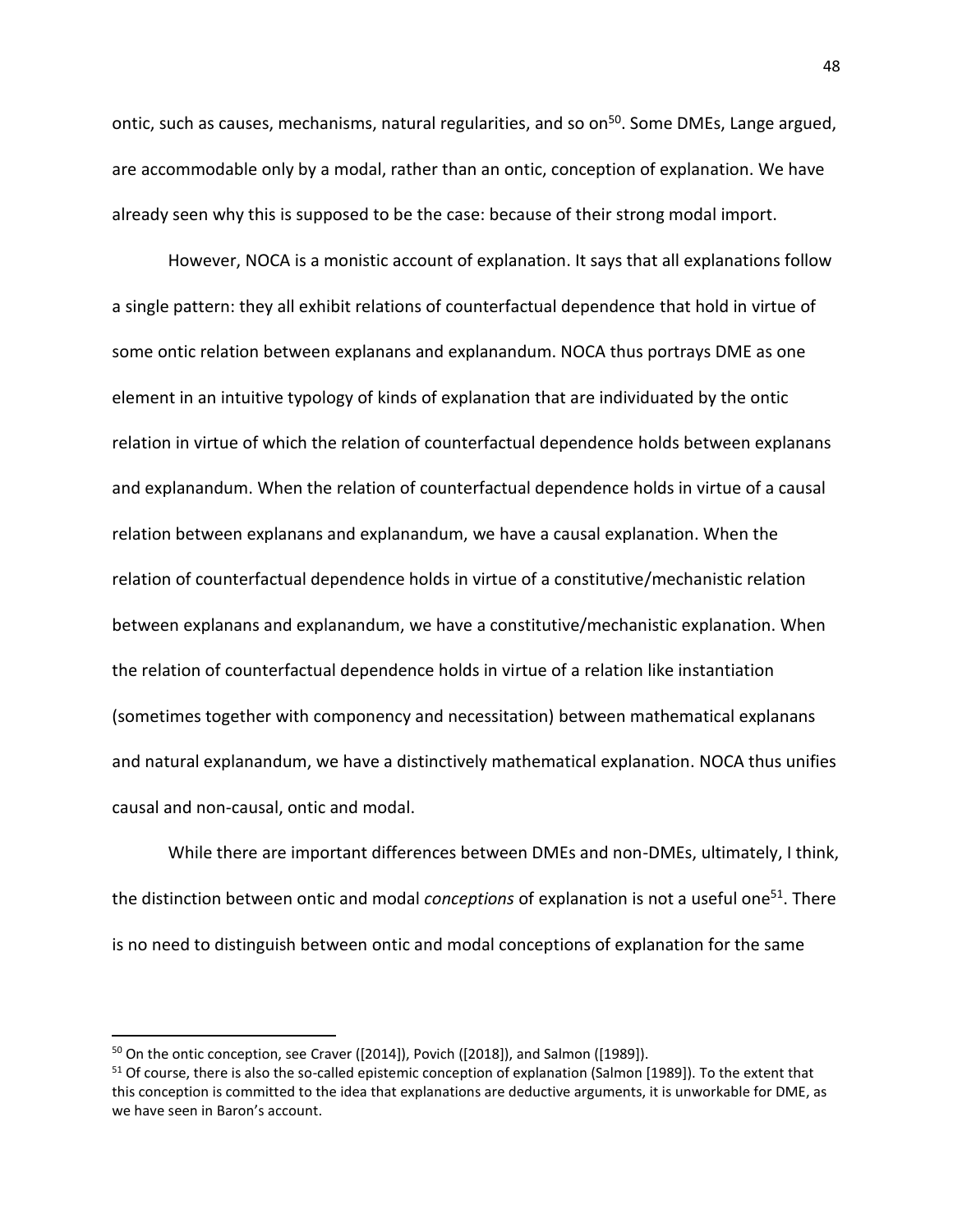reason that there is no need to distinguish between causal and mechanistic *conceptions*, important differences between causal and mechanistic *explanations* there may be. All explanations – ontic and modal, causal and non-causal – work in the same basic way and inherit their explanatory power from the same basic source: ontically-backed counterfactual dependence.

#### **Acknowledgements**

Thanks to Carl Craver, Marc Lange, Joseph McCaffrey, two anonymous referees, and audience members of the poster session of the 26th Biennial Meeting of the Philosophy of Science Association for invaluable feedback.

*Philosophy* 

*Washington University in St. Louis* 

*St. Louis, MO, USA* 

*mapovich@wustl.edu*

### **References**

- Baker, A. [2005]: 'Are There Genuine Mathematical Explanations of Physical Phenomena?', *Mind*, **114**, pp. 223–38.
- Baker, A. [2009]: 'Mathematical Explanations in Science', *British Journal for the Philosophy of Science*, **60**, pp. 611–33.

Baker, A. [2012]: 'Science-driven Mathematical Explanation', *Mind*, **121**, pp. 243–67.

Bangu, S. [2008]: 'Inference to the Best Explanation and Mathematical Realism', *Synthese*, **160**, pp. 13–20.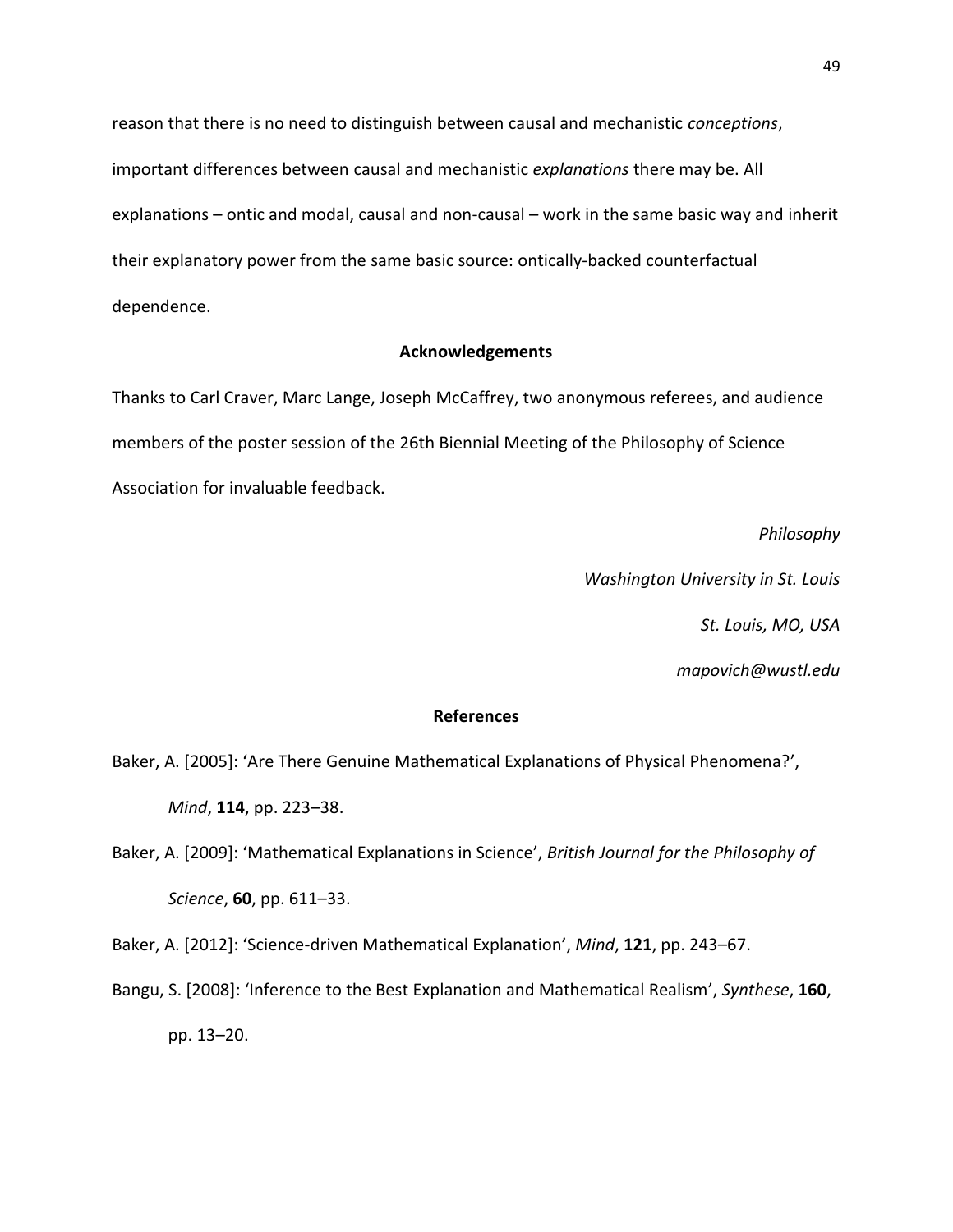- Baron, S. [2016]: 'Explaining Mathematical Explanation', *The Philosophical Quarterly*, **66**, pp. 458–80.
- Baron, S. [Forthcoming]: 'Mathematical Explanation by Law', *British Journal for the Philosophy of Science*.
- Baron, S., Colyvan, M. and Ripley, D. [2017]: 'How Mathematics Makes a Difference', *Philosophers' Imprint*, **17**, pp. 1–29.

Bokulich, A. [2011]: 'How Scientific Models Can Explain', *Synthese*, **180**, pp. 33–45.

- Bromberger, S. [1966]: 'Why Questions', in R. G. Colodney (ed.), Mind and Cosmos, Pittsburgh, PA: University of Pittsburgh Press, pp. 86–111.
- Bueno, O. [2012]: 'An Easy Road to Nominalism', *Mind*, **121**, pp. 967–82.
- Cameron, R. [2010]: 'How to Have a Radically Minimal Ontology', *Philosophical Studies*, **151**, pp. 249–64.
- Colyvan, M. [1998]: 'Can the Eleatic Principle Be Justified?', *Canadian Journal of Philosophy*, **28**, pp. 313–35.

Colyvan, M. [2010]: 'There is No Easy Road to Nominalism', *Mind*, **119**, pp. 285–306.

Correia, F., and Schnieder, B. [2012]: *Metaphysical Grounding: Understanding the Structure of Reality*, Cambridge: Cambridge University Press.

Craver, C. F. [2014]: 'The Ontic Account of Scientific Explanation', in M. Kaiser, O. Scholz, D. Plenge and A. Hüttemann (*eds*), *Explanation in the Special Sciences: The Case of Biology and History*, New York: Springer, pp. 27–54.

Craver, C. F. and Povich, M. [2017]: 'The Directionality of Distinctively Mathematical Explanations', *Studies in History and Philosophy of Science Part A*, **63**, pp. 31–8.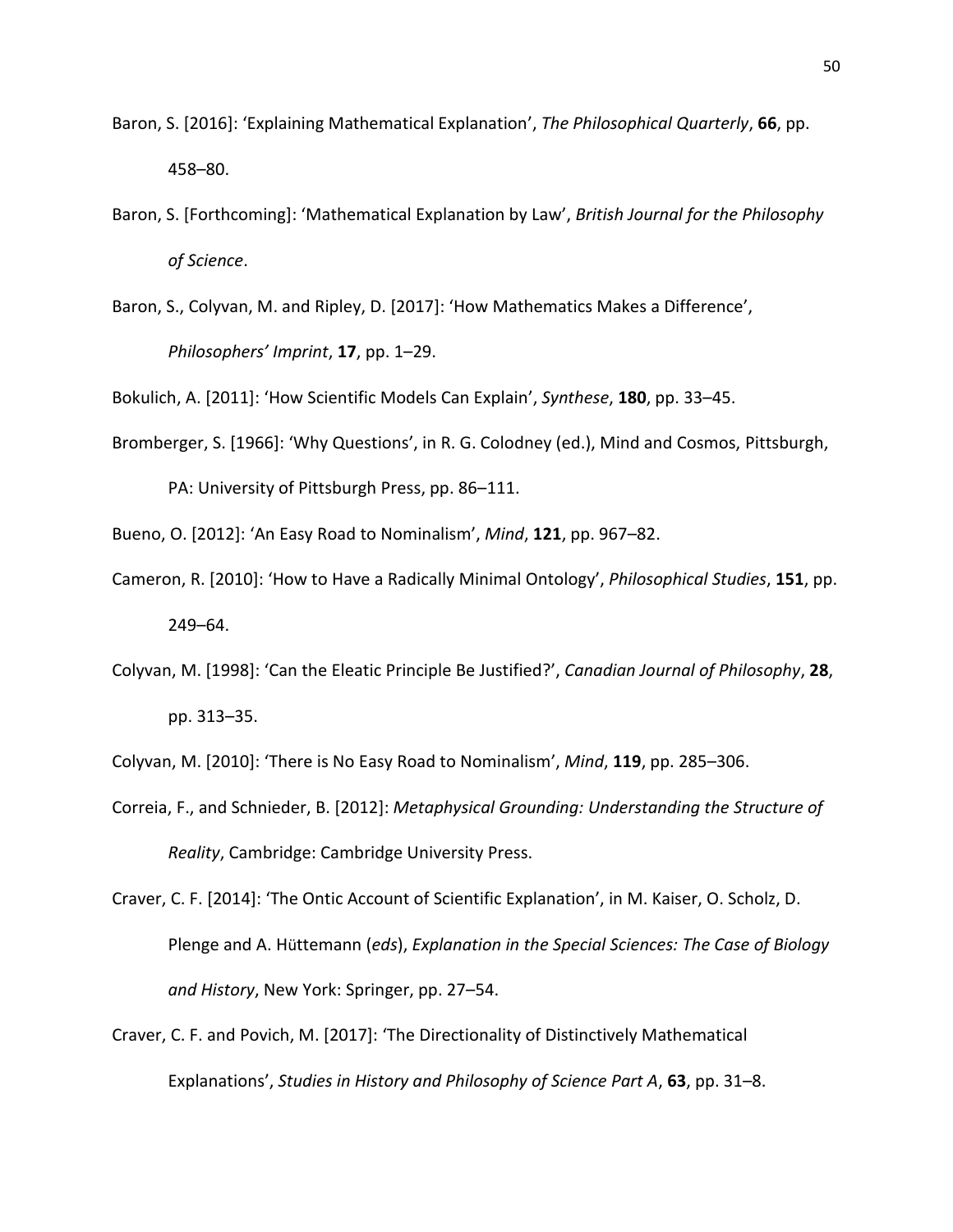Daly, C. and Langford, S. [2009]: 'Mathematical Explanation and Indispensability Arguments', *The Philosophical Quarterly*, **59**, pp. 641–58.

Dyke, H. [2012]: *Metaphysics and the Representational Fallacy*, Routledge.

Gibbard, A. [1975]: 'Contingent Identity', *Journal of Philosophical Logic*, **4**, pp. 187–221.

Heil, J. [2003]: *From an Ontological Point of View*, Oxford: Oxford University Press.

Heil, J. [2012]: *The Universe as We Find It*, Oxford: Oxford University Press.

- Hempel, C. [1965]: *Aspects of Scientific Explanation and Other essays in the Philosophy of Science*, New York, NY: The Free Press.
- Huneman, P. [2010]: 'Topological Explanations and Robustness in Biological Sciences', *Synthese*, **177**, pp. 213–45.
- Jackson, F. and Pettit, P. [1990]: 'Program Explanation: A General Perspective', *Analysis*, **50**, pp. 107–17.
- Kripke, S. [1971]: 'Identity and Necessity', in M.K. Munitz (*ed*), *Identity and Individuation*, New York: New York University Press, pp. 135–64.
- Lange, M. [2013]: 'What Makes a Scientific Explanation Distinctively Mathematical?', *British Journal for Philosophy of Science*, **64**, pp. 485–511.
- Lange, M. [2016]: *Because Without Cause: Non-Causal Explanations in Science and Mathematics*. Oxford: Oxford University Press.
- Lange, M. [Forthcoming]: 'A Reply to Craver and Povich on the Directionality of Distinctively Mathematical Explanations', *Studies in History and Philosophy of Science Part A*.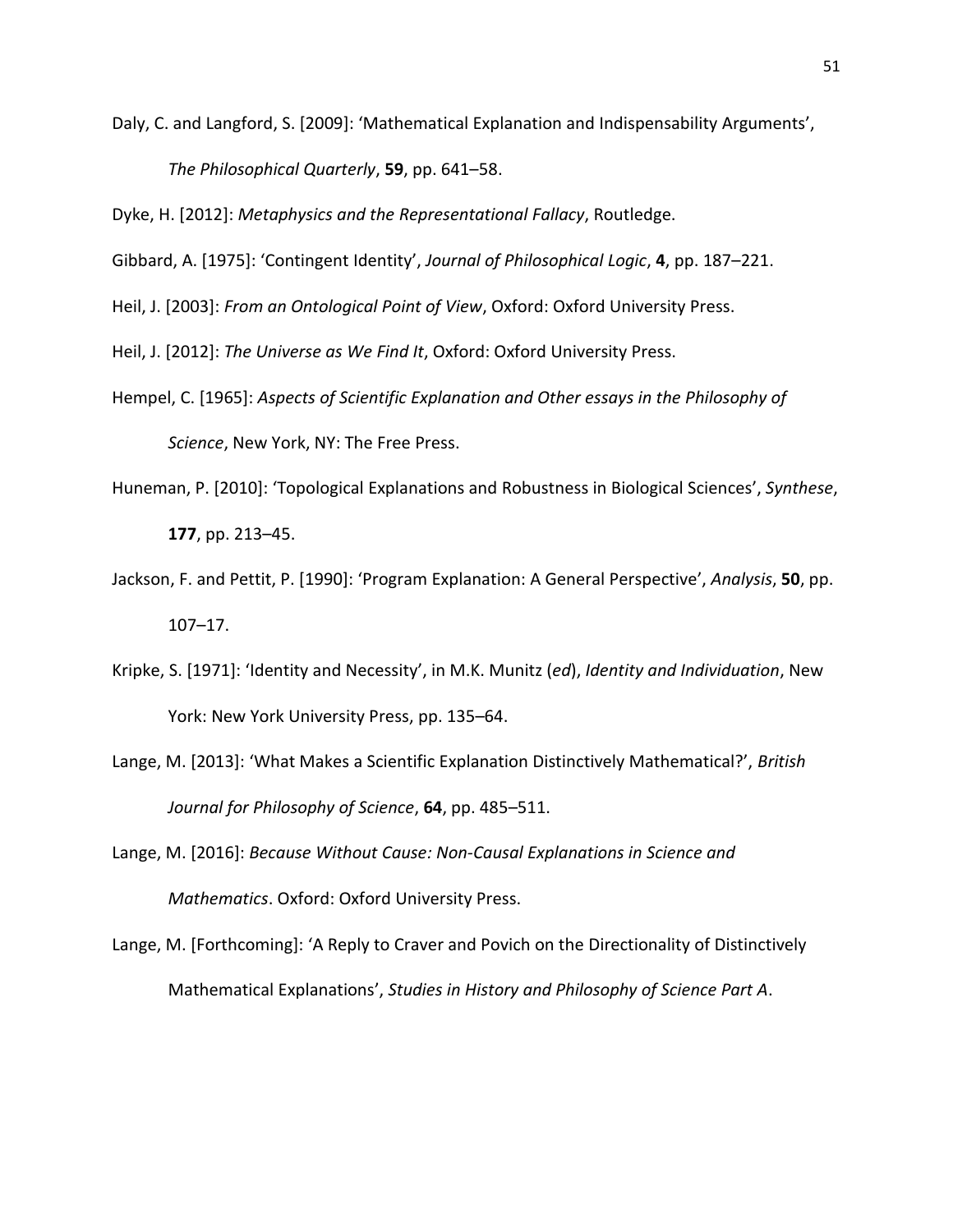Leng, M. [2005]: 'Mathematical Explanation', in C. Cellucci and D. Gillies (*eds*), *Mathematical Reasoning, Heuristics, and the Development of Mathematics*, London: King's College Publications, pp. 167–89.

Lewis, D. [1973]: *Counterfactuals*. Oxford: Blackwell Publishers.

- Lewis, D. [1983]: 'New Work for a Theory of Universals', *Australasian Journal of Philosophy*, **61**, pp. 343–77.
- Lewis, D. [1986]: 'Causal Explanation', in D. Lewis (*ed*), *Philosophical Papers, Vol. 2*, New York: Oxford University Press, pp. 214–40.
- Lyon, A. [2012]: 'Mathematical Explanations of Empirical Facts, and Mathematical Realism', *Australasian Journal of Philosophy*, **90**, pp. 559–78.
- Mancosu, P. [2008]: 'Mathematical Explanation: Why it Matters', in P. Mancosu (*ed*), *The Philosophy of Mathematical Practice*, Oxford: Oxford University Press, pp. 134–50.
- Melia, J. [2000]: 'Weaseling Away the Indispensability Argument', *Mind*, **109**, pp. 455–80.
- Pincock, C. [2015]: 'Abstract Explanations in Science', *British Journal for the Philosophy of Science*, **66**, pp. 857–82.
- Povich, M. [2018]: 'Minimal Models and the Generalized Ontic Conception of Scientific Explanation', *British Journal for the Philosophy of Science*, **69**, pp. 117–37.

Povich, M. [Under review]: 'Modality and Constitution: A Reply to Lange'.

Rayo, A. [2009]: 'Toward a Trivialist Account of Mathematics', in O. Bueno and Ø. Linnebo (*eds*), *New Waves in Philosophy of Mathematics*, London: Palgrave Macmillan, pp. 239–60. Rayo, A. [2013]: *The Construction of Logical Space*, Oxford: Oxford University Press.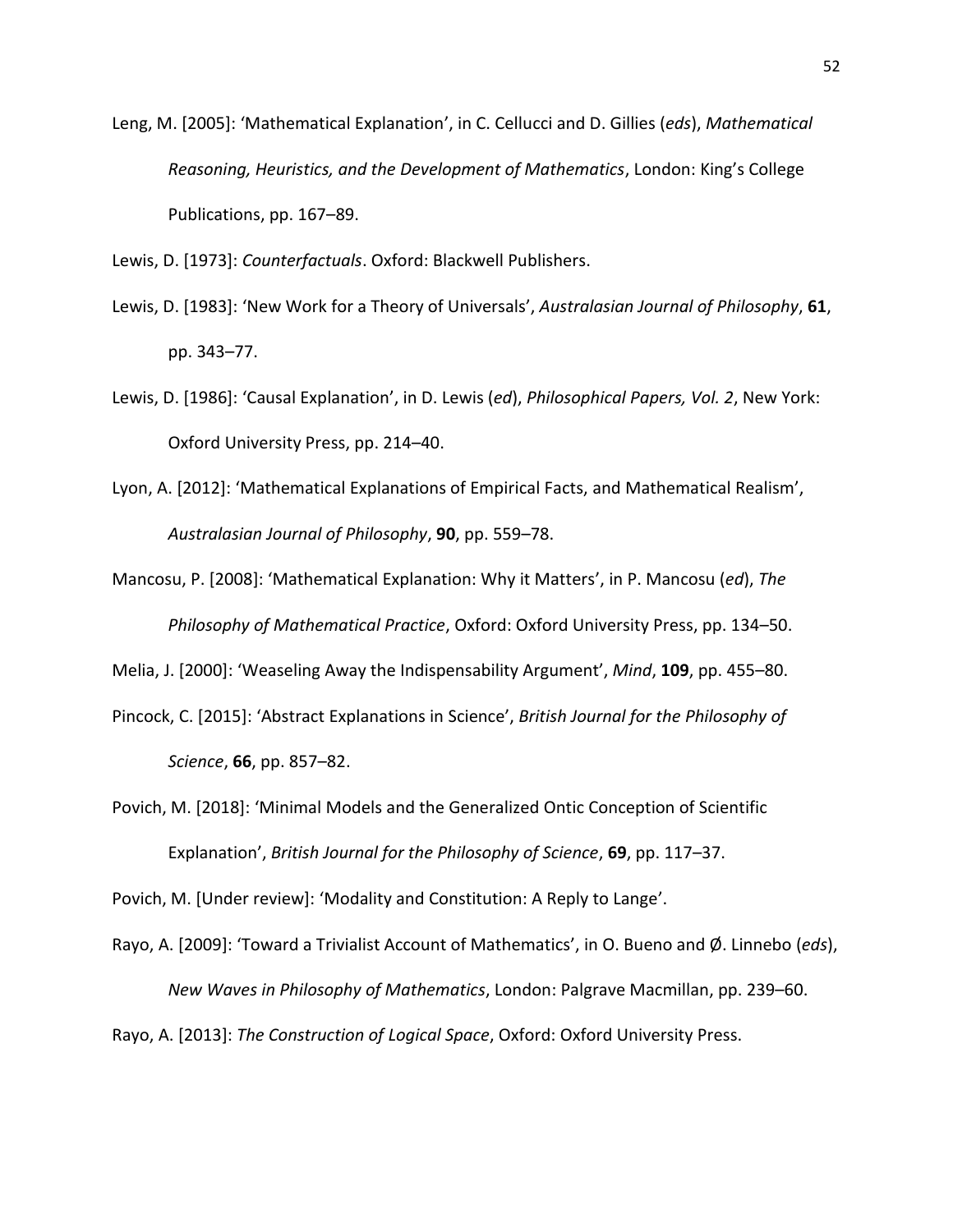- Reutlinger, A. [2016]: 'Is There A Monist Theory of Causal and Noncausal Explanations? The Counterfactual Theory of Scientific Explanation', *Philosophy of Science*, **83**, pp. 733–45.
- Reutlinger, A. [2017]: 'Does the Counterfactual Theory of Explanation Apply to Non-causal Explanations in Metaphysics?', *European Journal for Philosophy of Science*, **7**, pp. 239– 56.
- Rice, C. [2015]: 'Moving Beyond Causes: Optimality Models and Scientific Explanation', *Noûs*, **49**, pp. 589–615.
- Saatsi, J. and Pexton, M. [2013]: 'Reassessing Woodward's Account of Explanation: Regularities, Counterfactuals, and Noncausal Explanations', *Philosophy of Science*, **80**, pp. 613–24.
- Salmon, W. C. [1984]: Scientific Explanation and the Causal Structure of the World, Princeton, NJ: Princeton University Press.
- Salmon, W. C. [1989]: 'Four Decades of Scientific Explanation', in W. Salmon and P. Kitcher (eds), Scientific Explanation, Minneapolis, MN: University of Minnesota Press, pp. 3– 219.
- Schaffer, J. [2010]: 'The Least Discerning and Most Promiscuous Truthmaker', *The Philosophical Quarterly*, **60**, pp. 307–24.
- Shapiro, S. [1997]: *Philosophy of Mathematics: Structure and Ontology*, Oxford: Oxford University Press.
- Skow, B. [2016]: *Reasons Why*, Oxford: Oxford University Press.

Steiner, M. [1978]: 'Mathematics, Explanation, and Scientific Knowledge', *Noûs*, **12**, pp. 17–28. Strevens, M. [2008]: *Depth: An Account of Scientific Explanation*, Cambridge, MA: Harvard University Press.